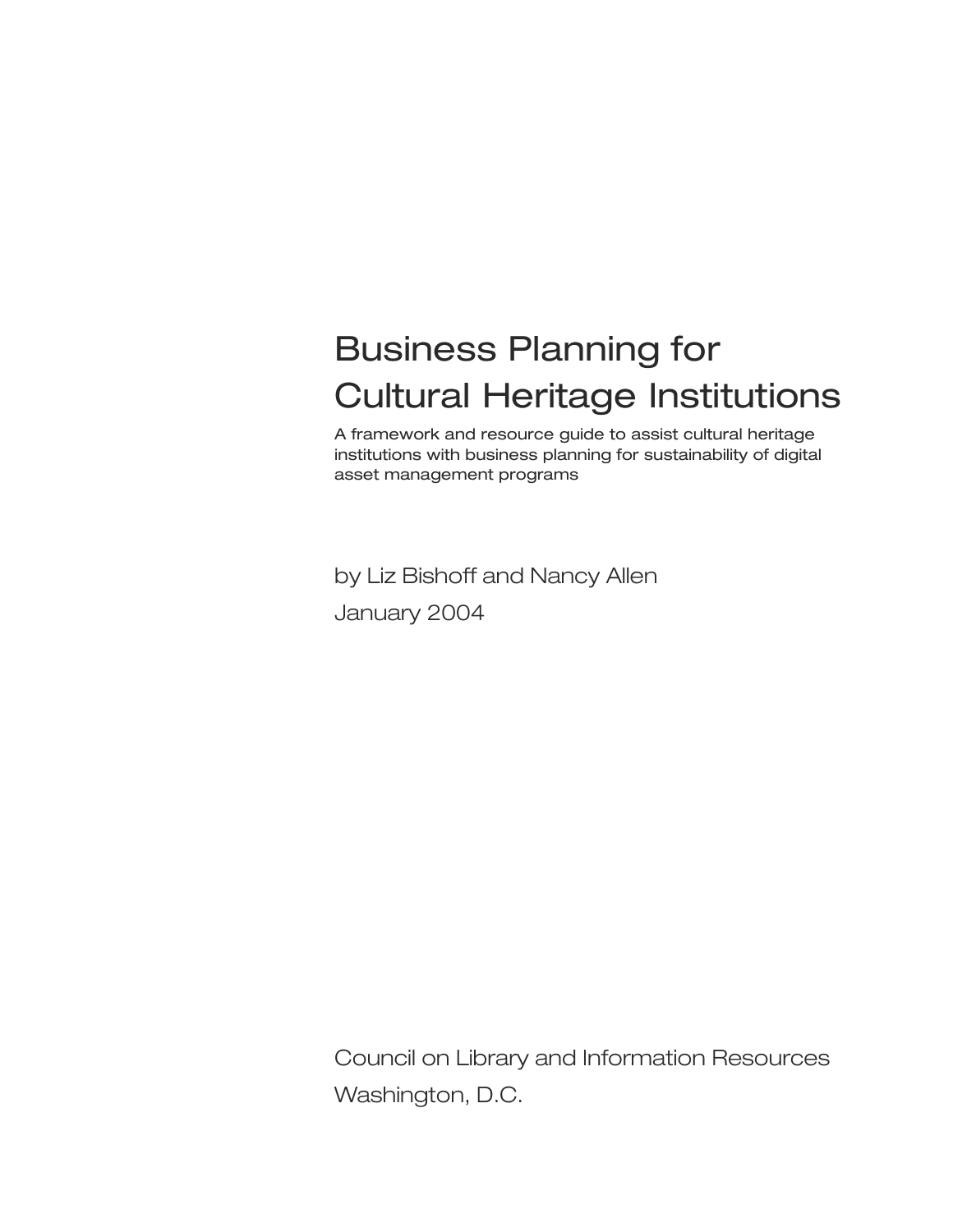## About the Authors

**Nancy Allen** is dean and director of Penrose Library at the University of Denver. She was previously assistant director for public services at Colorado State University, Fort Collins. She has also served as associate director for services at Wayne State University, and has held a variety of administrative positions at the University of Illinois, Urbana.

Ms. Allen has been the principal investigator for three major Institute of Museum and Library Services (IMLS) grants for the Colorado Digitization Program. Her experience in large research libraries has enabled her to explore a number of initiatives testing the role of both collections and information technologies to benefit all library users, from undergraduates to specialized scholars.

Ms. Allen received her MLS degree from the University of Illinois, Urbana.

**Liz Bishoff** is executive director of the Colorado Digitization Program (CDP) and owner of The Bishoff Group. Previously, she held a variety of positions at OCLC, including vice president of member services and director of online union catalog product management. Ms. Bishoff has also held a variety of positions in public libraries and has managed many collaborative automation initiatives.

Ms. Bishoff has been the project manager for three major IMLS grants, three Colorado Library Services and Technology Act grants, and a series of smaller grants that support the CDP initiatives. She has also served as project consultant on many statewide digitization initiatives.

Ms. Bishoff received her MLS degree from Rosary College and has done postgraduate work in public administration at Roosevelt University.

ISBN 1-932326-07-3

Published by:

**Council on Library and Information Resources 1755 Massachusetts Avenue, NW, Suite 500 Washington, DC 20036** Web site at http://www.clir.org

Additional copies are available for \$20 per copy. Orders must be placed through CLIR's Web site.

The paper in this publication meets the minimum requirements of the American National Standard for Information Sciences—Permanence of Paper for Printed Library Materials ANSI Z39.48-1984.  $\infty$ 

Copyright 2004 by the Council on Library and Information Resources. No part of this publication may be reproduced or transcribed in any form without permission of the publisher. Requests for reproduction should be submitted to the Director of Communications at the Council on Library and Information Resources.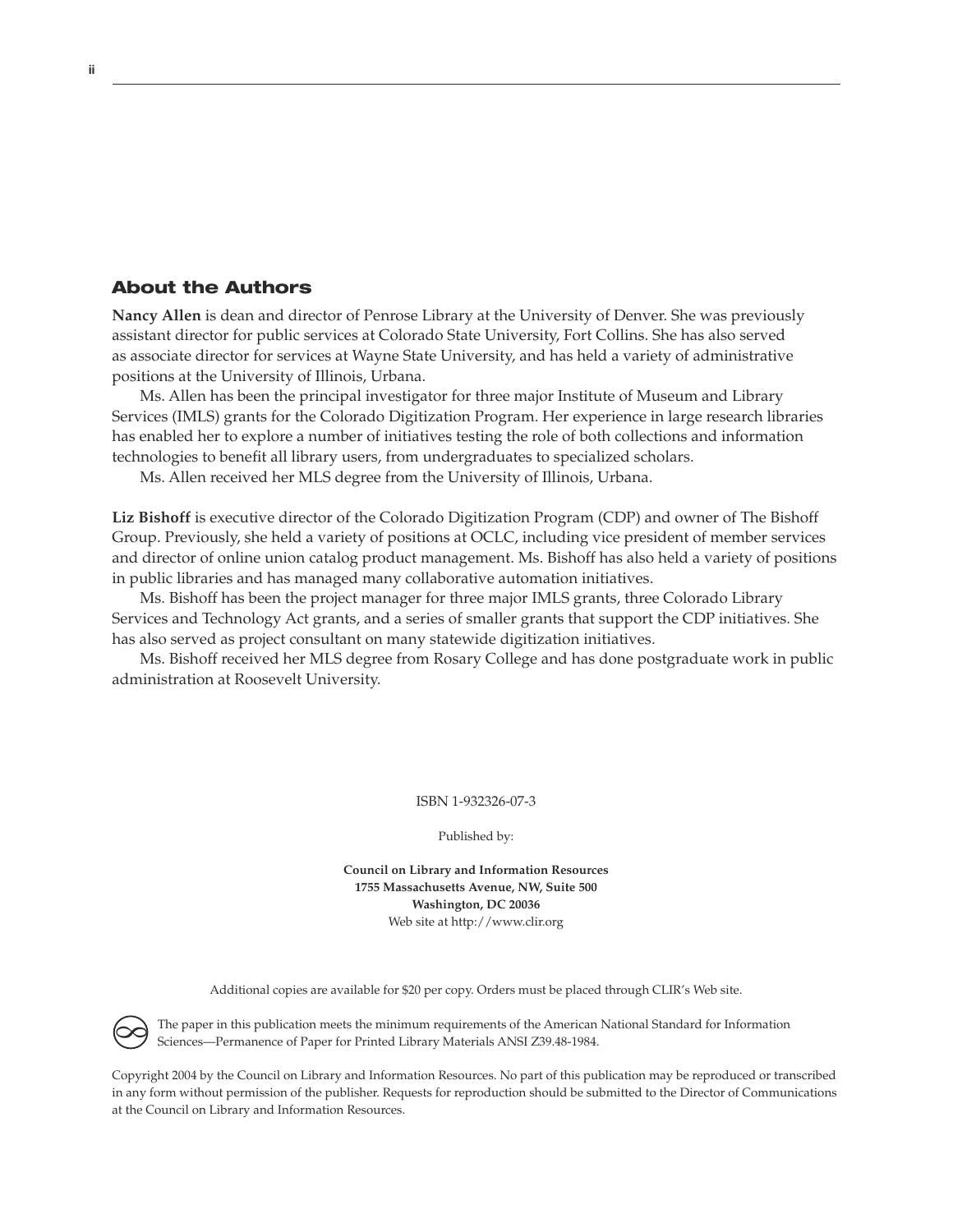## **Contents**

| Successful Products and Businesses in the Digital Asset Environment 15         |  |
|--------------------------------------------------------------------------------|--|
|                                                                                |  |
|                                                                                |  |
|                                                                                |  |
|                                                                                |  |
|                                                                                |  |
| Current Practices in Business Planning: A Report of a Case Survey Analysis  21 |  |
|                                                                                |  |
|                                                                                |  |
|                                                                                |  |
|                                                                                |  |
|                                                                                |  |
| Trends in the Two Major Current Models for Digital                             |  |
| Asset Development and Management in                                            |  |
|                                                                                |  |
| Sustainability through Making Digital Asset Management                         |  |
|                                                                                |  |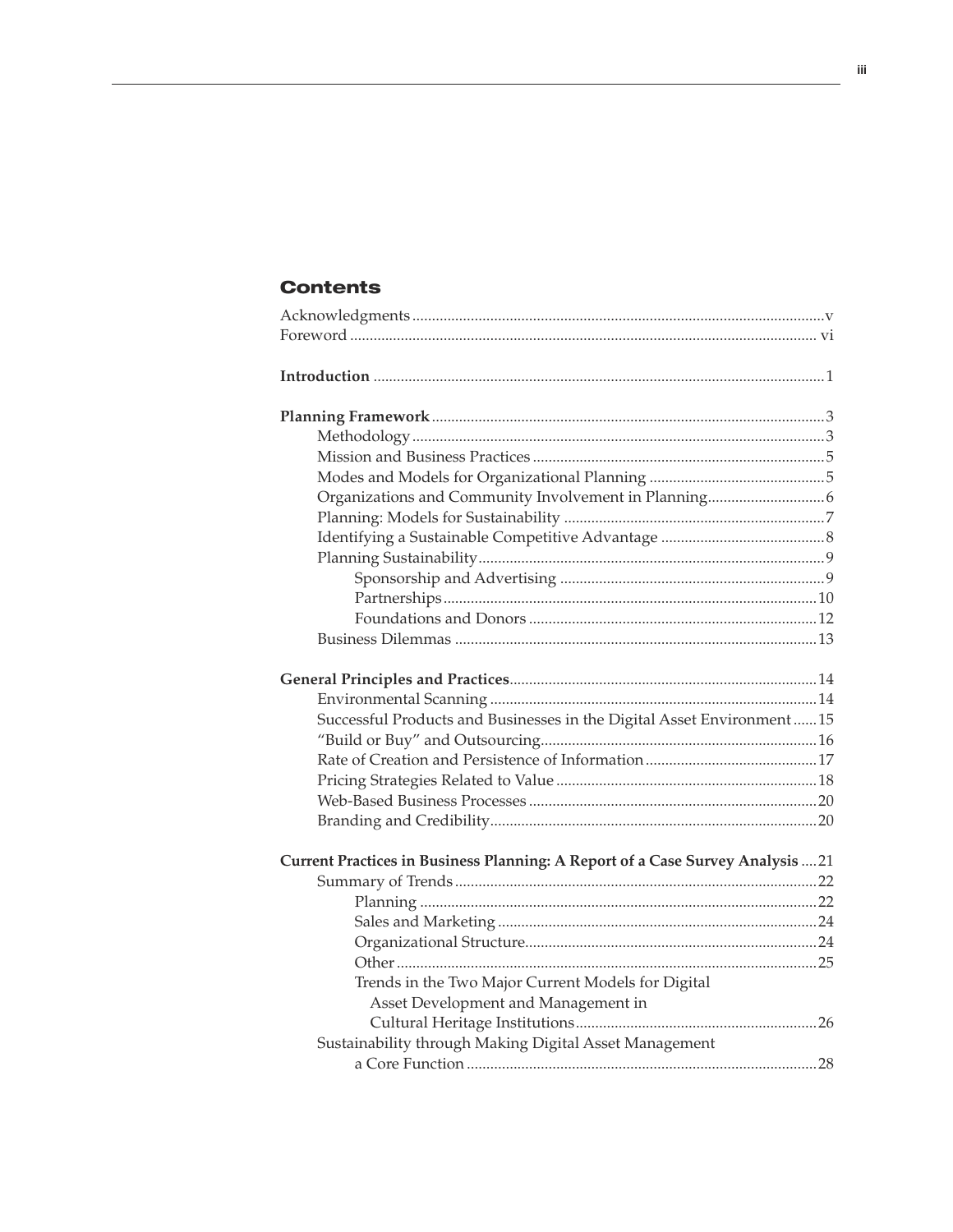| A Business-Planning Template: Considerations for                   |  |
|--------------------------------------------------------------------|--|
| Cultural Heritage Organizations and their Digital Asset Programs29 |  |
|                                                                    |  |
|                                                                    |  |
|                                                                    |  |
|                                                                    |  |
|                                                                    |  |
|                                                                    |  |
|                                                                    |  |
|                                                                    |  |
|                                                                    |  |
|                                                                    |  |
|                                                                    |  |
|                                                                    |  |
|                                                                    |  |
|                                                                    |  |
|                                                                    |  |
|                                                                    |  |
|                                                                    |  |
|                                                                    |  |
|                                                                    |  |
|                                                                    |  |
|                                                                    |  |
| Appendix B: Framework for Sustainable Web Access to                |  |
| Cultural Heritage Collections-Interview Questions52                |  |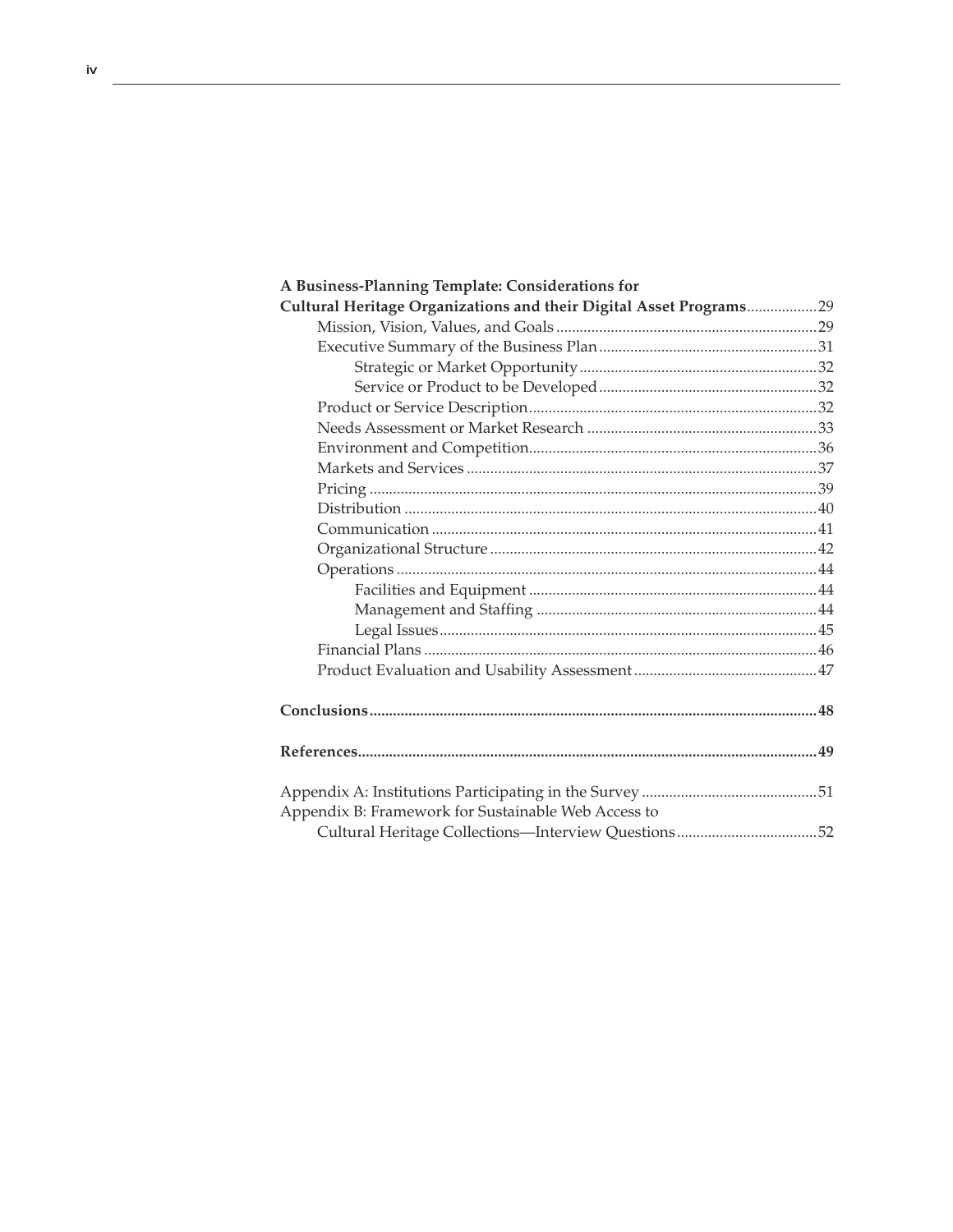#### Acknowledgments

The authors wish to acknowledge the work of David L. Rodgers, *Business Analysis, Strategy, and Planning for Sustainable Web Access to Cultural Heritage Collections*. Rodger's work was commissioned by the Council on Library and Information Resources (CLIR) and served as a foundation for the planning section of this document.

Particular thanks go to the survey participants, for without their contributions we could not have provided such a close look at current business models or the business-planning examples. They were generous with both their time and their objective assessment of their projects and programs. Thanks to Thomas Hickerson and Oya Rieger, Cornell University Library; Richard Reinhart, University of California, Berkeley, and the Museum Online Archive of California; Larry Alford, University of North Carolina, Chapel Hill, Library; Kris Haglund, Denver Museum of Nature and Science; Leah Davis Withrow, Colorado Springs Pioneer Museum; Greg Colati, Tufts University; Betsy Wilson, University of Washington Library; Lizanne Payne, Washington Research Library Consortium; Jill Koelling, Nebraska Historical Society; Karin Wittenborg, University of Virginia Library; John Price Wilkin, University of Michigan Library; Marianne Afife, University of Southern California Library; and Kristine Brancolini, Indiana University, Bloomington, Library.

We would like to particularly thank Darryl Lang, of Lang Associates, for assistance in developing and executing the survey. Last, we want to thank Abby Smith of CLIR for her guidance throughout this project.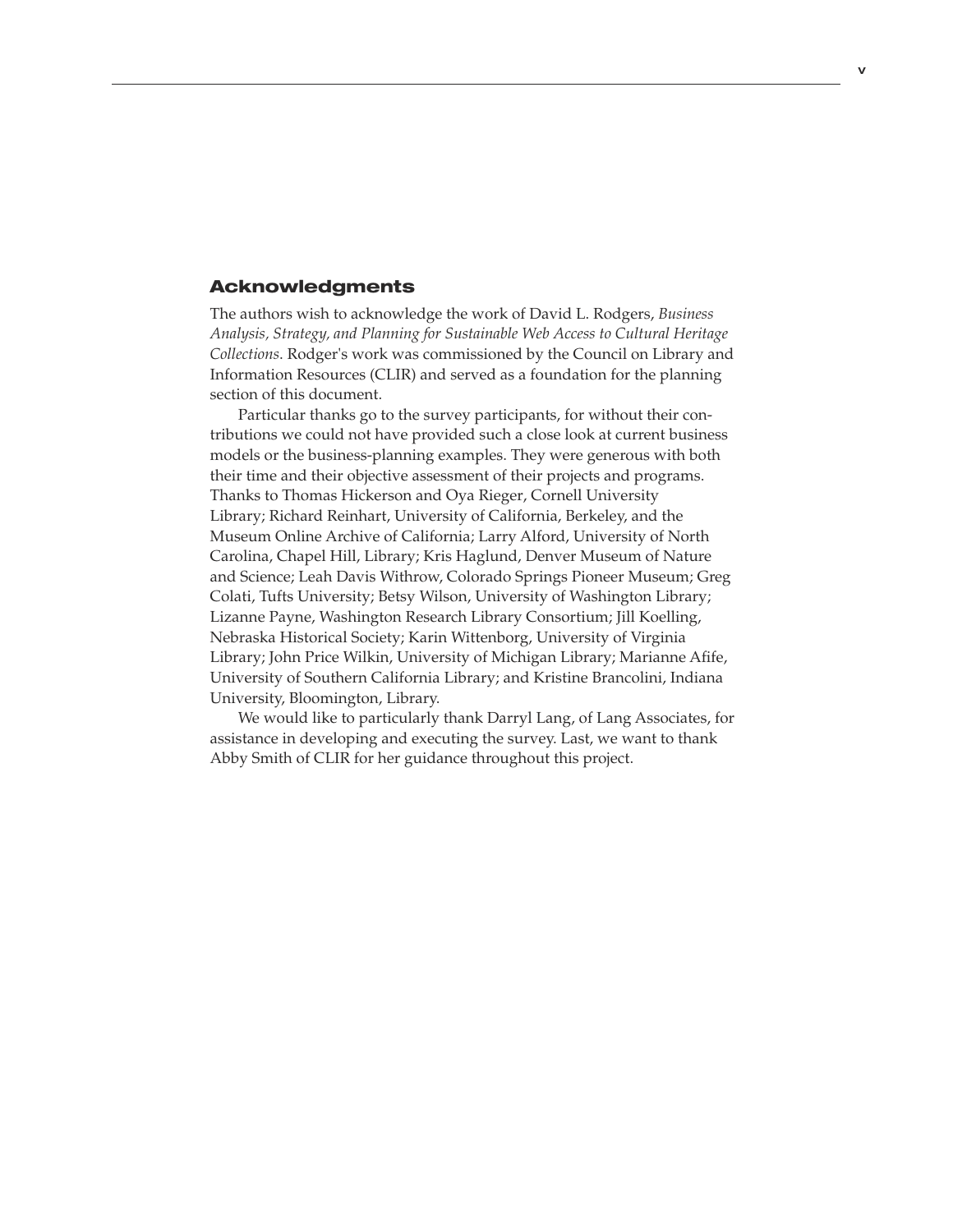#### Foreword

Collections-based institutions are facing unimagined opportunities and unprecedented challenges as they enter fully into the digital arena. Libraries, museums, archives, and historical societies—often referred to collectively as *cultural heritage institutions*—have amassed physical artifacts and information recorded on physical media for the purpose of providing long-term access to them. Collections-based institutions carefully choose objects of value and interest to some intended audience. They preserve or stabilize these objects, arrange them, curate them, and present them to the public in reading rooms, galleries, and traveling exhibitions, as well as through various forms of surrogacy such as photographs and microfilm.

The work of collecting and serving can be labor- and resource-intensive, but the role that collections-based institutions have played over time in providing access to information, sites for cultural enrichment, and forums for civic engagement are deemed to be absolutely critical to society. The value of these institutions is so high in the public mind that most libraries and museums are able to rely on various forms of subsidy, from both the private and public sectors, to ensure continuity of mission and service. But these forms of support are evolving rapidly in the digital domain, causing some institutions to look anew at models for sustaining their work.

Before the advent of new information technologies, libraries and museums operated under significant constraints in providing access to their collections. Opportunities for use of their collections have been limited by time and space, with surrogate use through photographs, document delivery, and other forms of reformatting often filling the need to serve materials remotely and at times other than core operating hours. Libraries and archives, and museums and historical societies in particular, have been able to parlay that scarcity of access into value and branding. Economic models, together with the cultural and legal policies needed to reinforce behaviors supporting those models, have been crafted and honed over the decades to encourage philanthropic and public-sector support. This support has kept libraries and museums open and accessible to their varied publics without making the users bear the brunt of the operating costs directly.

Now, with the power of technology to widen access, library and museum missions of access are suddenly much more easily achieved. But the policies, business models, and ethical and other professional assumptions that have regulated the analog realm are not sufficient for the digital age. While new funds are available to put collections online from a number of public and private sources, most of the institutions that are reaching out to new audiences find themselves facing organizational challenges that they are unprepared to meet. Among the frequently cited problems is that of developing a sustainable business model. How, museums and library managers ask, can we provide digital services within our traditional business model? And if we cannot provide these services under our present model, then what model should we adopt? How do we compete with for-profit providers online?

At a meeting funded by the Institute of Museum and Library Services (IMLS) and convened by the Council on Library and Information Resources (CLIR) and the National Institute for a Networked Cultural Heritage in February 2001, participants mapped the gaps between mission-related ambitions and current models for sustainable digital enterprises. Specific recommenda-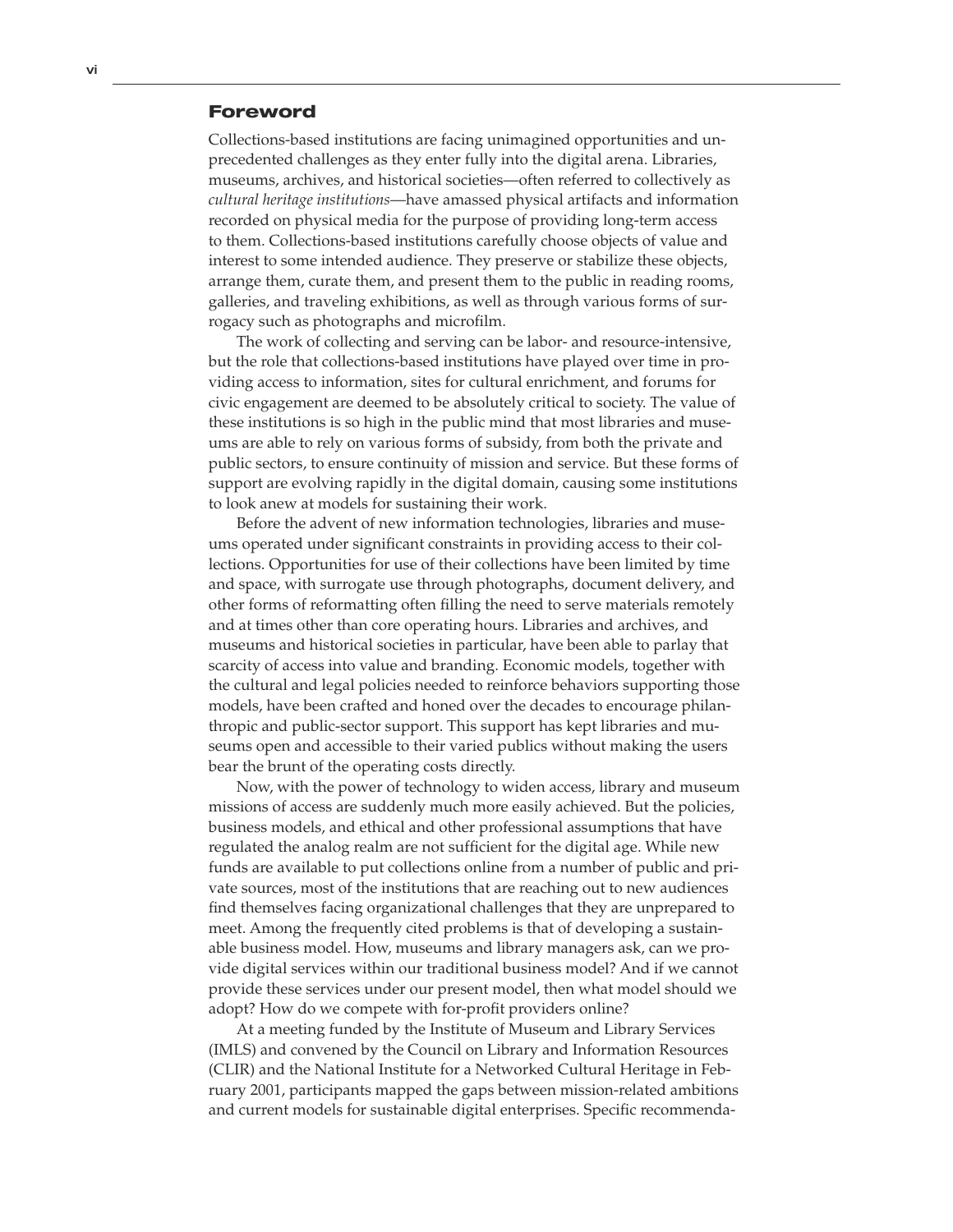tions to address some of these gaps emerged from those deliberations. As reflected in the report of that meeting, *Building and Sustaining Digital Collections: Models for Libraries and Museums*, these recommendations are to

• study the costs and benefits of interinstitutional collaboration through case studies;

• develop criteria to assess institutional readiness to engage in digital projects and programs; and

• develop a framework for business planning, a template that lays out the major elements of that framework, and a guide to applying the template in the context of cultural heritage institutions.

To follow up, CLIR, with generous support from IMLS, commissioned a guide to business planning aimed at those cultural heritage institutions not used to doing such planning in the explicit and systematic ways common among for-profit enterprises. To prepare the guide, CLIR turned to Liz Bishoff and Nancy Allen, both distinguished in the digital heritage community as a result of their leadership in building one of the most successful collaborations in this arena, the Colorado Digitization Program. Taking as a starting point a business-planning model developed for CLIR by business consultant David Rodgers, Bishoff and Allen refashioned and refined the template for the museum and library context. They also conducted a series of case studies to "test drive" the template and to glean the qualitative information that makes any planning document useful to those in the field. The result is a richly detailed report that provides many insights into the barriers libraries and museums face in matching aspirations to resources.

When Bishoff and Allen looked at the original business-planning template, they quickly realized that most libraries and museums routinely carry out some or all of the activities that are part of a sound plan. But these institutions, the authors realized, have often arrived at their particular way of doing business in an ad hoc manner. Furthermore, the language of most business planning is foreign, and frankly off-putting, to many in museums and libraries. Bishoff and Allen have paid special attention to this "translation problem" and have taken pains to point out the many ways in which libraries and museums are already implementing many key elements of sound business planning.

One of the signal contributions that these authors have brought to this endeavor is an ability and willingness to articulate what can be learned from experiments that fall short of their targets. Learning from failure is not much talked about in cultural heritage professions, oriented as they are toward service. But libraries and museums embark on a great experiment when they venture online with their collections, their curatorial expertise, and their institutional reputation and good name. The fine sensibilities that Bishoff and Allen have brought to this study were crucial in encouraging many institutions and individuals to volunteer their time and energy to be interviewed.

CLIR is deeply grateful to Nancy Allen and Liz Bishoff, to the many individuals who agreed to be interviewed, and to the leaders of IMLS, who are committed to ensuring that the grants they give to advance digital heritage development are sustained and supported over time.

> *Abby Smith Director of Programs*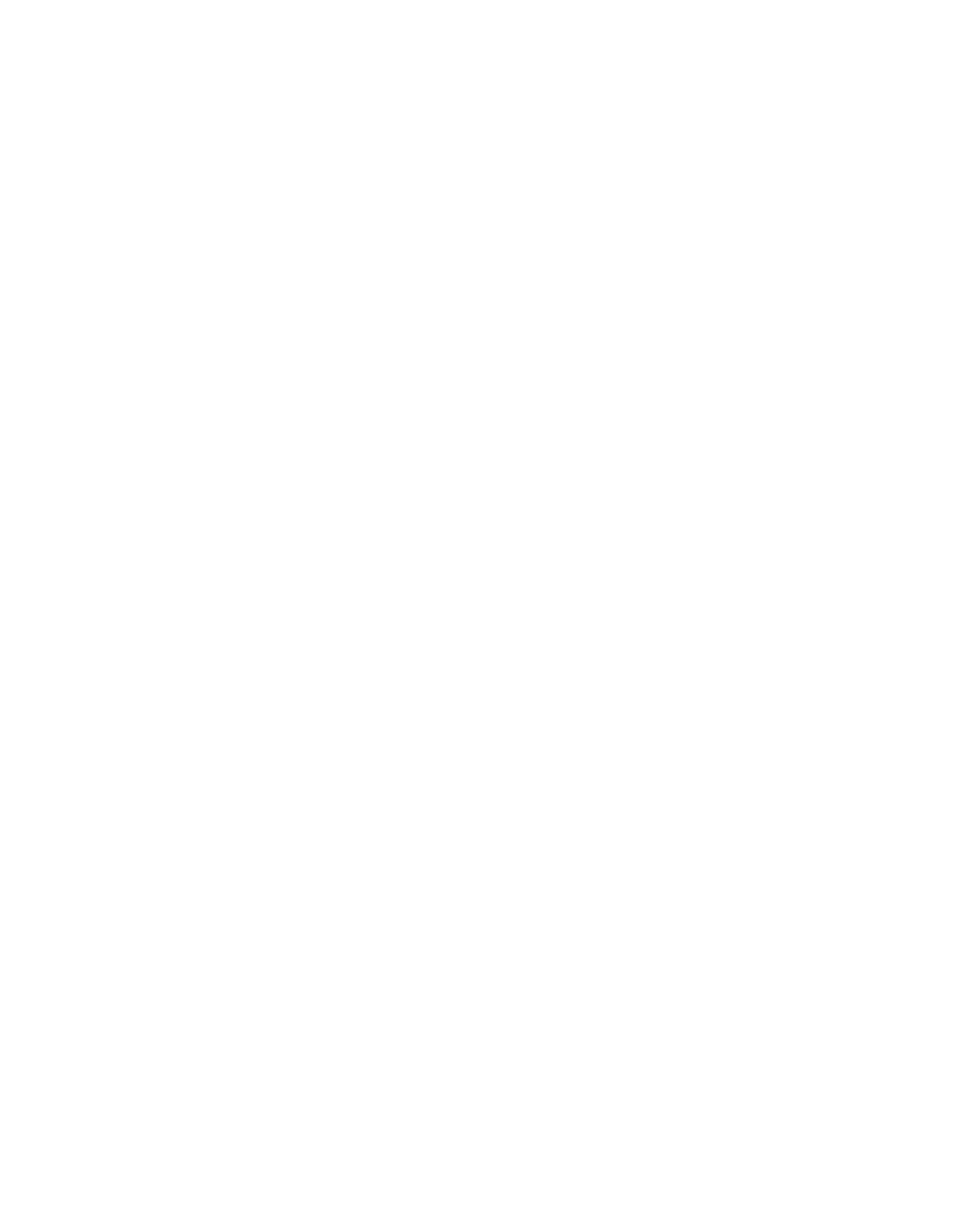#### **INTRODUCTION**

*Digitization is still relatively new. . . . We are not yet able to take a*  long-term view of the life cycle of a digitization project, hardly even a *medium-term view.*

National Institute for a Networked Cultural Heritage 2002

ost cultural heritage institutions<sup>1</sup> are mission-driven; their primary purpose is to support and promote the public good. It is in this way that they distinguish themselves from for-profit organizations, for which creating shareholder value, measured in terms of profit, is a primary goal. Whether for-profit or not, all organizations must find funding, both in the long term and short term, that meets or exceeds their operating costs. In the educational, governmental, or other nonprofit world, *self-sustaining* often means relying on an acceptable level of funding, with any excess revenue over expenses being used to support mission-related activities or to weather hard times. Nonprofit organizations generally do not stray from their missions in order to generate additional revenue streams. However, none of this exempts or isolates these organizations from many of the same strategic or operational issues faced by for-profit organizations and the consequent need to find effective mechanisms for dealing with them. What is different—very different—are the issues nonprofit institutions, and in particular, cultural heritage institutions, face in considering sustainable approaches to the management of their intellectual assets, both digital and physical.

The purpose of this document is to present a framework and resource guide to help cultural heritage institutions plan sustainable access to their digital cultural assets and to do so by means that link their missions to planning modes and models.

"Sustainability . . . refers to all the considerations that go into maintaining the institutional context for creation and maintenance of digital objects and resources, and supporting . . . long-term viability" (NINCH 2002, XI). This guide assumes that a successful business strategy will be consonant with an organization's goals and mission,

<sup>1</sup> In this document, the term *cultural heritage institutions* refers to libraries, museums, historical societies, and archives.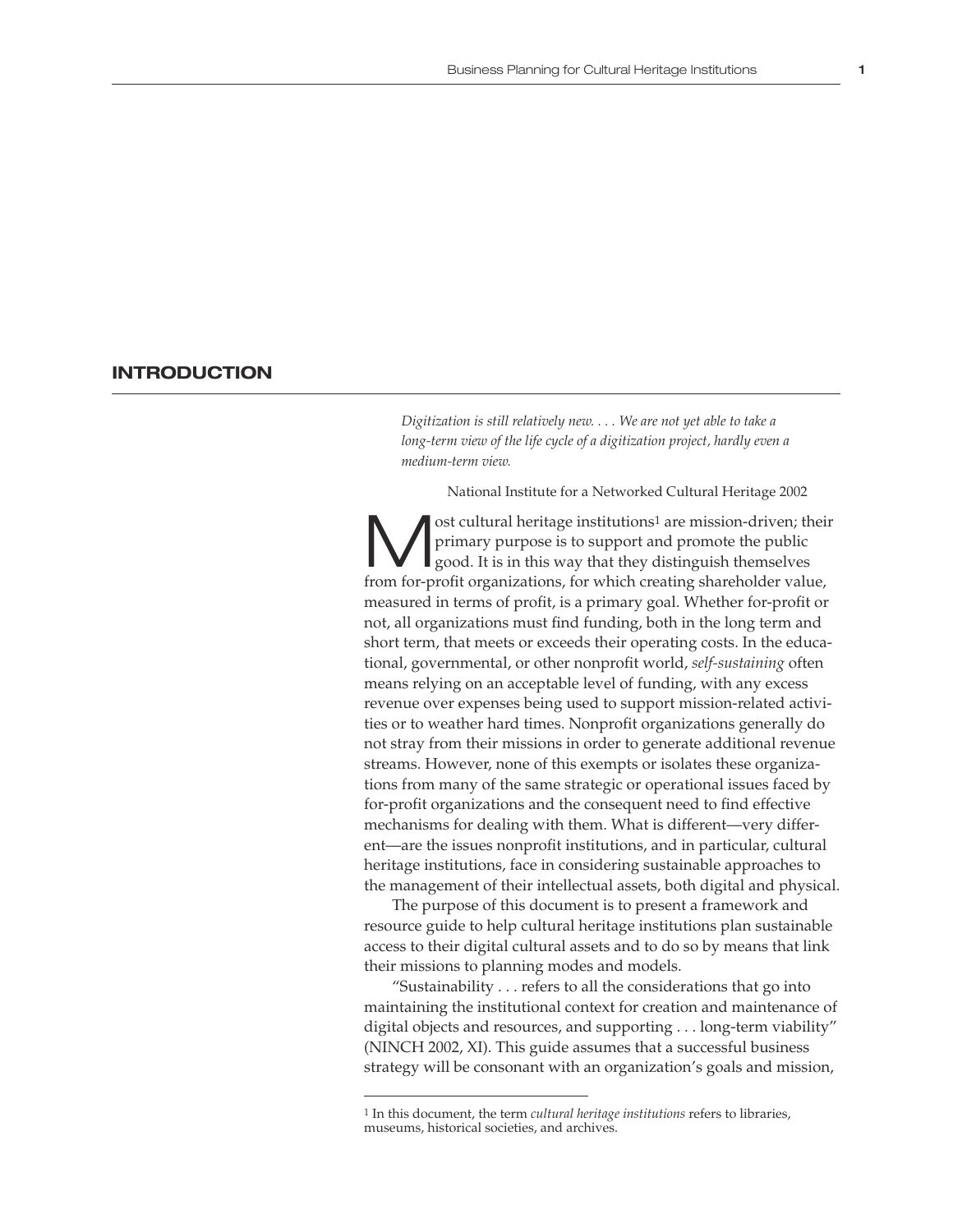while also enabling the organization, through sound business prac tices, to flourish in the community it serves.

A business strategy is unique to an organization, sometimes unique in time, and always shaped by the cultural values of the stake holders, constituencies, and communities the organization serves and by marketplace considerations. The definition of business strategy as "the determination of the basic long-term goals and objectives of an enterprise, and the adoption of courses of action and the allocation of resources necessary for carrying out these goals" (Chandler 1966, 16) applies especially well in the nonprofit environment.

The literature on business planning for nonprofit organizations is extensive, although not as abundant as is the literature in the forprofit business-planning environment. There is a significant body of work that refers to organizational development, management, fund raising, legal, and accounting and financial management issues for nonprofit organizations. There is also a large body of work that fo cuses on strategic planning specifically for nonprofit organizations. 2 In addition, both the library and museum communities have devel oped materials to guide professionals in strategic planning, general management, marketing, legal issues, fund raising, and financial management. These materials, when used in combination with the general nonprofit management resources, provide a rich set of re sources to assist the library, archive, historical society, and museum manager. This report is not intended to duplicate these resources. It does, however, challenge certain types of thinking and behavior of ten encountered in the nonprofit sector, such as<br>• the assumption that nonprofit enterprises do not need to be con-

- cerned with sound business practice
- the tendency to base business-related projections on wishful thinking, assumptions, or professional opinion rather than on studies of the market and the competition
- the tendency to engage in strategic-planning processes that lack a business-planning component

Each cultural heritage organization should be mindful of devel oping business-planning activities within the context of its mission, goals, audiences, and public-good programs. Without such a plan, no cultural heritage institution can be sustainable, no matter how com pelling its mission or treasured its collections.

To aid cultural heritage organizations in the business-planning process, this resource will

- provide a framework to demonstrate the role of business planning in the context of organizational planning
- introduce traditional business-planning elements in the context of their relevance to cultural heritage organizations and their digital asset management programs

<sup>2</sup> Any academic library supporting a business degree program or any public library with a business development collection will have some of these resources. As a starting place, use the Library of Congress subject headings, Nonprofit Organizations, Strategic Planning, Marketing, or Business Planning, or refer to some of the works listed at the end of this document.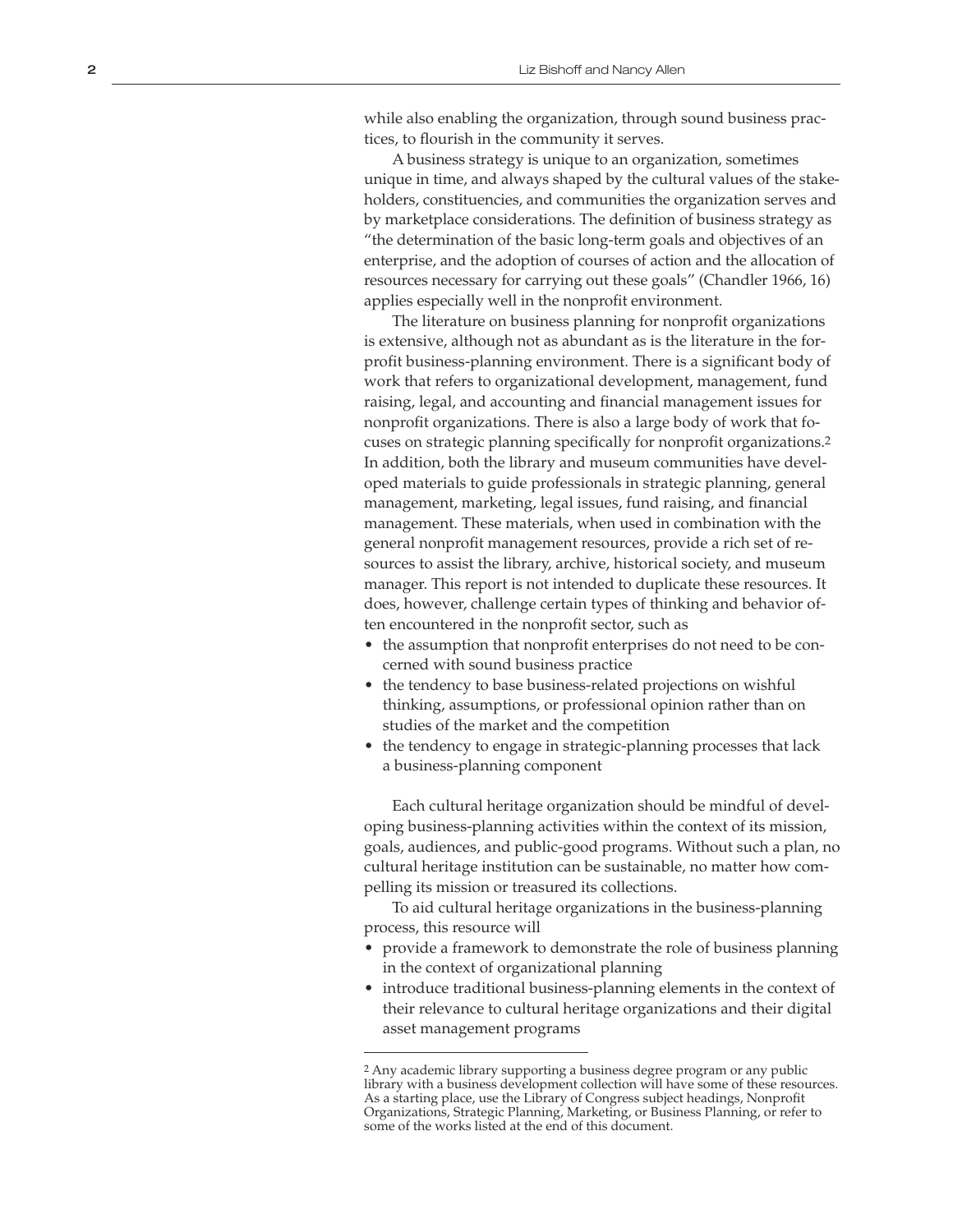- discuss trends in business planning and efforts to sustain programs in digital asset management that are based on survey research
- provide a template to help cultural heritage organizations launch a business-planning process that addresses specific elements contributing to the sustainability of both the digital asset initiative and the overall organization. This template is illustrated with examples drawn from interviews conducted during survey research.

#### **PLANNING FRAMEWORK**

To engage in business planning, cultural heritage organizations need a framework to guide the analysis, strategy, and planning activities that are appropriate to their public-good missions.

#### Methodology

Whether or not cultural heritage institutions engage in business planning, they do regularly engage in strategic planning, using a variety of processes.

Therefore, the planning context in which business planning takes place is familiar to most libraries and museums. A business plan is the natural outgrowth of an organizational planning process—a process that is both holistic and ongoing. A survey of the literature reveals there are about as many methodologies for developing business plans as there are templates for them. Almost any of these methods is adequate to the task, and selecting one is a matter of purpose, timing, or organizational or personal style and preference.

This document proposes a business-planning template designed for cultural heritage institutions engaging in digital asset management programs and services. According to this model, the identification and analysis of issues that lead to the development of a strategic plan should be followed by the development of a business plan.

The chart on the following page, based on an illustrated discussion of strategic planning in Bryson (1995, 24-25), lists the components of the planning process and describes their purposes.

This guide identifies two basic models of managing cultural heritage digital access: one for individual institutions, and one for partnerships and collaborative undertakings. Examples of these models, drawn from a telephone survey about current business-planning practices used by a variety of libraries, museums, and historical societies, are presented throughout the guide.

Providing details of the planning process as they apply to any specific organization, program, product, or service is beyond the scope of this document. There is no single recipe for success. Each planning process will be shaped by the organization and its stakeholders, constituents, needs, and culture. Although different organizations will take different approaches with different emphases, most successful efforts will have the same general set of components.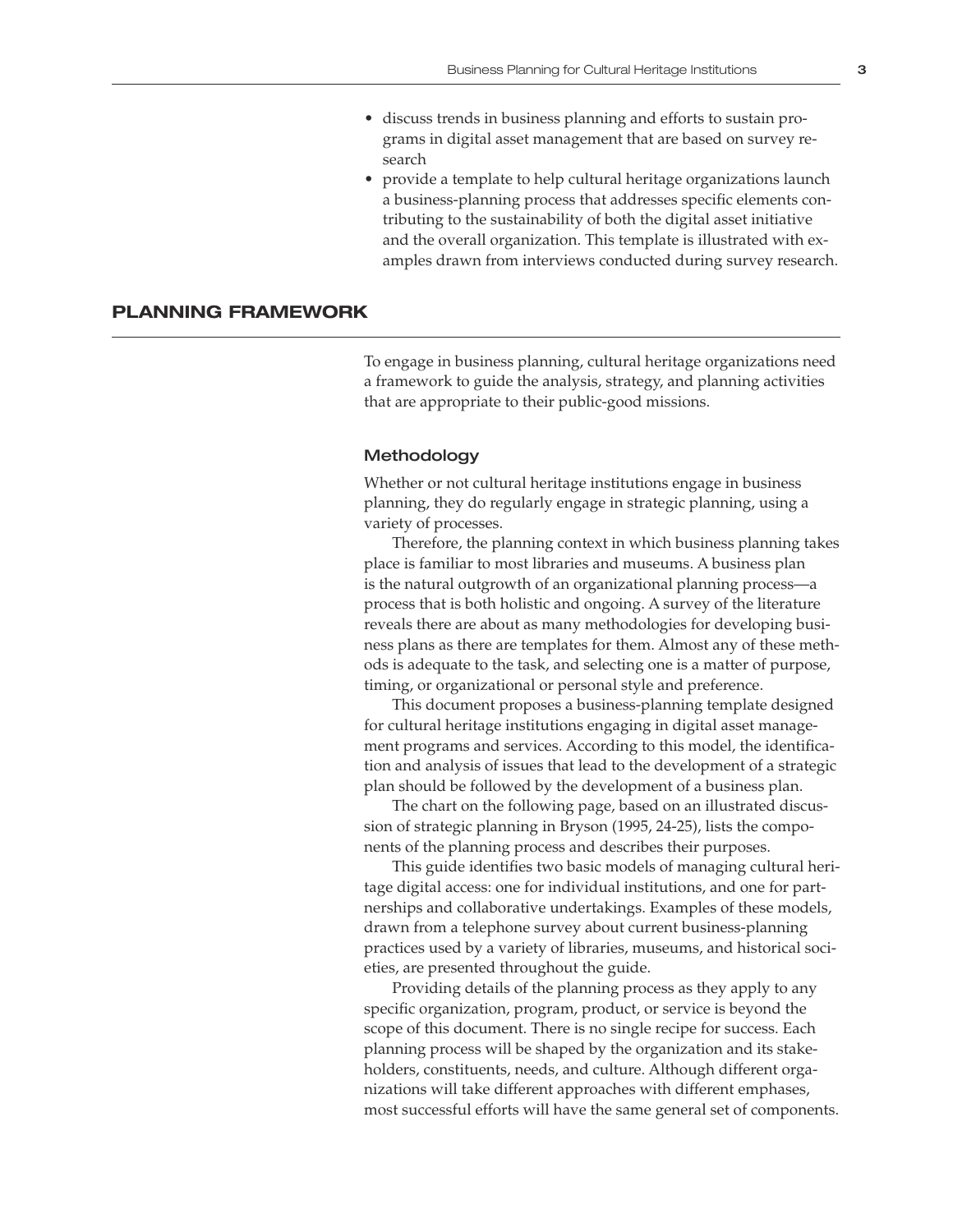| <b>COMPONENT</b>            | <b>PURPOSE</b>                                                                                                                                                                                                                                                                                                                         |
|-----------------------------|----------------------------------------------------------------------------------------------------------------------------------------------------------------------------------------------------------------------------------------------------------------------------------------------------------------------------------------|
| <b>Internal Constraints</b> | Detailed, point-by-point identification and analysis of the organization's<br>mandates.                                                                                                                                                                                                                                                |
| <b>External Constraints</b> | Detailed, point-by-point identification and analysis of external factors that<br>are Strengths, Weaknesses, Opportunities, and Threats (i.e., a SWOT<br>analysis).                                                                                                                                                                     |
| <b>Mission Analysis</b>     | Description of the organization's purposes and, in many cases, its<br>values. The mission and mandates combine to provide the reasons the<br>organization exists and the needs it fills.                                                                                                                                               |
| <b>Stakeholder Analysis</b> | Detailed analysis of the value proposition <sup>3</sup> for all entities that influence or<br>have a stake in the resources or output of the enterprise or are affected<br>by results achieved by the organization. This includes defining who<br>the stakeholders are and how they will judge the performance of the<br>organization. |
| <b>Mission Statement</b>    | Short, actionable, inspiring statement of philosophy, purpose, goals,<br>values, and culture that identifies the organization's sustainable<br>competitive advantage.                                                                                                                                                                  |
| <b>Strategic Plan</b>       | Analysis that describes the best fit between an organization and its<br>environment. A response to the strategic issues identified from the<br>stakeholder perspective, through analysis of the mission, and from the<br>external environment, along with ways to manage the strategic issues.                                         |
| <b>Business Plan</b>        | High-level description of how an organization will implement its strategic<br>plan, for the organization as a whole or from the perspective of a specific<br>project or product.                                                                                                                                                       |
| <b>Operating Plan</b>       | Specific description of the business plan for a defined period of time<br>(typically 12 to 18 months).                                                                                                                                                                                                                                 |
| <b>Vision for Success</b>   | Description of the way the organization will look when the business plan<br>is fully implemented.                                                                                                                                                                                                                                      |

## **Planning Process for Nonprofit Organizations**

<sup>3</sup> In the classic business environment, a *value proposition* refers to added value, or opportunity for favorable return on investment, for a stakeholder group. The meaning of this concept in the context of nonprofit organizations is discussed on page 18.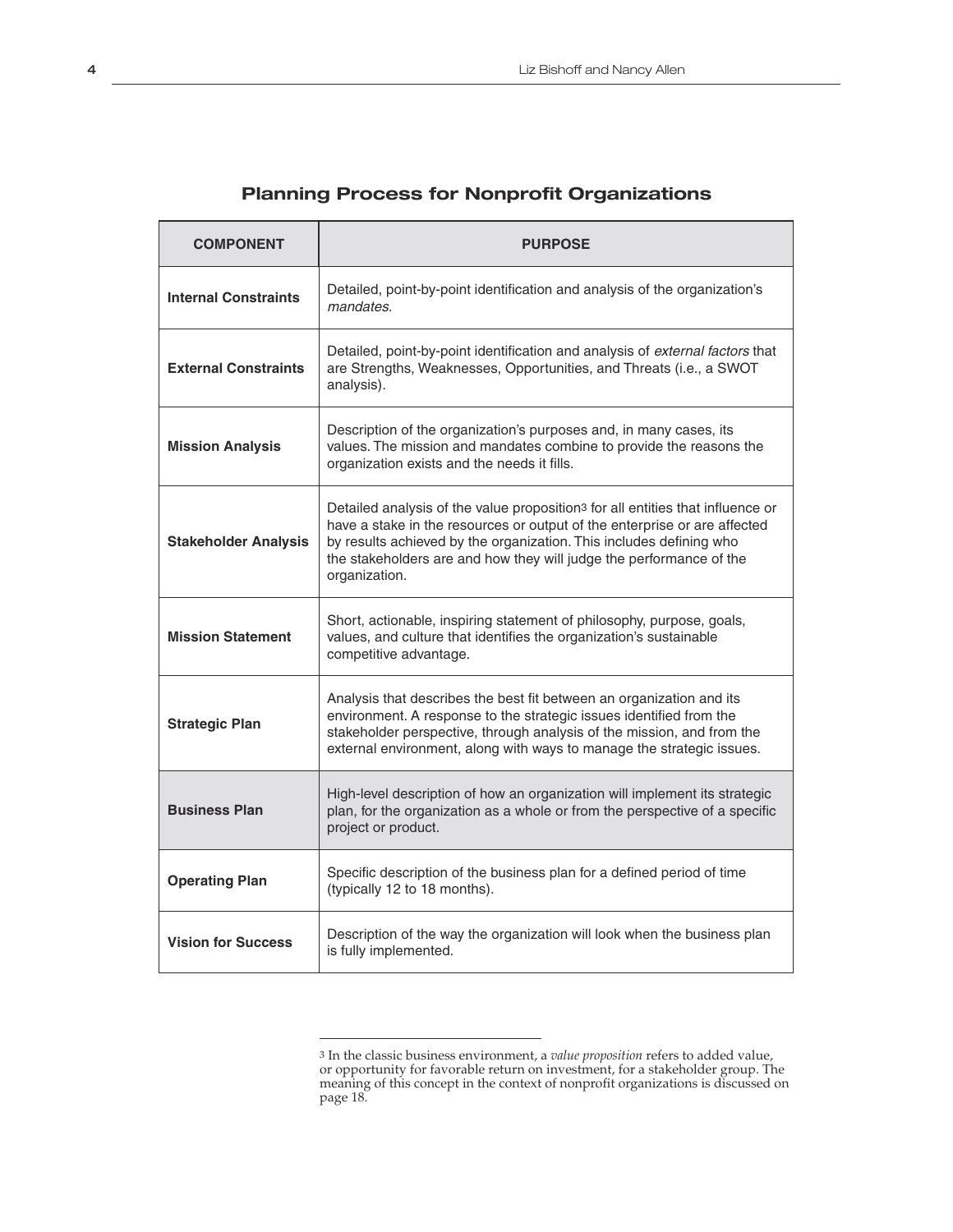Readers are encouraged to consult the works cited by de Wit and Meyer (1998) and Bryson (1995), as well as other material in the References, for additional guidance on constructing a planning process, milestones, and schedules for their own organizations.

#### Mission and Business Practices

Many early digitization initiatives were undertaken to learn about the new technology; they were not necessarily clearly linked to the organization's mission, goals, and objectives. The business-planning process requires planners to consider whether the purpose of the digital initiative advances the organization's mission and goals. Although business planning is important to an organization's strategic planning, it is also critical to the sustainability of the digital initiative itself. Planning for each initiative should therefore be placed in the context of the organization's overall plans and purposes.

It is assumed that most readers of this guide work with educational, governmental, or nonprofit organizations that have educational or research missions and a 501c3 tax status from the Internal Revenue Service. The revenue base for these organizations includes federal, state, and local taxes; donations; tuition; visitor receipts; and income from publications and other products and services, including gift shops. The analysis done for the preparation of this report found that digital initiatives within the cultural heritage community are usually established as an additional service or product of the institution, rather than as a separate business unit. However, there are models, such as the Art Museum Image Consortium (AMICO), in which a collaborative effort resulted in a separate nonprofit business entity. Organizations interested in establishing a separate business entity could use the business-planning template presented in this guide or any of the other resources available to assist in creating not-for-profit businesses.

#### Modes and Models for Organizational Planning

Planning modes and models generally fall into one of three types, or a combination thereof.

- **Rational**. Based on use of data and logic, usually top-down in approach, moving from goals, to policies or programs, and, finally, to actions. This type of planning is typically seen in the corporate world.
- **Political**. Based on issues, by definition involving conflict where no consensus exists, usually bottom-up, building on political decisions to develop policies, programs, and goals. Service organizations, such as public libraries, parent-teacher associations, or the Red Cross, typically use political-planning models.
- **Creative**. Based on imagination, intuition, and vision, with the assumption that analysis, strategy, and planning problems are complex, and that unorthodox solutions are the preferred outcomes. Organizations that use creative-planning models include Brewster Kahle's Internet Archive and some biomedical research firms.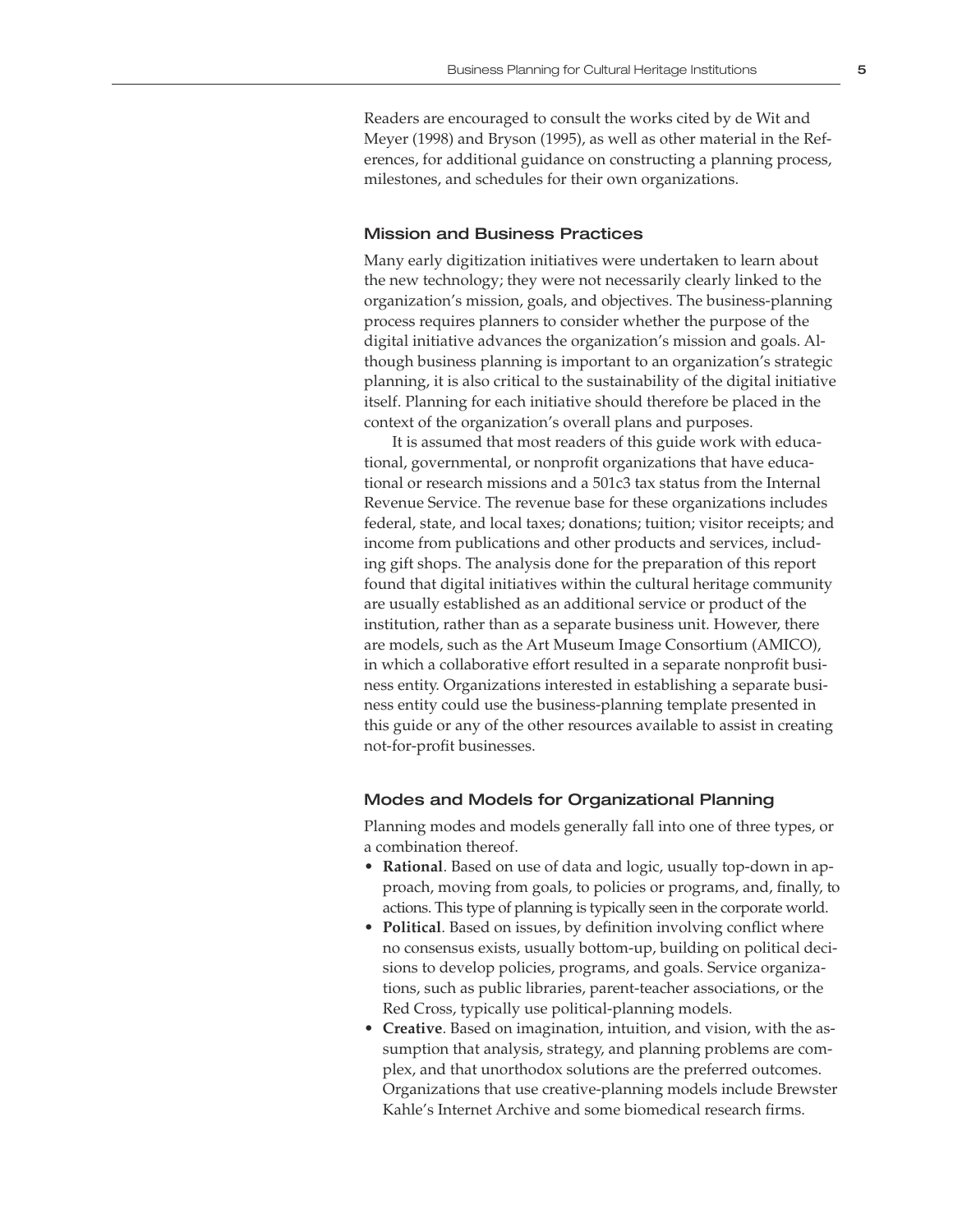In educational, governmental, and other nonprofit organiza tions, conditions usually favor the political or creative process over the rational. Because success in such organizations is not always measured quantitatively—i.e., by financial statements, numbers of goods shipped, or products sold—the rational process seldom drives the change. Nevertheless, it is often possible to begin with a political or creative process to develop a consensus and then to blend these components into a rational process that moves to closure on actions and next steps.

Bryson (1995, 52) advocates active participation in planning by top policy makers, decision makers, and middle managers likely to be charged with managing the outcome and by staff charged with doing the work, as well as by outsiders such as donors, funders, and the public. Whatever planning configuration and process is adopted, its principal purpose is to clarify desirable outcomes and focus at tention upon what is important to the successful operation of the organization.

Strategic problems are those that lend themselves to more than one solution or course of action. Strategic planning is the process of resolving strategic problems. It involves more than making simple choices from among clearly differentiated alternatives. It is critical that cultural heritage institutions be able to weigh one set of choices and outcomes against another and to follow this up by modeling business plans that can support one choice or the other. For example, an organization might have to choose between digitizing a collection for use by museum staff and creating an interactive visitor exhibit and kiosk. Strategic solutions are choices that positively influence other factors and thereby lead to desired results.

#### Organizations and Community Involvement in Planning

When engaged in planning and decision making, the organization's managers and staff are accountable to constituencies of several kinds. These constituencies include external audiences or markets (library users, museum visitors) and informed and affiliated individuals and bodies, such as governing boards, advisory bodies, volunteers, and donors. Typically, decision makers are insiders. The entity engaged in planning might be the overall organization (university, library, or museum) or one of its subdivisions, such as the digital resource unit, a new service program based on digitization activities, or staff of a digital collection that will serve a new audience. The library world tends to use the word *stakeholder* in a general way for any group that cares about, or can influence the outcomes of, the organization. The museum world tends to use the word *constituency* in the same way.

The greater the number of constituencies, the more difficult it is to achieve a consensus and the more likely will be the need to resolve strategic issues with political solutions or to make decisions on the basis of a distinct plan for each constituency. Resolving these issues requires a range of negotiating skills and, potentially, compromise among all participants. The digital product or service, unit, group,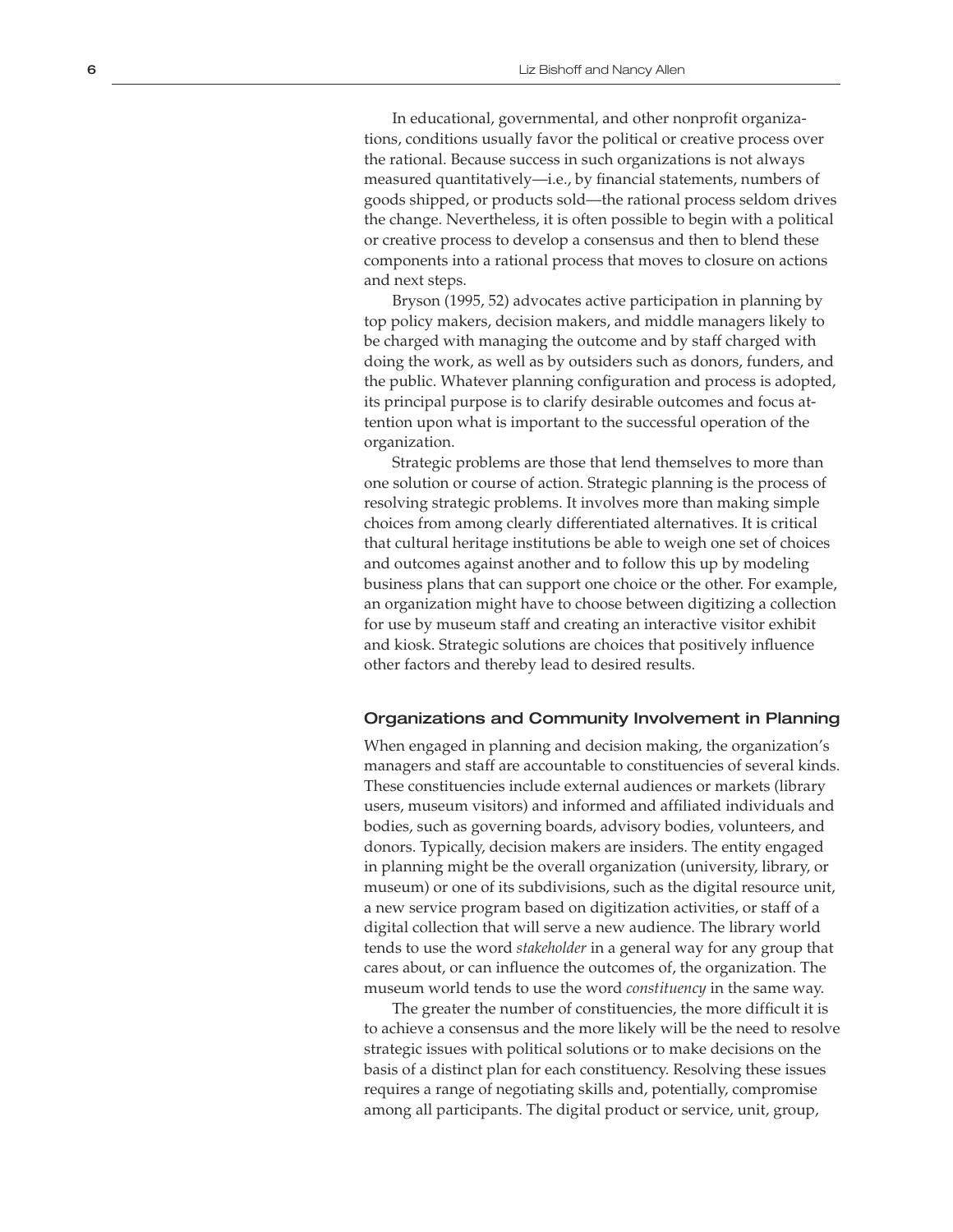or entity created by a library or museum has insider decision makers and stakeholders, yet those groups are accountable to the external communities that are designated as markets or users of the museum or library.

Both business and strategic planning require an exploration into the needs of the organization's external communities. Market research, needs assessment, and market segmentation are vital to successful business plan development. If that is not done, decisions may not be appropriately informed. For example, they could be based on faulty assumptions, political thinking about the influence of internal decision makers, a drive for consensus across divergent constituencies, or other factors not necessarily related to the public mission of the organization.

#### Planning: Models for Sustainability

While the goal of an organization or a unit within the organization might be to offer a self-supporting product or service (such as printing from digital objects), an organization or unit might not necessarily be responsible for recovering all costs associated with the creation of that digital object or for generating excess revenue over expense. A decision may be made to operate the unit at an agreed-upon level of subsidy for a specified period or as a permanent cost center. The only requirements for a successful outcome is that there be a shared understanding of financial expectations at the outset, that entities responsible for providing the subsidy be identified and agree to their roles, and that the planning process account for whatever long-term vision for self-support is adopted for the organization or unit.

Subsidy is not the only notion of support adopted by cultural heritage organizations. If a cultural heritage organization is engaging in digitization projects that are designed to create Web-based access to its collections, it is desirable that those projects contribute to the sustainability of the organization as a whole. Even if the digitization program is entirely funded from the operating budget of the parent organization and exists wholly as a cost center, the digitization program could lead to increased revenue for the parent organization by such means as attracting more visitors to the museum or drawing new or increased corporate sponsorships.

This idea of a discrete activity within a cultural heritage institution, which itself may be engaged in partnership or collaborative business models, can result in a complex strategic- and businessplanning environment. These environments demonstrate various notions of sustainability. For example, the University of Michigan digital library unit is financially supported by central library funds and initiative funds. John Wilkin, associate university librarian in charge of the Library Information Technology Division of the University of Michigan commented, "We received \$300,000, in addition to other base funds, and we reallocated some personnel from open positions, bringing total base staff funding to more than \$600,000." Michigan's Library Information Technology Division will be able to grow and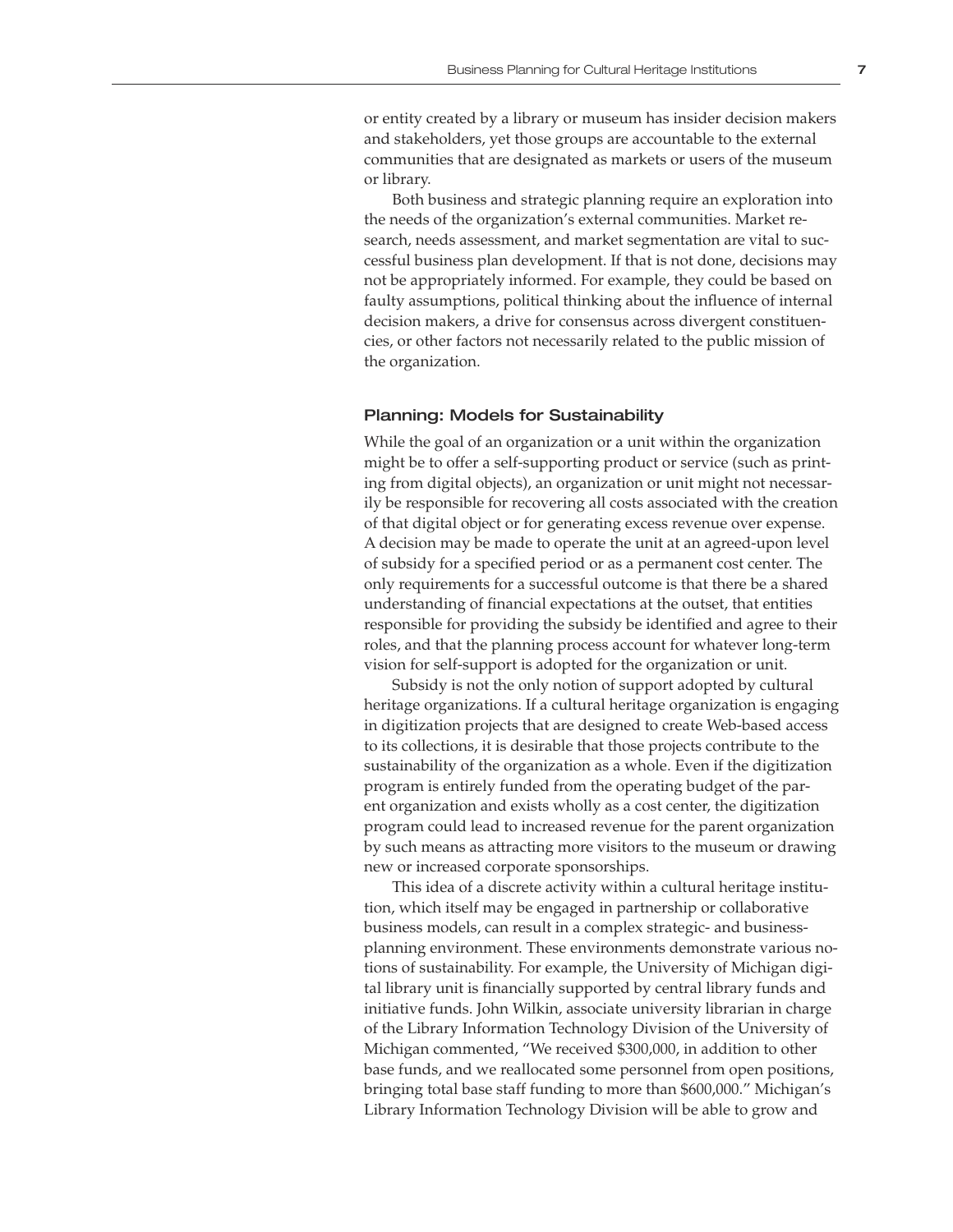change, depending on internal needs (funded by internal funds) and external needs (supported at least in part through external revenue sources.) A second model is represented by the Nebraska Historical Society, which established a separate digital imaging lab within its Gerald R. Ford Conservation Center. Although the lab is part of the society, it must generate its own funding to support staff and infra structure. Jill Koelling, head of the lab, reported that "we had a writ ten plan for the [1997 Ameritech grant] and a business plan for [the] digital imaging lab . . . we set it up, so [digital lab] people won't be paid by state funds, but by money generated from the lab . . . that's why we did a whole business plan—to make sure we could make the lab run in the black." The lab also received private funds for the digi tal technology at the center.

A cultural heritage organization typically supports a range of core services, such as reference service in a library or collection services in museums, none of which is self-supporting through generation of revenue directly applied to the costs of the activity. At this point in time, services related to digital assets are not gener ally considered to be core services. Eventually, however, visitors and users will probably expect that technology-based access to content be a core service. Cultural heritage organizations will undoubtedly evolve their thinking about the strategic value of digital asset-related services and will be more likely to include these products and ser vices among their core services.

#### Identifying a Sustainable Competitive Advantage

In *Successful Marketing Strategies for Nonprofit Organizations*, Barry McLeish writes, "Competitive advantages are those qualities of pro grams or services offered that distinguish your nonprofit organiza tion from other organizations offering similar programs or services." These advantages come in a variety of forms, including the following:<br>
• services or programs of the highest quality available<br>
• the most reasonably priced services or programs<br>
• the most experienced staff<br>
• the most va

- 
- 
- 
- 
- 

A principal benefit of the business-planning process is that it helps identify a sustainable competitive advantage that can serve as a basis for building and maintaining the organization. Organizations that want to survive must be able to adapt to change in the external environment, to improve on past programs, and to do new and dif ferent things—to cope with change. This implies an ability to inno vate and to market an organization on the basis of some combination of content, brand, customer service, and cost. Featuring on the Web unique resources that create a competitive advantage can be an at tractive element of strategic planning for museums and libraries. A sustainable digitization program can be a strong element in the cre ation of organizational identity and of a reputation in the community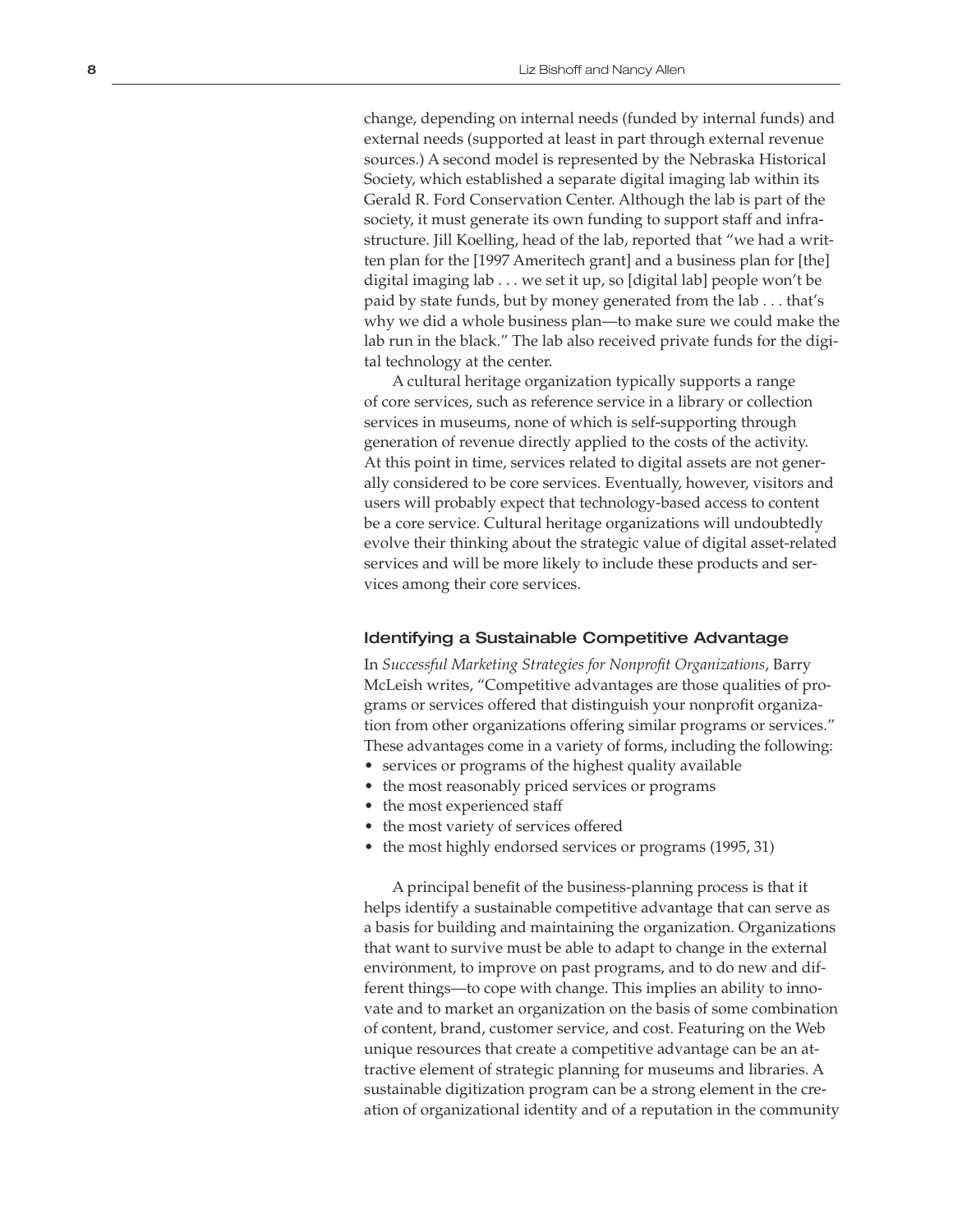of visitors or users. Museums do compete within their communities for visitors, and many types of libraries compete for resources within their parent organizations (city government or universities or colleges); they therefore often need to explore this concept of competitive advantage as part of their overall sustainability strategy.

#### Planning Sustainability

Selecting a method or methods of finding sustainability is another strategic decision facing educational, governmental, and nonprofit organizations and the enterprises they host. While some organizations can reallocate existing resources, or redirect effort, this must often be accompanied by consideration of ways to raise revenues that contribute to sustainability. Libraries and museums that have transformed grant-funded projects into ongoing digital resource programs generally seek to reallocate current resources while also searching for new resources. The following sections address some of these non-grant-based revenue sources: sponsorship and advertising, partnerships, and foundations and donors.

#### Sponsorship and Advertising

Sponsorship and advertising are important ways for cultural heritage institutions to generate revenue. Sponsorship is valuable not only because it brings in funds but also because it implies an endorsement of the institution's mission by another entity. An institution generally nurtures relationships with sponsors in much the same way it does its relationships with outright donors. Recruiting sponsors may be done as a part of a larger fund-raising or development effort that seeks donations from corporations, foundations, and individuals on an annual or major-gift basis. The Exploratorium4 in San Francisco provides opportunities for corporate sponsorships that include a full range of advertising and marketing campaigns and public relations options. Sponsors can have on-site signage and banners, and their corporate materials may be included on the museum's Web site or in links from it, in its product displays, and in its customized promotions. To entice sponsors, the Exploratorium provides demographics on the museum's membership, Internet visits, and on-site visits. The concept of corporate sponsorship of in-museum exhibits is migrating to sponsorship of Web-based exhibits. Advertising involves expense (the library or museum has to pay for ads). But if the advertising campaign is successful, the expense is offset by revenue generated by increased sales or rising demand for services. In the case of museums, advertising encourages visits, resulting in gate fees, cafeteria sales, and shop sales. It also generates the interest of potential donors and sponsors. Advertising is done as part of the public relations, marketing, and promotional activities of libraries and museums. In developing a plan for generating revenue, it is essential that the development and marketing departments coordinate their efforts.

<sup>4</sup> The sponsorship area in the Exploratorium Web site is [http://](http://www.exploratorium.edu/support/sponsorship/index.html)

[www.exploratorium.edu/support/sponsorship/index.html](http://www.exploratorium.edu/support/sponsorship/index.html).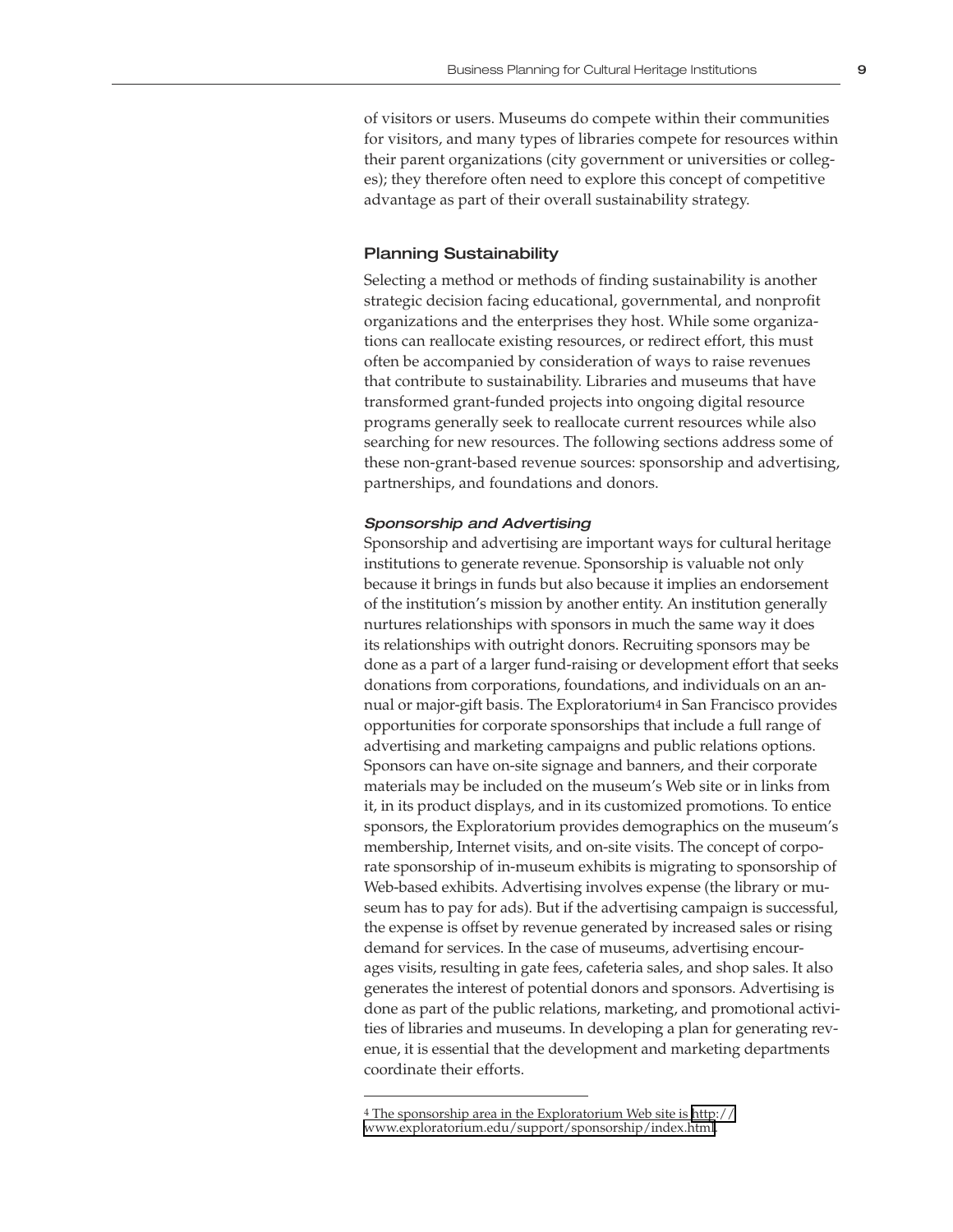Libraries and museums may look at sponsorship as an element of their annual-giving campaigns. Many university libraries, for ex ample, have events, friends' groups, or other methods of reaching out to supporters for annual funds. Annual-giving programs under taken by museums and libraries, however, may extend far beyond the seeking of sponsors. Telethons, mailings, pledge campaigns, or even memberships may be regarded as annual fund-raising meth ods appropriate for libraries and museums. Some of these activities might be especially appropriate for obtaining support for a digital asset management program because of their content affinity with certain funders.

#### **Partnerships**

Partnerships and collaboration are increasingly common elements of a sustainability strategy for cultural heritage digitization initiatives. Granting agencies such as the Institute of Museum and Library Services (IMLS) and other federal and state agencies are encourag ing partnerships in building digital library and museum collections. Funding agencies see both political and practical reasons for encour aging partnership. Politically, federal funding can leverage funding from many partner entities and show governmental bodies that cultural heritage organizations and the higher-education sector can collectively engage in work with high-profile outcomes that are in the public good and thereby help justify future funding. By encour aging partnerships, funding agencies have helped demonstrate that the digital approach to collaboration can create single, publicly ac cessible Web-based resources that are easier to find and use than they would be in the absence of cross-institutional collaboration. With such federal and foundation encouragement, there are more efforts at partnership between libraries, between museums, and between libraries and museums than ever before (Allen and Bishoff 2002).

Rackham, Friedman, and Ruff (1996) have identified three char acteristics common to successful partnerships:

- 1. vision: a compelling picture of possibilities and, specifically, how to get there
- 2. impact: the addition of real productivity and value; the ability to produce tangible results
- 3. intimacy: closeness, sharing, and mutual trust; a level of closeness that moves far beyond transactional relationships

"Partnering organizations succeed when they actually achieve results, develop a close, almost seamless, relationship, and have an articulated, shared view as to what they can accomplish together. In short, it is when impact, intimacy, and vision come together that partnering works" (Rackham, Friedman, and Ruff 1996, 24).

These authors offer the following pointers on partnerships:

- Both parties have to change the way they do business to maximize collective impact.
- In a successful partnership, the pie gets bigger and is more equally distributed.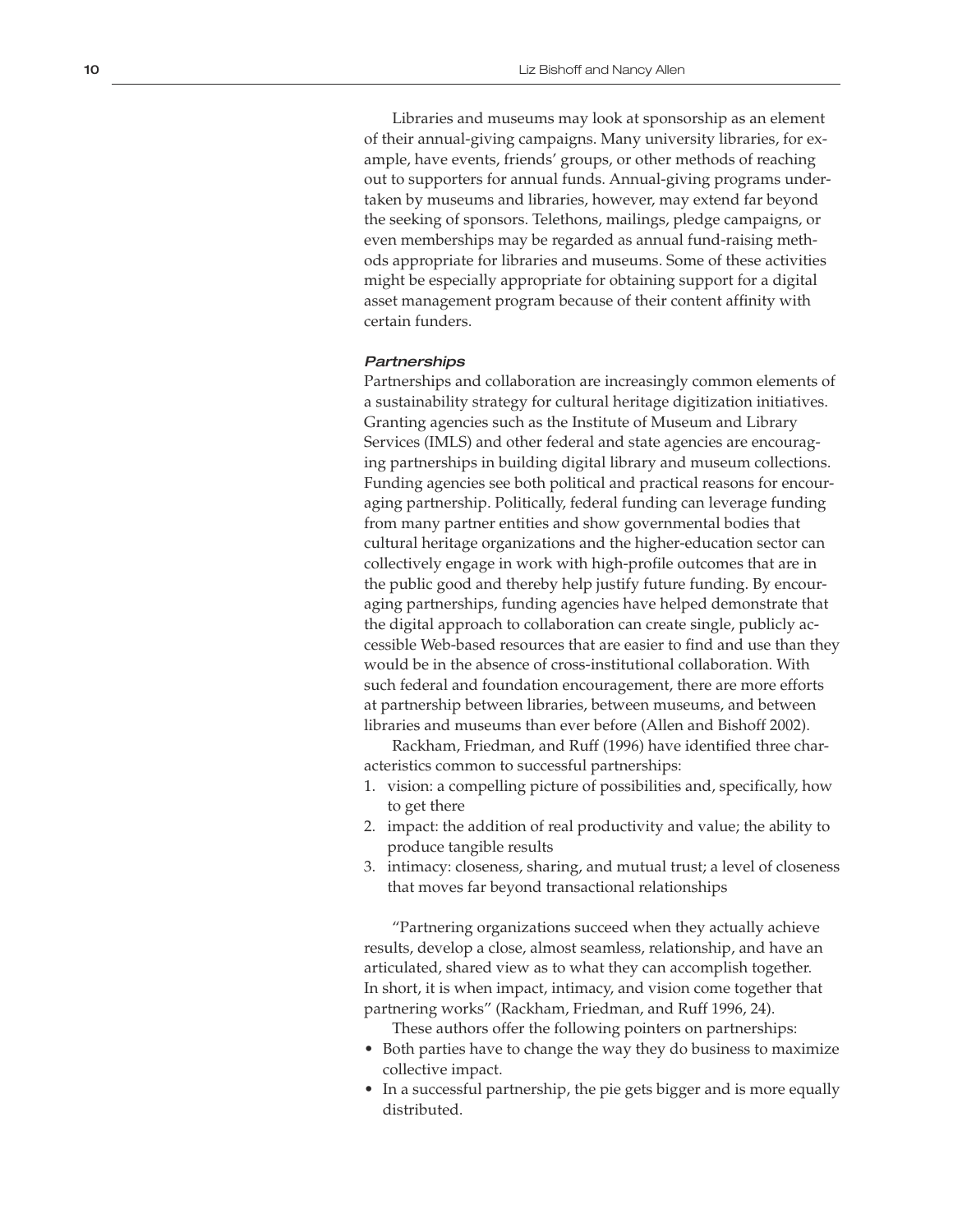- Partnerships start by spending and allocating resources.
- Partnering entities must look toward the partners' customers, direction, and market.
- Mutual competitive advantage is an outcome.
- Partnerships define powerful, durable ways to work together.
- Information sharing occurs on an expanded level and in relationships at all levels of both organizations.
- Partners should begin by finding easy entry points on vision, impact, and intimacy and then move on to more-complex areas, as long as the prospects for success in all three areas (vision, impact, and intimacy) are good.
- Productivity improvement often lies not within a single organization but at the boundaries between organizations.
- If the intent is innovation, partners should start with research and development, not sales functions.
- Partnership is about more than getting a better price or a longterm revenue stream.
- Partnerships don't work as short-term strategies.

While not all these points apply to cultural heritage collaboratives, many do, particularly those related to changing ways of doing business. "As digitization moves from small discrete projects conducted within individual institutions to larger multi-departmental, multi-institutional, and international programs, collaboration becomes an increasingly vital consideration" (NINCH 2002, IX). Funding, creation, and sustainability of digital surrogates, and access to them, increasingly depend on arrangements in which institutions work with each other.

The key to success is to find a compelling shared goal with real added value and to orient the partnership and its opportunity-seeking activities around it. Successful partnerships can also be built around goals that may not be equally important to each partner but that each organization can support on behalf of the other. Partnerships as a sustainability strategy work when each entity can contribute resources to the areas held in common. Betsy Wilson, director of university libraries at the University of Washington, provided a good example of such a partnership between the university and the Eastern Washington Historical Society (EWHS): "EWHS didn't have expertise in scanning and metadata; we could provide that. We didn't have expertise on the Plateau Indians. The historical society made selections from their collections, bringing expertise to the project on the collections. They also did the publicity. They didn't contribute technology, but we have incredible technology."

Other partnerships have broader consortial benefits. For example, the Museum Online Archive of California (MOAC) project, which involves 11 museums participating in the California Digital Library (CDL), not only created cross-museum access to related collections but also focused on building expertise in the California museum community so that each institution has increased capacity for generating digital resources for public access. This type of consortial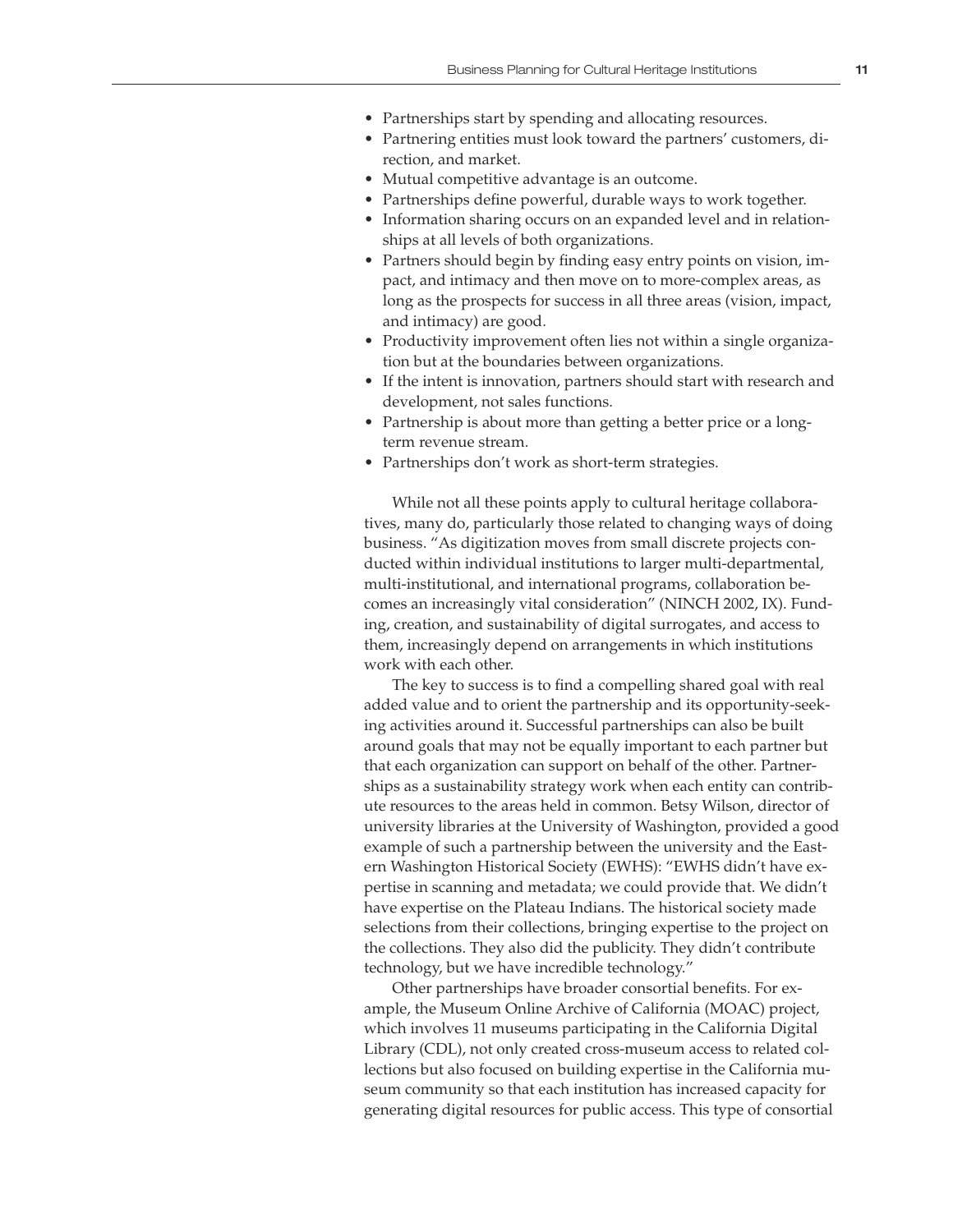partnership is also fundamental to the model of statewide collabora tion represented by the Colorado Digitization Program (CDP), which provides training to build digitization capacity while encouraging libraries and museums with collections in similar content areas to partner on the creation of cooperative Web-presented collections.

#### Foundations and Donors

Donors are key stakeholders and constituents for most educational, governmental, and nonprofit organizations. An individual donor may be persuaded to endow some ongoing costs, as well as up-front costs, of a new nonprofit organization as part of a startup package, much like venture-capital investors infuse capital in the for-profit environment. However, it is unusual for donors to give funds for the operating costs of a university or museum; most tend to donate to specific purposes. Foundations generally fund program innovation or improvement, not organizational development or core operating costs.

**Nonprofit organizations**. Nonprofit organizations face some fundamental challenges in developing funding for digital initiatives. Imagine, for example, that a nonprofit organization decides to ap proach a foundation for money to anchor a digital project or service at a level of \$100,000 per year for four years. The organization's business plan calls for two or three years to establish its program and attract a second round of funding at \$100,000 per year, with the expectation that it would be self-supporting after the fourth year. Foundations typically operate on one-year cycles, with the tacit as sumption (but no commitment) that they will renew support for no more than two or three years. They work this way for several reasons. The first reason is to meet federal requirements that they pay out 5 percent of their assets annually. The second is to discour age their nonprofit grantee organizations from becoming dependent on their support. The third is to preserve the foundation's ability to change funding priorities, thus accruing the public relations benefit associated with a more diverse portfolio.

In terms of sustainability, receiving a foundation grant or a onetime major gift from an individual is not much different from working with one-time grant funding from any source. Project directors, museum directors, and library directors usually need to prepare oneto three-year grant budgets for donors and funding agencies while keeping the long view for other fund-raising opportunities and for business planning for sustainability. Nonprofits often balance numer ous short-term funding opportunities with longer-term strategies. Returning to the example in the previous paragraph, assume that in year 2 and year 3, the organization receives an additional \$100,000 in grants on one- to two-year terms. The difficulty comes in year 3 or year 4, when the project manager or management group realizes that additional and ongoing funding will be needed to maintain current services, avoid layoffs, or keep the doors open.

In the past, such a problem could be remedied by securing ad ditional donations or grants from federal, state, or local sources. However, in an era when there is less federal and state funding,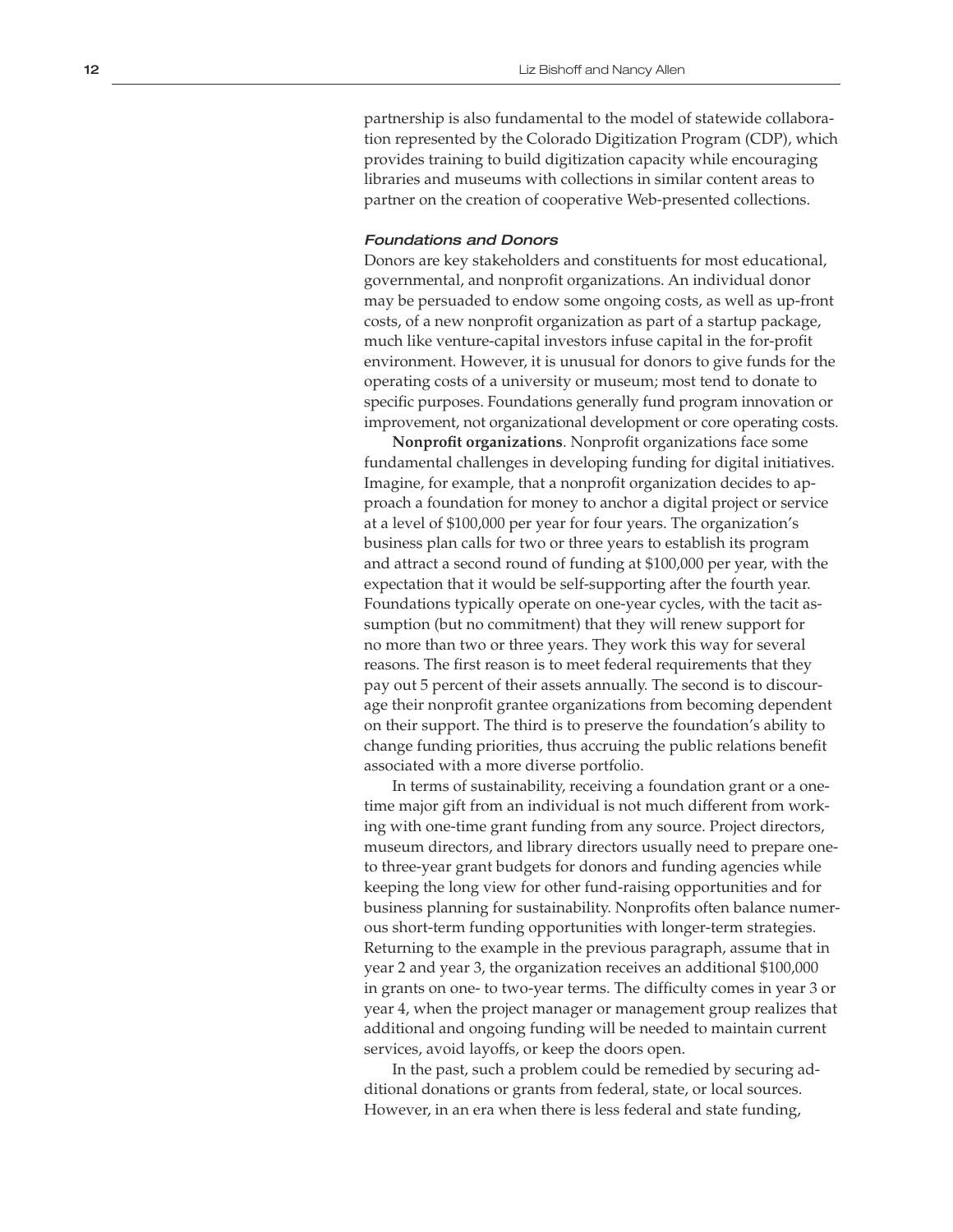more organizations are applying for these grants, and fewer foundation dollars are available because of poor market performance in foundation endowments, the nonprofit organization has to rethink its reliance on these funding sources. Sustainability planning offers a solution.

**Educational and governmental cultural heritage institutions**. Educational and cultural institutions face constraints similar to those facing their nonprofit colleagues; one difference is that the fundraising activities of the former may be undertaken by their parent organizations. Generally, educational and governmental cultural heritage institutions cannot raise operational monies, with the exception of funds that can be obtained through grants or endowments. Donors and foundations generally fund specific program enhancements. Many major digitization initiatives have been funded through foundations, and many museums and libraries have initiated their digitization programs through grants. Sustaining programs through donations and grants, however, is not a viable plan. A federal subsidy should not be the sole source of funding for any digital asset initiative.

Some nongovernmental funders will respond to the current environment of reduced funding by forming longer, deeper relationships with selected grantees. Cultural heritage institutions need to identify such organizations and approach them with plans that clearly identify organizational needs and provide compelling cases for longerterm support. These proposals should include a solid business plan and a credible plan for achieving sustainability.

Funders must understand that cultural heritage institutions are not, and are never likely to be, attractive for-profit activities. If funders are interested in the mission of libraries and museums, they will have to work with these institutions in new ways to ensure their futures, without trying to persuade them to change their missions just to secure funding. Libraries and museums feel strongly about this point as they consider options for sustainability and undertake business planning. Business planning will benefit the cultural heritage organization when such planning is based on an overall strategic plan and when the organization is clear on its mission, vision, values, and goals. *The business plan for digital cultural heritage asset sustainability does not have to compromise any elements of the organization's overall plan.*

#### Business Dilemmas

The fundamental principles on which planning is based can present dilemmas for organizations selecting a planning approach, and these dilemmas are not easily resolved. For instance:

- Public and academic libraries generally find it unacceptable to sell or otherwise profit from their digital or physical resources.
- Museums may consider competition with other museums for visitors a major issue; for libraries, however, competition is seldom a key factor in planning. In fact, libraries base many services on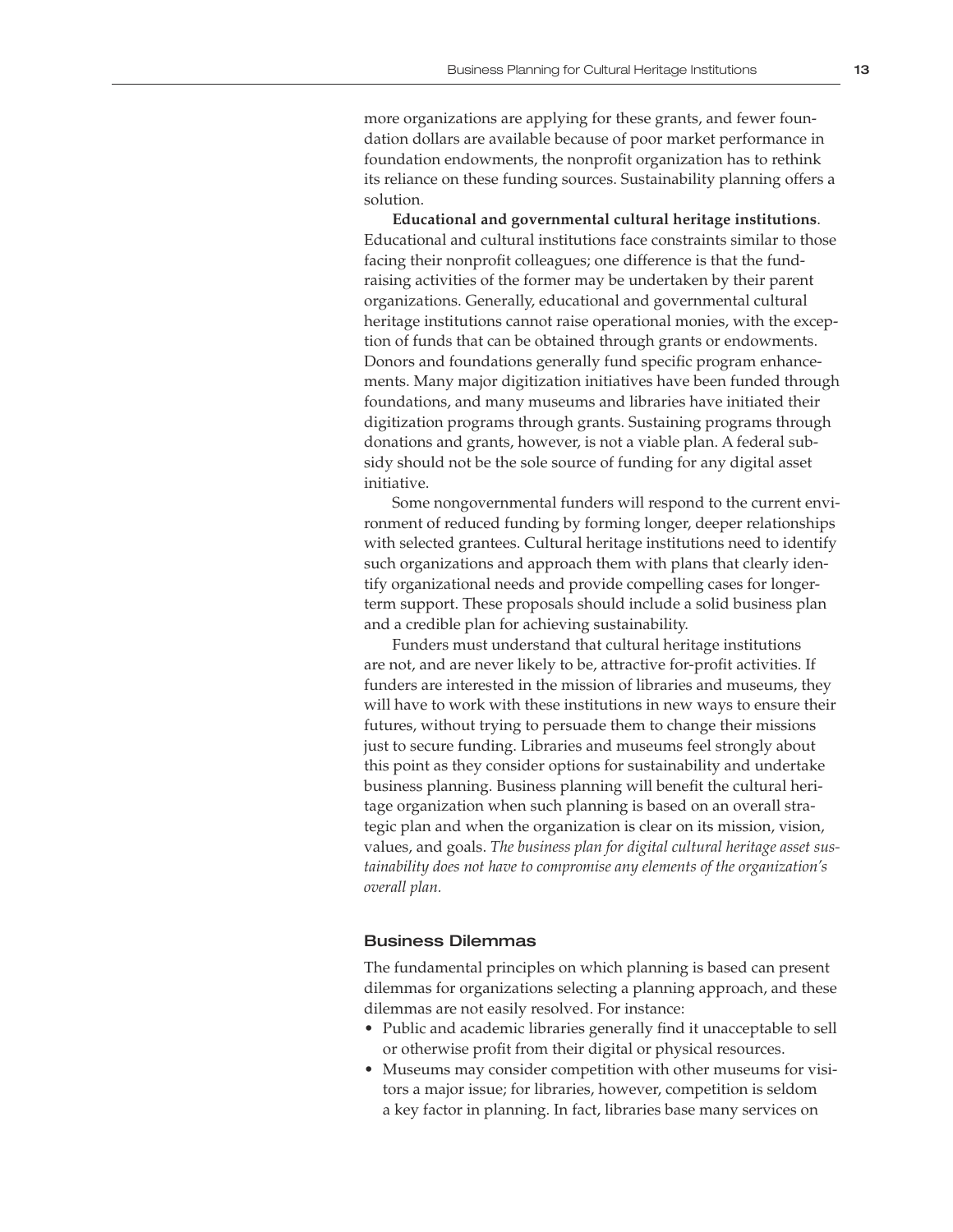collaborative efforts with other libraries in their regions or with similar types of libraries.

- Libraries and museums need to expand efforts in market research. Libraries generally do not consider their users in the same way in which other not-for-profit organizations consider their markets or customers. In fact, within the library community, there is an ongoing controversy about what to call a "user." He or she might be called a patron, a visitor, a user, a client, or a reader. The library literature reflects the somewhat more-than-semantic concerns reflected by the choices of language. Museums are fairly uniform in calling their primary markets visitors; they are more interested in putting visitors into categories than are libraries. Museums must have a good understanding of their markets to develop strategies to maintain or increase gate receipts, an essential source of revenue. Libraries do not have this problem.
- Both libraries and museums have concerns about making services available free of charge and, conversely, about charging for anything.

In short, libraries and museums present some interesting variations for the typical guides to success for nonprofit organizations.

The examples just cited are only a few of the viewpoints that must be taken into account when launching a planning process that includes business planning for sustainability. Business planning must fit the organization's internal and external environments. Business planning must also be based in both the present and the future.

### **GENERAL PRINCIPLES AND PRACTICES**

The following sections give an overview of some standard business principles and practices as they apply to cultural heritage organizations and other nonprofit entities.

#### Environmental Scanning

The environmental scan is perhaps the most general of all business practices that are likely to influence organizational success. Knowing about economic, social, technological, environmental, and general business trends is likely to support an organization's long-term planning effort and the development of strategies for success. Environmental scanning allows an organization and its leaders to look into the future.

This topic energetically addressed by the former Secretary of Labor Robert Reich in his book, *The Future of Success* (2001). He points out a number of trends in society and business that have bearing in the nonprofit world of cultural heritage organizations. For example, data on the work habits of residents of the United States show that the amount of leisure time available for cultural heritage visits or li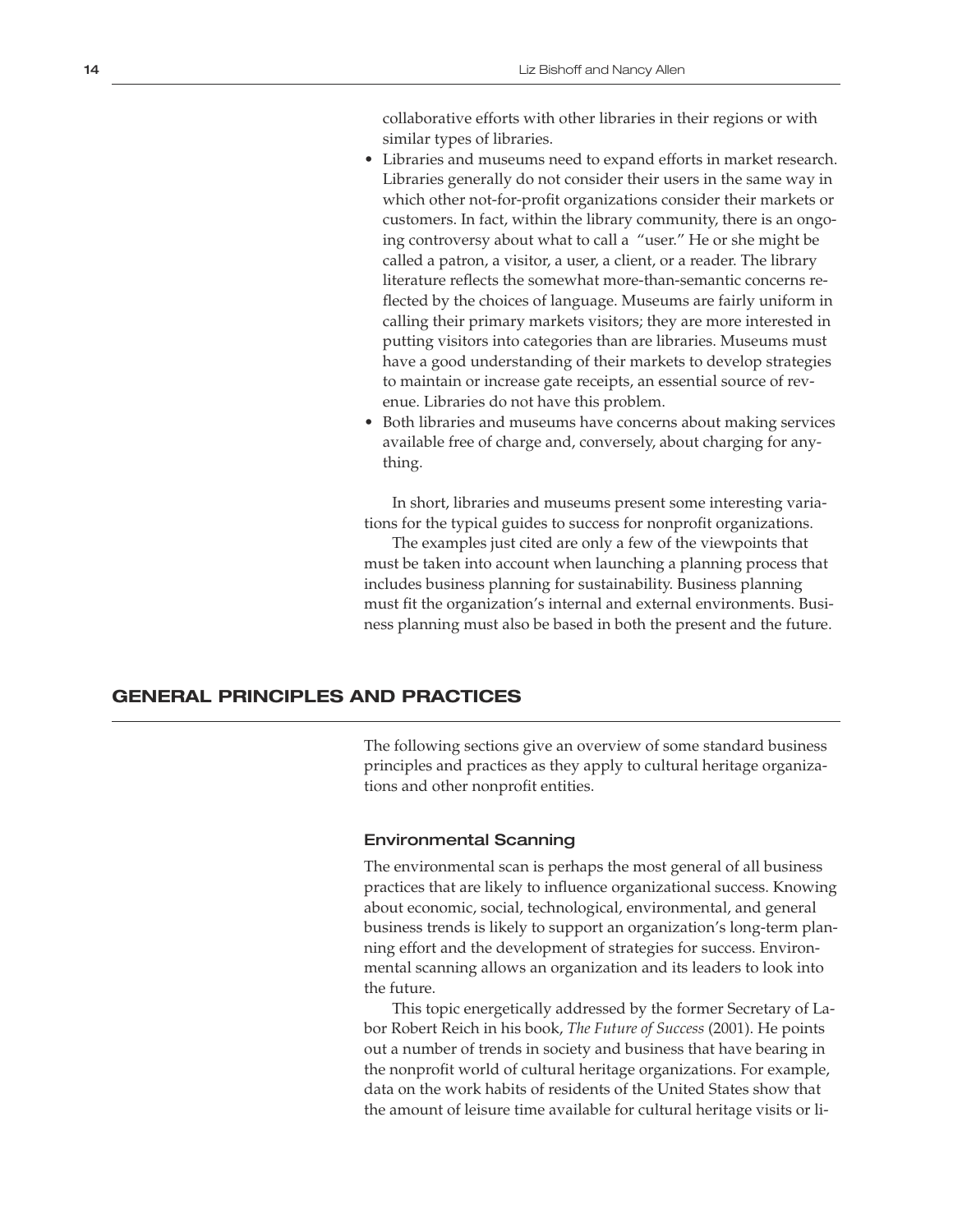brary use has declined. Families are having fewer children. Technology is the engine behind much of the change in the workforce and in communities, but it does not explain it all. When the refrain, "better, faster, cheaper" seems to be ubiquitous, how can a museum, historical society, or library capture the attention it needs to be sustainable?

### Successful Products and Businesses in the Digital Asset Environment

How did the QWERTY keyboard come to be the standard? How does innovation settle down into something reliable? When an idea is new, there is a lot of innovation in product development. At some point, a *dominant design* for the product or service category emerges. This triggers a shift in the pace of innovation, and the number of competing firms drops. The remaining organizations provide commodities that are not easily differentiated. They compete on the basis of providing the product or service faster and cheaper (Utterback 1994).

In the digital library and museum communities, this process translates into a different pattern with the highly desirable result of promoting interoperability across independent platforms, as the concept of dominant design is replaced with the concept of "best practices" that are based on generally accepted standards. While the library and museum communities are involved in arriving at best practices, it happens for each cultural heritage community at a different pace, and different issues affect agreement on the best practices. Libraries and museums never see the emergence of a dominant design in commodity or business-practice terms, because each one has unique content to contribute to the digital asset world available through the Web. Therefore, while the entire concept of market consolidation does not apply, best practices emerge through a similar process in both types of organizations.

At the outset, early adopters advance a new activity. If these early efforts are successful, a period of rapid adoption by others follows. At the next stage, nearly all organizations are engaged, at least to some extent, in the activity. Given this pattern, the challenge in building a successful business plan is to define successive activities with which to repeat new activity-adoption patterns, scaling activity upward for increased production. One example of this adoption process can be seen in the implementation of the Dublin Core metadata standard for describing digital objects. Today, many library and museum digital imaging modules support Dublin Core as the metadata standard. While more libraries than museums are now involved in digitization activities, many still do not have online collections (IMLS 2002, 5). This is because of the cost of such activities; a lack of knowledge of issues related to digitization standards, project planning, and the like; and the fact that the entire community has not yet caught pace with the early adopters. It will be quite some time before this adoption pattern, so well established in the business world, takes hold in the world of digitization for libraries and museums.

Nonetheless, the influence of early adopters is highly significant.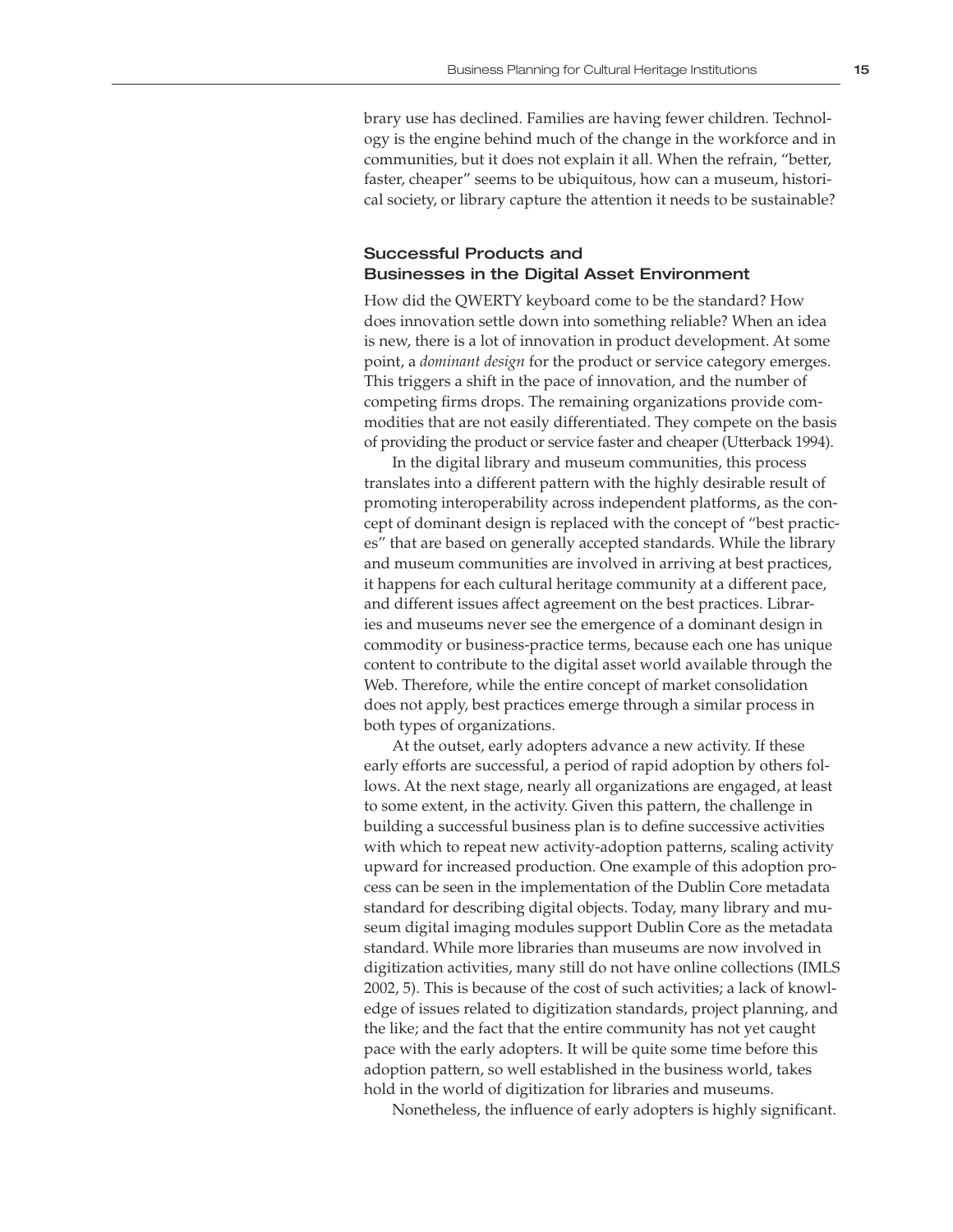Funding agencies such as the National Science Foundation (NSF) and IMLS are supporting the early adopters to enhance the likelihood of emulation and the development of best practices, recognizing that such developments will make it easier for more organizations to bring their collections online. Cultural heritage institutions are expanding into digitization activities and the markets associated with them.

#### "Build or Buy" and Outsourcing

Organizations continually need to balance the richness that comes with diversity and innovation against the need to spend resources wisely. This is particularly true for organizations that engage heavily in research or experimentation. Experimentation admits both suc cess and failure as outcomes. Standardization lowers risk and overall costs, at the expense of breakthroughs in new forms of learning and practice. There is a natural tension that requires a persistent balanc ing effort. Innovation and experimentation may be applied to one component of a technology-based system; savings through standard ization, outsourcing, or use of commercial software (instead of devel oping customized, in-house solutions) might be necessary in another.

One often-debated issue, particularly in large academic research libraries, is whether to build or buy technologies and services; for example, whether to purchase software or create it, or whether to outsource conservation and binding or create in-house facilities. An institution should aim to provide appropriate quality and access to digital resources by weighing in-house application development or use of open-source software against the adoption of commercially supported products until the time when a commercial-based quality product becomes available with appropriate capability and a reason able cost, or until the organization is positioned to absorb the costs of developing and supporting the technology in-house.

The challenge is to determine the criteria on which to base such choices. Libraries and museums can choose from among many models for in-house product development (e.g., for interfaces, search engines, image creation-and-management systems, inventory management systems). There are also many choices for commercial outsourcing. Solving the build-or-buy dilemma requires assessing products on the market as well as analyzing the nature of the or ganization. Major research universities have developed their own digitization tools and solutions, not only because they had the exper tise and resources but also because they had a pre-existing culture of research and experimentation. In the last year or two, many new products that are suitable for cultural heritage institutions, including several developed by universities, have come onto the market. These products have reduced the need for in-house development, except in specialized areas, such as complex multimedia or rare languages. Even the large research university should analyze available products before committing to an in-house development effort. Most other organizations should focus on assessing commercially available products and services. Cultural heritage organizations lacking sub -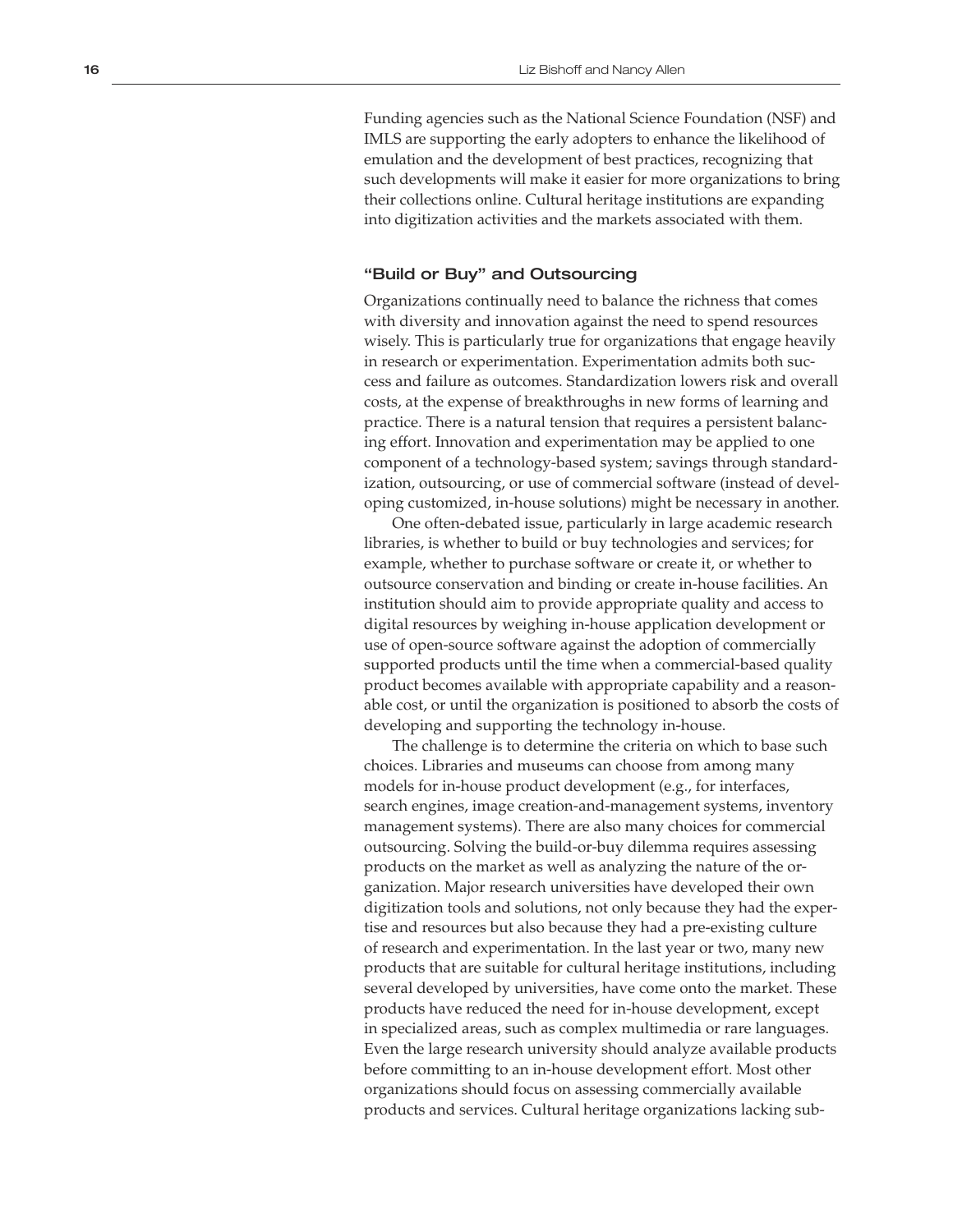stantial in-house technical staff should be fully informed about the staff requirements of using open-source software products. Although such products offer the latest solutions developed by high-quality technology organizations, they may require considerable time to install, customize, and maintain.

In addition to licensing a product, digitization initiatives may outsource activities to another agency, with quality control being the principal responsibility of in-house staff. Educational, governmental, and nonprofit organizations may decide they are better served by outsourcing, handling only those activities that directly relate to their core competencies. Outsourcing allows an organization to concentrate on activities only it can undertake, such as resource selection; development of pricing, promotion, and marketing strategies; interaction with stakeholders and constituents; and fund raising.

Strategic necessities are capabilities and services that an organization needs to stay in business and that do not differentiate the organization or its digital asset management initiative in the view of its stakeholders. Business systems and network infrastructure are examples of strategic necessities for cultural heritage institutions planning online access to their collections. Strategic necessities are commodities—such as the invisible yet very important infrastructure required to create metadata—that an organization seeks to acquire at the lowest-possible cost. However, even strategic necessities must be chosen carefully, and some institutions may consider outsourcing. For instance, metadata tools must be selected strategically to support the organization's goals for interoperability.

#### Rate of Creation and Persistence of Information

The rate of creation of information and its persistence (i.e., volatility) differ from one discipline to the next. For example, in computer science, information is created at a high rate but its persistence is low because of rapid technological innovation. In pure mathematics, in contrast, the rate of creation is low but persistence is high—it is not unusual to see results produced in the eighteenth or nineteenth century directly affecting recent developments in the field. Volatility, and its associated costs, are important factors in deciding how to package, bundle, and price products and services.

For cultural heritage institutions, the rate of creation (in the aggregate) of digital objects that make up Web-based collections is high and the need for persistence are high, since most of the organizations providing the collections feel they have a responsibility to preserve and maintain access to the digital resources over time. While the rate of creation is high, in the aggregate, across all cultural heritage communities, each institution should take the rate of creation and its cost, along with the long-term cost of persistence (i.e., digital object preservation strategies), into account in developing a business plan. If the organization is committed to a high level of persistence, it must be selective. No institution is likely to have the resources to create digital access to all artifacts in its collections; consequently, collec-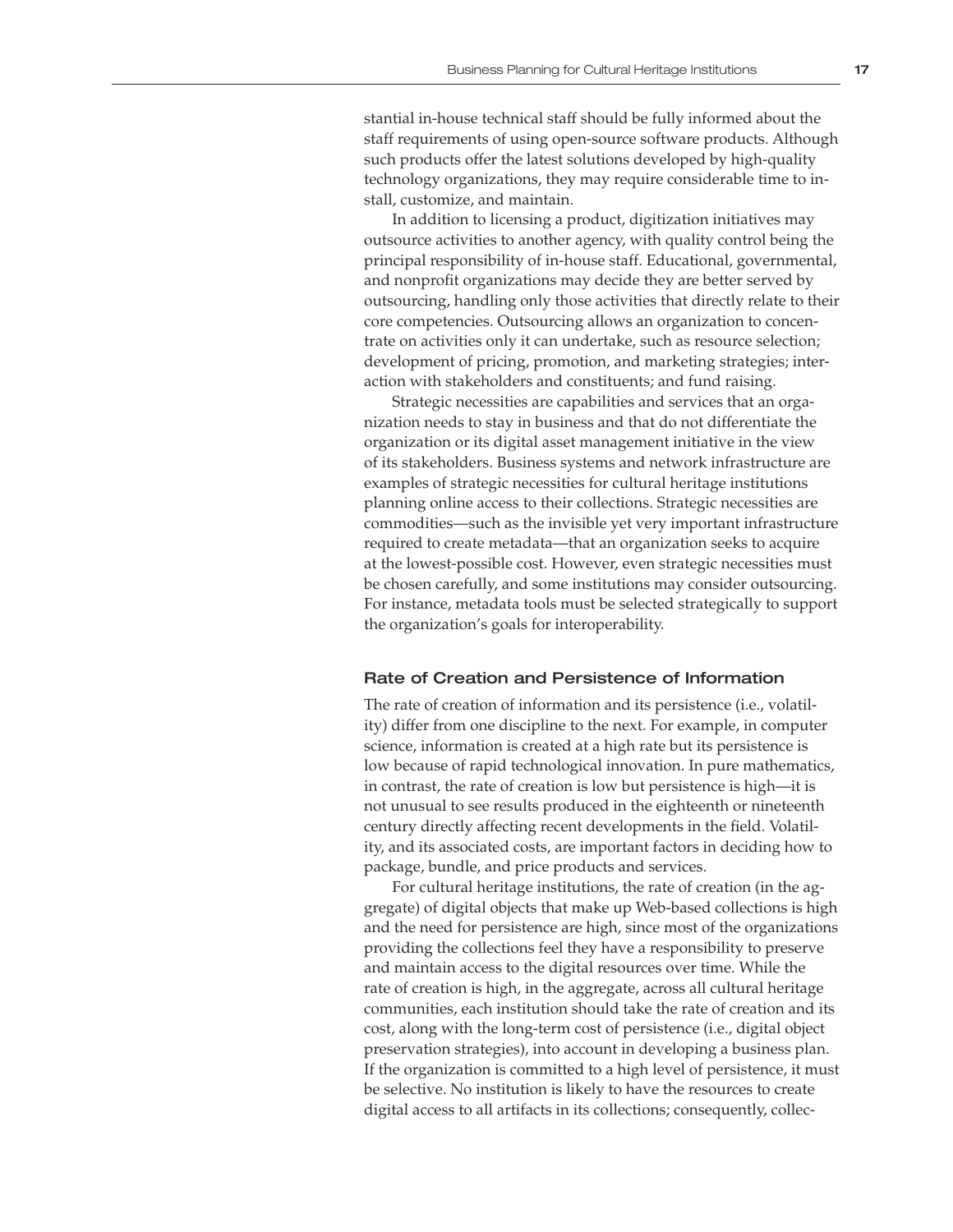tion development policies become an important way for an organi zation to differentiate itself. On the other hand, it is not unusual to see museums or historical societies remove access to digital exhibits (admittedly perhaps not wisely), because providing long-term access to the digital surrogate is not a valued element of their missions. If this is the case, the volatility of the digital collection is higher and long-term costs are lower, although the cost of the high initial rate of creation is not amortized. This idea of volatility of digital collections needs to be reviewed and applied in light of an organization's whole physical collection when that organization is developing a strategy and business models for online access.

#### Pricing Strategies Related to Value

The value of a library or museum is established by its visitors and users. "From an organization's perspective, pricing differentials rep resent a spectrum designed to fit different market segments. Prices should be designed to capture the different perceived values of the offering among the segments served" (Kotler and Kotler 1998, 264). In the classic business environment, the term *value proposition* refers to added value, or opportunity for favorable return on investment, for a stakeholder group. This concept applies well to the educational, governmental, and nonprofit business arena, since each market and each stakeholder group has a value proposition. Different value propositions involving distinct values and benefits usually exist for different stakeholder groups (e.g., patrons, faculty, visitors, students, board members, staff, sponsors, funders, donors). Each group will recognize a different degree of added value for the project or service. For instance, a data set prepared by the library for researchers is likely to have limited value for the K–12 community, and while the pre- and post-visit lesson plans prepared by the museum educator to be used in conjunction with the museum visit and the Web site will be highly valued by middle-school science teachers, they will be of little value to geologists. Assessment and market research are neces sary to determine how each audience values the organization and its products and services.

Questions of pricing strategy are particularly important to any organization that plans to "sell" any of its services. The organization can sell its product on a transaction basis, on a subscription basis, or through licensing. A decision to make the product available at no cost is part of the pricing strategy, since that free good may attract customers to other products and services offered by the organization. Some nonprofit organizations are also faced with the expectation that core services be free and in the public good, in accord with their mis sions. Possibilities for a pricing strategy include the following: • Define a mix of products and services that are partitioned among

three levels of service: (1) freely available; (2) available by sub scription; and (3) available on an added-value basis. An addedvalue service would provide the resource in an enhanced way; for example, it might make high-quality photo prints available on a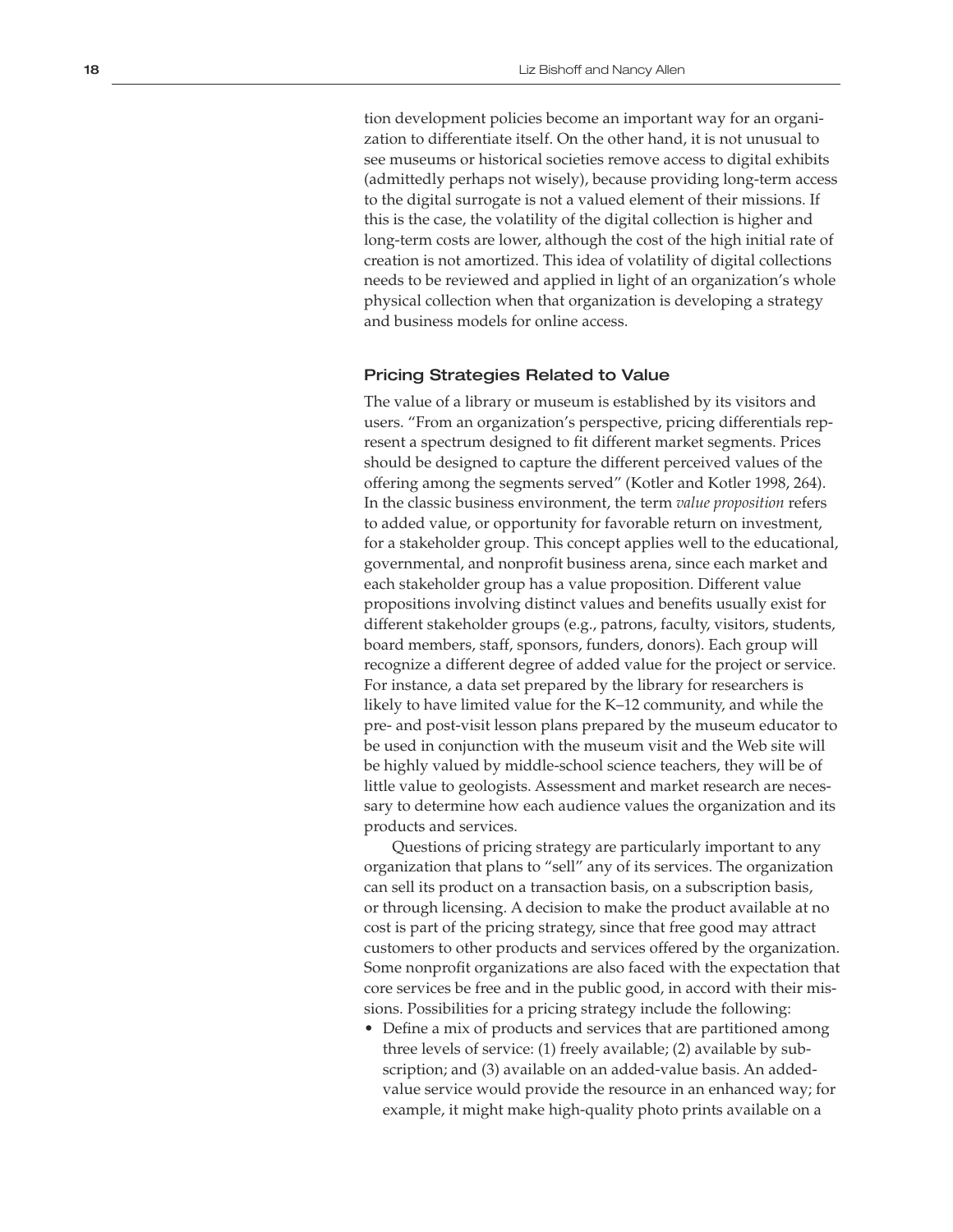cost-plus basis. Pricing for subscription and added-value services is cost based, but includes 10 percent to 20 percent intended to generate excess revenue over expense that supports non–revenueproducing activities or provides a cushion for hard times. It is possible to implement a process that periodically rotates components from subscription status to freely available and added-value-tosubscription status. Cultural heritage organizations might add new products and services as added-value offerings.

- Instead of assuming that the newest additions to the collection are the most valuable, assume that the collection as a whole is the asset and benefit of subscription. This approach allows for new material to be made freely available for some period of time as a draw, and then archived in the collection and made available by subscription. It also allows for the mechanism of virtual exhibition, in which particular artifacts would be showcased in the freely available partition for a specified period of time.
- Declare market share the goal, thereby committing to lower subscription rates as the number of subscribers increases for a given mix of subscription-based components.
- Make low-resolution thumbnails or access images available at no cost but charge for high-resolution images in digital format or make print images available on a fee-for-service basis.
- Offer individual subscriptions that are locked to a particular Internet provider address.
- Offer group-rate subscriptions at a discount based on a fee schedule that yields more revenue than would be realized from a lower number of individual subscriptions at the higher rate.
- Offer levels of sponsorship that provide for the appearance of sponsor logos on the Web site and on printed materials.

Decisions on a pricing approach should be informed by market research, product assessment, and an ongoing review of constituent response. Because value and price go hand in hand, the organization must have a good idea of the value established by the organization's markets.

Cost-benefit analysis is tricky, particularly for educational, governmental, and nonprofit organizations, whose costs are real but whose benefits are often intangible and not easily quantified without longitudinal outcomes assessment. Experience suggests that evaluating opportunity costs and assessing budget-related pieces of a project scenario are more useful constructs for analysis than is costbenefit analysis. For a given outlay of resources, what alternative investments are possible, and what are their payoffs? Is a particular investment that supports the mission of the enterprise a key part of the pricing puzzle? Responses to such questions provide a reasonable way to assess paths that will lead to informed pricing choices.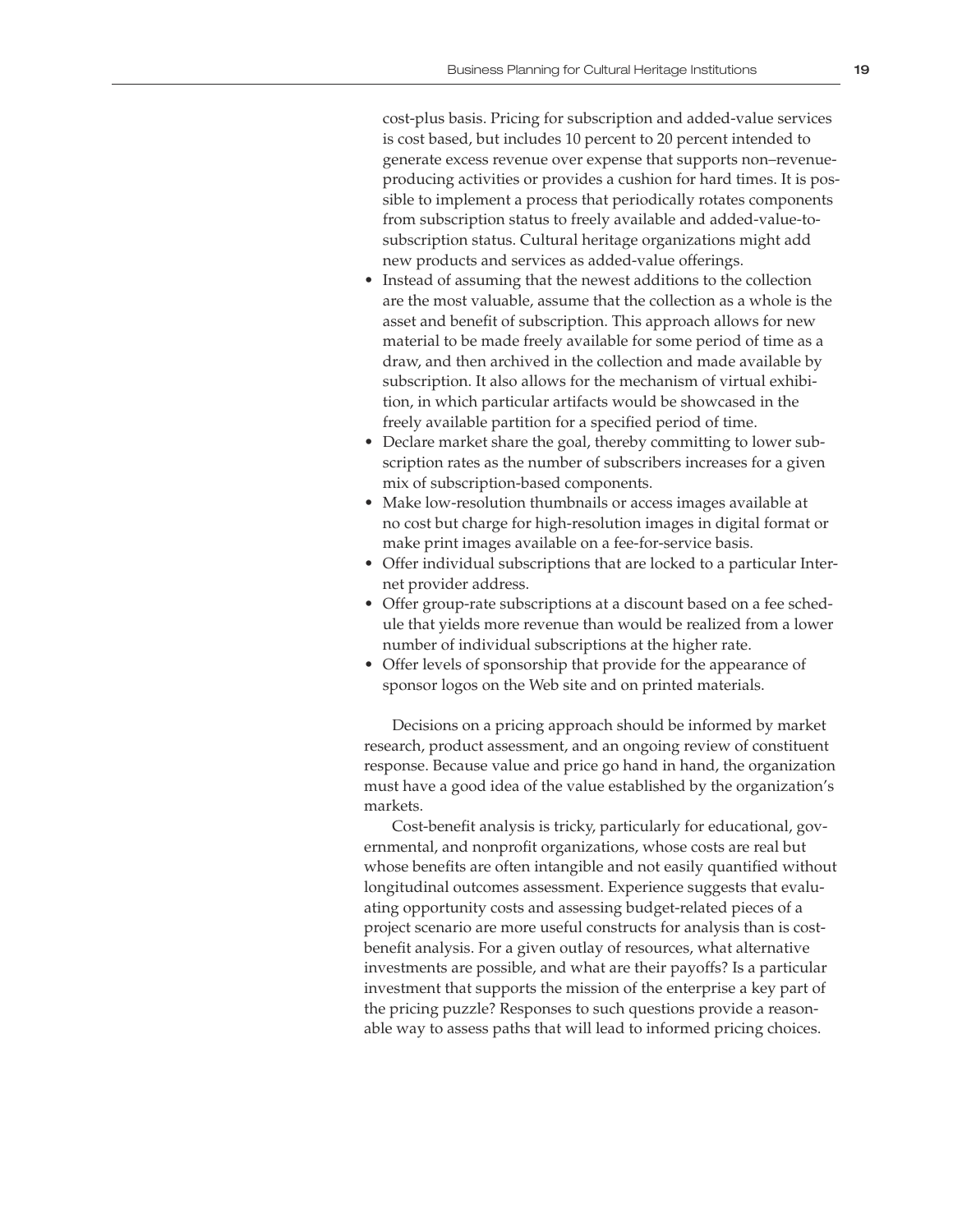#### Web-Based Business Processes

The Web has become the major component in the digital library. An organization's Web site is the major vehicle for distributing its digital content. Web exhibits, image content databases, marketing commu nications, learning tools, electronic commerce, associated authentica tion requirements, and interactive services may all be present on the Web site and must be integrated into the business plan. Electronic communications such as listserv alerts can serve as the principal means by which an organization notifies markets of its offerings. Both the listserv and the Web site should be used to build commu nity. In the business template that follows, these Web-based business practices are considered both in the communication plan and in the distribution template. As institutional Web sites become more so phisticated and more important to visitors, their strategic importance will increase. For example, it would be possible in the future for a

- museum or library to use its Web site as a way to<br>• create digital exhibition catalogs that reach new audiences and attract different visitor markets
- distribute exhibitions online after the physical exhibition closes
- create digital collections that are presented as galleries would be organized in a physical building—by artist, topic, or genre
- create and present searchable digital image databases

#### Branding and Credibility

*Branding* is a term used in the consumer product environment that has been adopted by electronic products and services. Libraries and museums present their digital offerings in a way that also presents the organizational identity; in this way, the digital resource user as sociates the resource with the organization providing it. Cultural heritage organizations enjoy a level of credibility seldom attained by for-profit enterprises. In addition, the public tends to be aware of the existence of libraries and museums, so they should not have to build brand awareness from the ground up. However, cultural heritage organizations do have to build awareness that they are operating with some sophistication in the digital world. This is particularly im portant for the museum community.

In 2002, Kravchyna and Hastings published results of a survey of museum goers. They found that "most people (57%) visit museum Web sites before and after they physically visit the museum. Further research will be needed to understand exactly what information teachers (48% [of Web visitors]), students (53%), visitors (60%), and museum staff (57%) need before they go to a specific museum, as well as why they visit museum Web sites after they physically visit the museum. Scholars (58%) and teachers (48%) present the highest percentage of virtual visits, even if they do not physically go to the museum. It may be explained that these two audiences visit museum Web sites for research purposes" (Kravchyna and Hastings 2002).

The challenge is to consolidate, sharpen, and extend brand awareness. Cultural heritage organizations can augment brand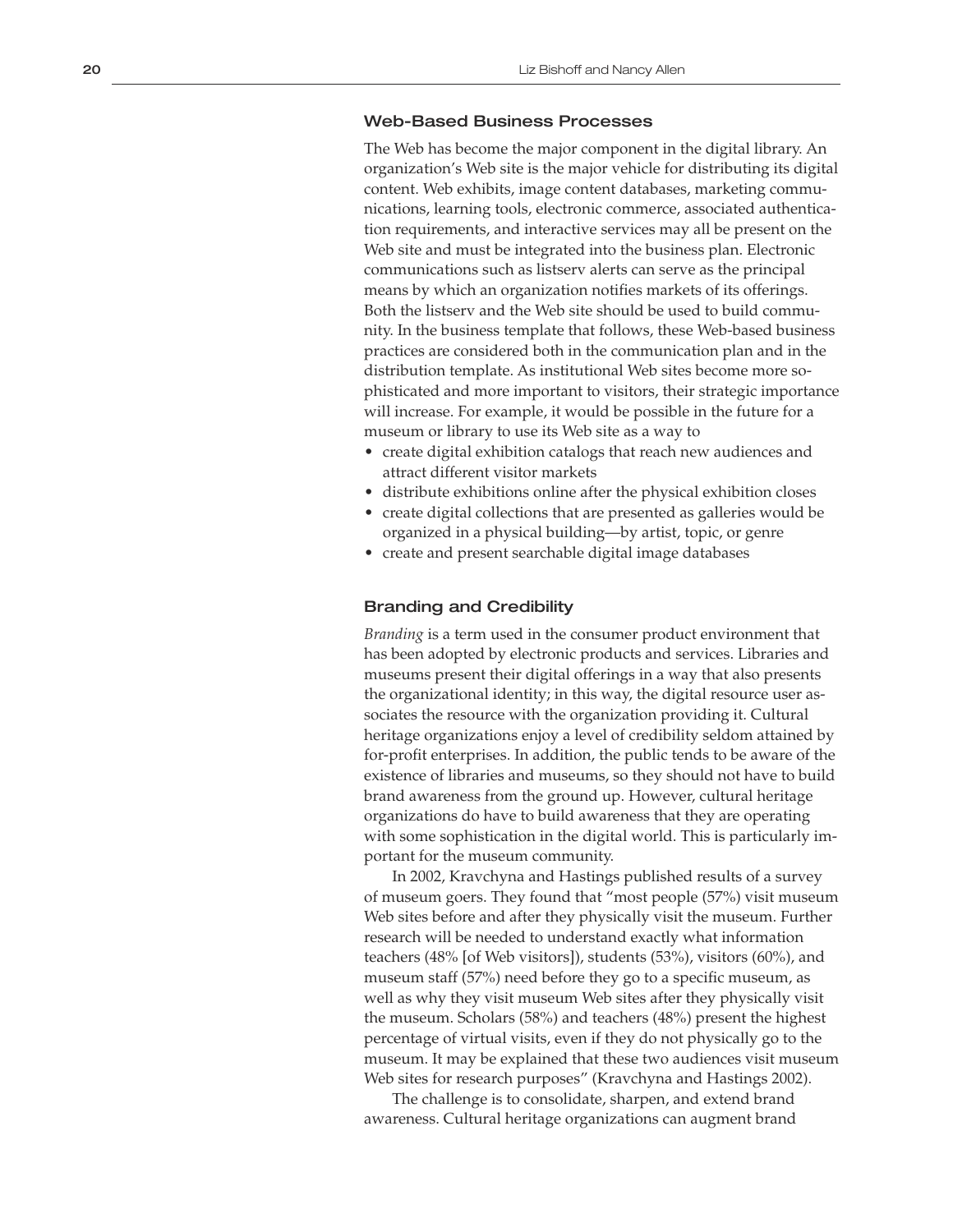awareness by publicizing the availability of services. They can rely on the natural professional communities aligned with a library or museum to extend awareness. They can also build on the widespread understanding that libraries and museums have a strong responsibility for stewardship (long-term care and preservation) of their collections. This high level of credibility gives them an important strategic and competitive advantage.

Cultural heritage institutions are entrusted with collections for which professional or scholarly communities, as well as foundations and the public, are stakeholders. This stewardship role is critical in allowing museums and libraries to differentiate themselves from the many Web sites, both commercial and noncommercial, that offer digital content. Stewardship is an essential marketing concept not only for developing a business plan but also for expanding and managing a collection for online access and digital preservation. Stewardship is a role that is much appreciated by the public, including students. In a series of focus group interviews conducted in 2001 as part of the CDP's evaluation program, students and other user groups were asked about the benefits of access to digital versions of museum content. Focus group participants noted preservation of the original objects as a primary benefit (Fry, Lance, Cox and Moe 2001).

## **CURRENT PRACTICES IN BUSINESS PLANNING: A Report of a Case Survey Analysis**

To learn about the current state of business planning among cultural heritage institutions engaging in digitization projects or programs, the authors conducted a telephone survey of 13 organizations. Participants were selected to represent the types of digital asset initiatives known to be the most common in the current field of libraries and museum digitization. Interviewees included single institutions doing digital library work; collaborative efforts involving two or more institutions; programs providing digital library services or tools; consortial initiatives; and archives, libraries, historical societies, and museums. A list of respondents appears in Appendix A.

The survey was based on a draft business plan template (see next section) and was implemented, recorded, and reported by a research consultant. Survey questions were posed about all major areas of business planning, as well as about the specific digitization projects that had led the cultural heritage institution to engage in digitization activities on an ongoing basis. The instrument was pretested with one museum and one library. Pretest results were reviewed, and the phone calls proceeded after some minor modification of the instrument. A copy of the survey document is included in Appendix B.

The survey asked questions about the planning process for both the project's and the institution's overall digital asset management program, about integration of the project into the overall organizational structure, and about the existence of project planning or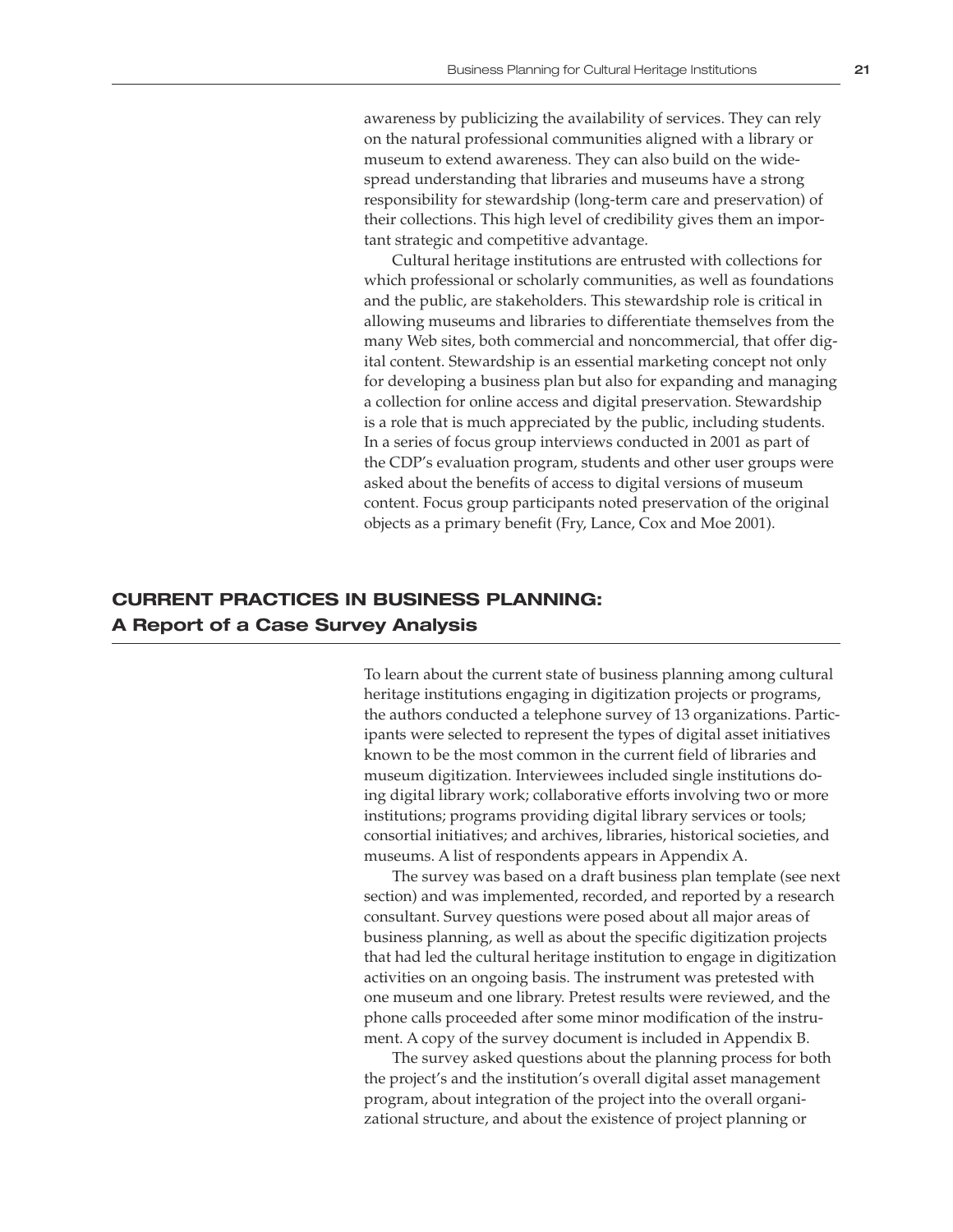business planning documents. It included questions about com munication plans and public relations and promotional activities, as well as about market research or needs assessment. The survey asked participants whether they had attempted to identify target markets or user segments for their digitization projects and what their institutions did to reach those markets or users regarding the projects. It also included a question about identifying competitors and potential responses to the competition. The survey then moved to questions about how the project was initially organized and what happened when the project was integrated into the organization. If the responding institution was participating in a collaborative effort, the survey posed specific questions about standards setting, commu nication, and the collaborative process.

The survey also explored areas such as business decision mak ing, project organization, and project management and financial analysis. Several questions focused on budgets and funding the in stitutions' ongoing digital asset management programs as well as on sources of funding for both the initial projects and the ongoing digiti zation efforts. If the organization offered a product or service for sale, questions were asked about pricing strategy.

Because standards are often a significant issue related to infra structure as well as to communication, organization, and staffing, the survey asked how respondents made decisions in this area, and whether or not they modified these decisions upon moving from a distinct project into an ongoing program or when implementing ser vices or products over time. This was an especially important issue for collaboratives and partnerships.

The last area of inquiry related to assessment and use of assess ment information in developing the digital asset product or service. The telephone survey ended with open questions that enabled re spondents to share their overall suggestions for doing components of the project differently. At the conclusion of the phone surveys, the authors met with the market research consultant to analyze the phone surveys and to develop the trend analysis.

#### Summary of Trends

The telephone interviews revealed the following trends:

#### Planning

- All the digitization initiatives in the sample began as grant-funded projects with a scheduled beginning and end.
- Even though many grant applications require a statement regard ing sustainability plans, the plans and their outcomes (as reported by those surveyed) focused on the plans for preservation of the digital objects, associated metadata, and the Web site. The only grants that addressed organizational sustainability were the pro posals from the Nebraska Historical Society and the Washington Research Library Consortium (WRLC).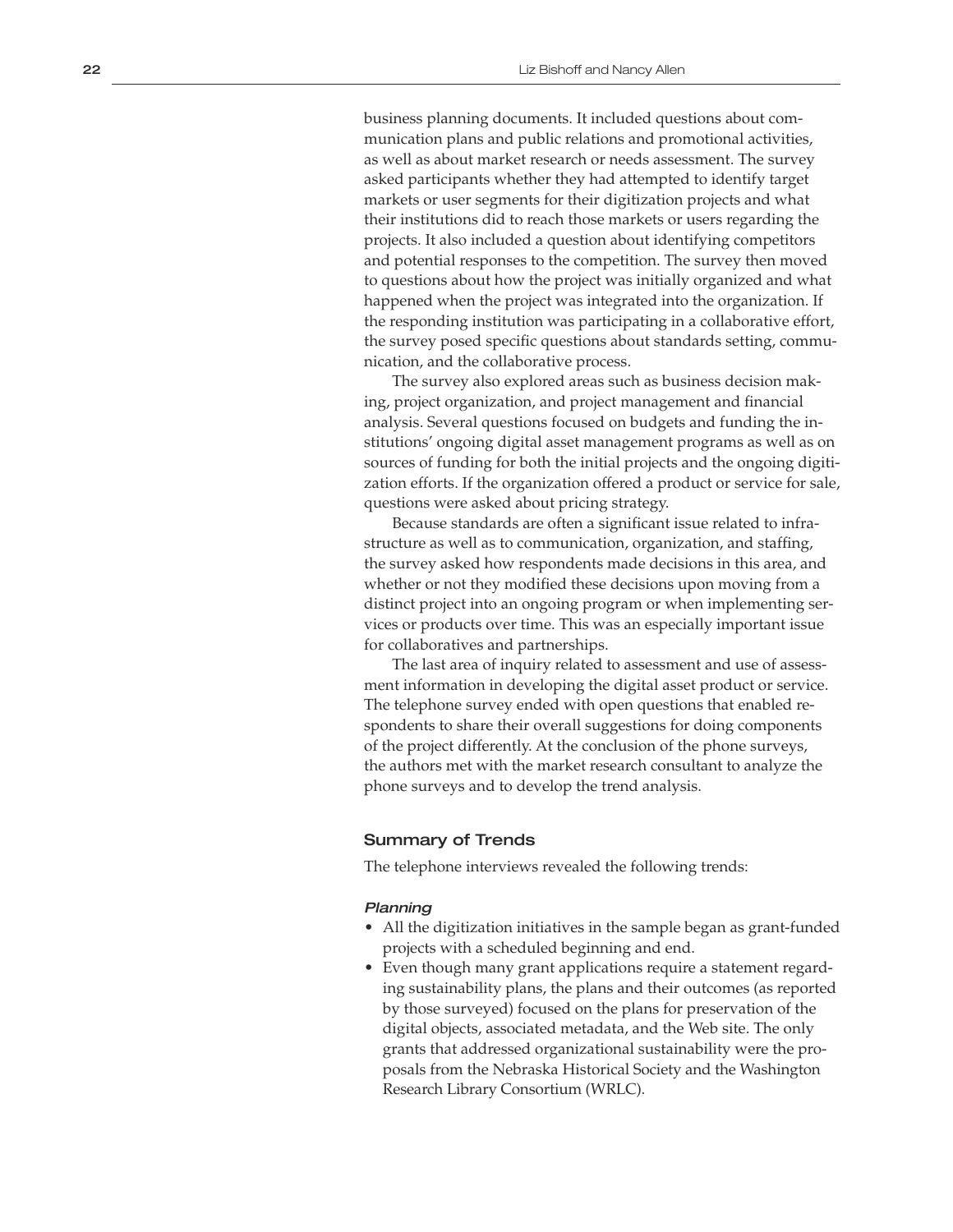- Most of the respondents indicated that they had a plan for sustainability and that the plan was part of their grant application and documented by the application itself. Such plans were limited to activities associated with the grant and had not been revised or modified since the initial grant proposal was written. The specific goals of a grant were included in the grant documents but were not necessarily the goals and objectives of a sustained effort. A disincentive for planning beyond specific grant applications seems to be the perceived need to first "prove yourself" as a leader in the relatively high-risk digital environment. The need for demonstration projects, each coming after the other in sequence, is unusual in the for-profit environment, where a well-thought-out business plan must be produced before the money is provided. In the educational, governmental, and academic environment, pilot projects and demonstration projects funded by grants provide the proving ground. Digitization efforts and services arrive in a "stealth mode," with planning coming afterward.
- Only one university reported having a business plan. However, further questioning revealed that many other institutions reported the availability of components, such as usability studies and promotion plans, that are in a typical business plan. Most of those surveyed were familiar with components of business planning and were ready to move ahead with developing such a plan.
- With the exception of the university noted directly above, none of the responding organizations had multiyear financial plans such as those associated with traditional business planning. When undertaken, financial planning is done annually or, where a project is a multiyear grant, biannually. This approach is likely undertaken for one of two reasons: (1) digitization initiatives are planned to coincide with the institution's fiscal year; or (2) most ongoing programs depend on grants for creation of new content, and those are determined by the funding agencies' grant cycles. Even consortial budgets are developed on an annual basis, driven by the budget cycles of the member institutions' funding agencies. The lack of a long-term business planning approach has a significant impact, in that institutions do not have information about their financial opportunities and risks. Many institutions cannot undertake longerterm financial planning because they lack full information about revenue and expense. Additionally, their institutional financial management systems may not support the data that are needed for business planning. Nevertheless, they could move ahead with such planning, at least on the basis of known revenue and expense such as endowment release, donor planned giving, membership fees, service revenue based on market analysis, license fees, historic revenue figures, and institutional budgeting information. Most institutions can predict near-term (i.e., three- to five-year) expense information, yet the dependence on grants to support ongoing operations discourages institutions from making the assumption that the initiative could be sustained over time.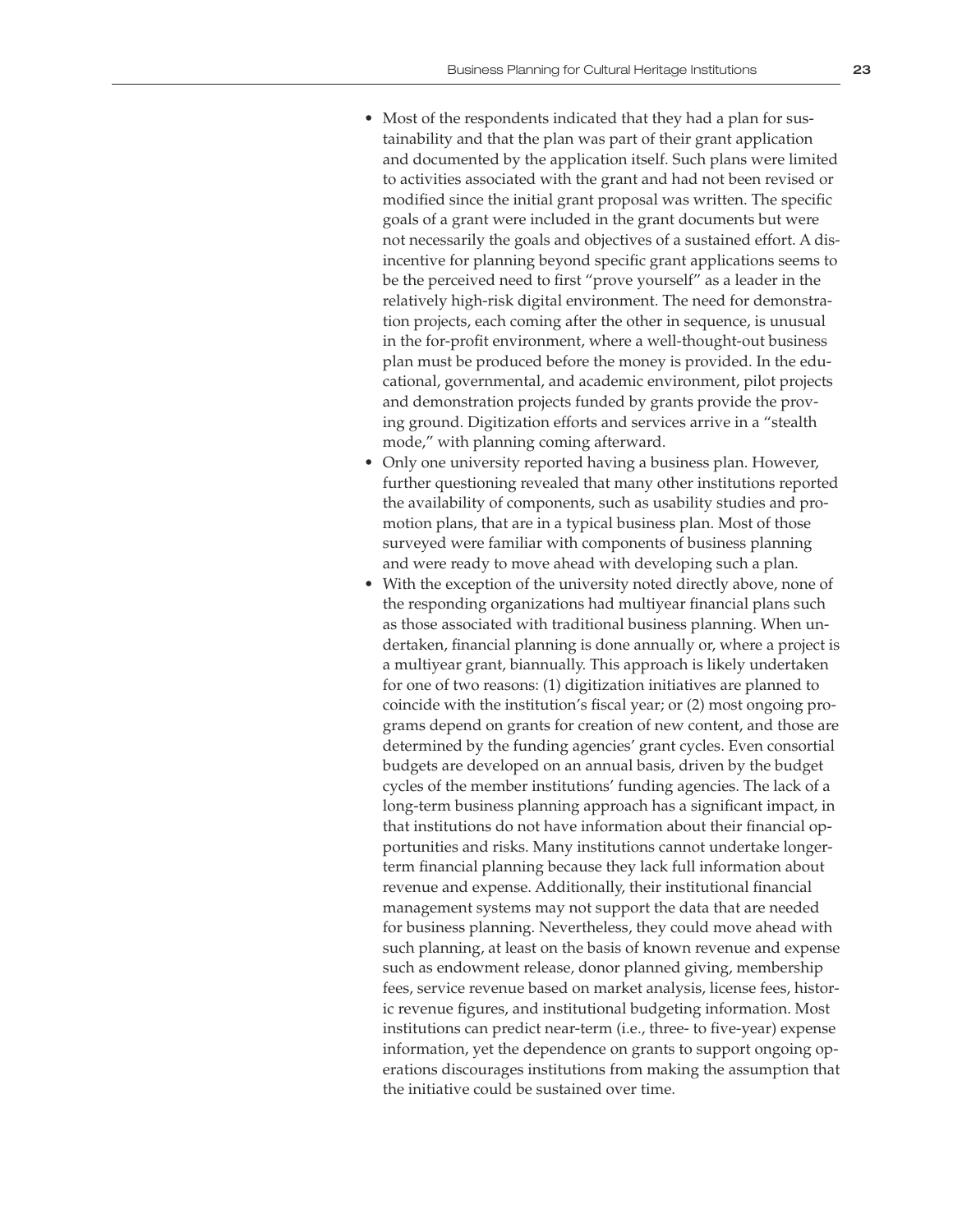#### Sales and Marketing

- Market research is a regular activity in larger museums, but it is seldom done in libraries. Some libraries, however, engage in needs assessment, which can be useful in business planning. Several participants indicated use of focus groups to determine needs and provide input on products. Few interviewees did a lot of work on defining markets or user segments in the traditional market sense, although a few did a fine job of considering markets or user cat egories or worked in collaboration with partners to develop that information. Few had given much thought to competition or com petitive services or content.
- Only a few institutions were selling a product (such as high-quality prints), licensing copies of their collections, or selling a service (such as digital conversion). As a result, pricing considerations were not a regular feature of planning. Those organizations that were making products or services available showed that nonprofit organizations in the digital asset marketplace could become quite sophisticated in developing pricing analyses to ensure cost recovery.
- Cultural heritage institutions place a high value on the public good, including free public access to digital assets. Therefore, few are willing to consider charging fees for digital assets produced through digitization services. Where it was once thought that libraries and museums would establish separate nonprofit enti ties through which revenue would flow to sustain digital library programs, this has not become the dominant model. Even where a revenue-generating program is established, it is undertaken within the existing library or museum structure, rather than in a separate one.
- Collaborative efforts can involve fees. In some cases, nonmembers pay a higher fee for service than members pay; in others, sub groups within the general membership support specific activity with cost sharing. In the case of access to content created through collaborative effort, the collaborative or consortium may charge fees or require licenses.

#### Organizational Structure

Two models are emerging in the organizational structure of academic libraries. The first is the establishment of a digital library unit on campus, providing consulting on standards (metadata and digital imaging), Web design, digital imaging equipment, technical infra structure, and, in some cases, providing digital imaging services and metadata creation services. Respondents all said that the digital li brary unit was located in the library. In some instances, the unit is lo cated in the technology division on campus, but the library has some relation with the digital library unit. Sometimes there is a centralized digital imaging laboratory; in others, the digital imaging is done in the unit owning the content. If the digital library program is part of the library, then digital imaging is done and access is provided for no additional fee, at least for those resources owned by the library. If the library offers the service to other campus units, a fee structure for the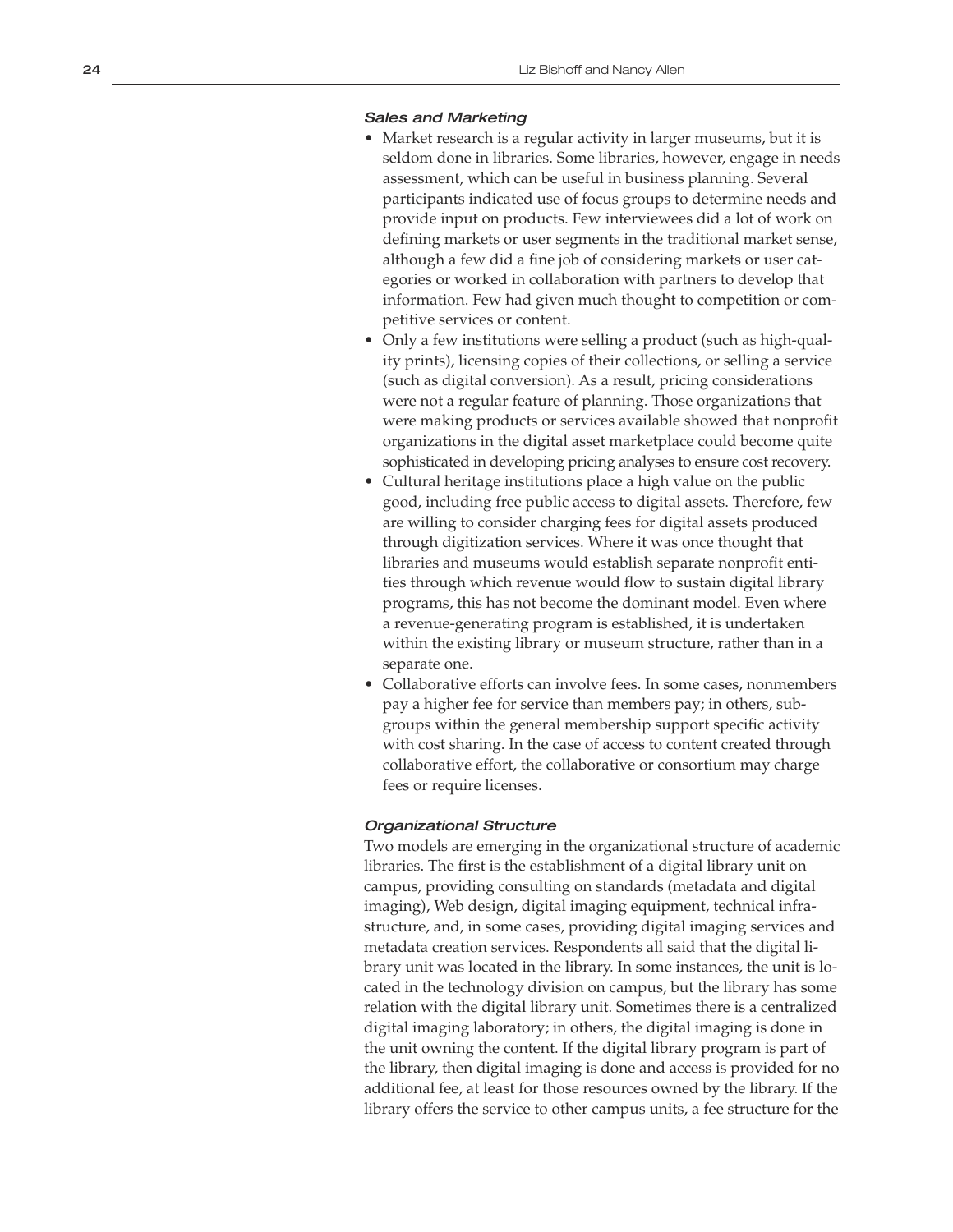service is established. Generally, the fees recover the direct expenses associated with providing the service, such as providing a copy of the digital image or consulting on a digital imaging project.

The second model is incorporation of digital asset management activities within the library units serving the library digital asset management needs. This is accomplished by reallocating library resources and hiring new personnel as possible. Metadata are produced by the cataloging unit or in the archives or special collections department. Digital imaging services are offered through the library systems unit or the content-owning unit, such as the music department, archives, or special collections department. No single clear organization structure has emerged in this model.

- The number of museums was not sufficient to identify trends in their organizational structure.
- The number of statewide cultural heritage digitization initiatives has grown over the last four years, built on strong resourcesharing initiatives already under way in those states. More than 15 statewide efforts now provide infrastructure such as search engines, digital imaging and metadata standards, training, and grant opportunities. These collaboratives were created with state and federal grants. Projects undertaken by these collaboratives typically combine centralized and decentralized activity for image creation and metadata production, while taking a common approach to other infrastructure elements such as digital preservation programs.
- Organization and staffing trends are hard to pin down, although almost all respondents commented that there should be a full-time project manager. Most respondents felt strongly that they had underestimated the time and staff required, as well as the need for strong continuing management. They also underestimated the learning curve time, resulting in delays in projects. Some organizations recommended that one unit have overall responsibility for the project, even when inter-unit or interorganizational responsibilities are part of a collaborative or partnership.

#### **Other**

- The use of outsourcing varied from project to project, but was often considered, especially when dealing with materials that required special equipment, such as oversize materials or maps, or special expertise.
- Once an organization establishes the infrastructure and learns how to digitize materials, budgets for content creation are usually based on additional grants, with most of the monies allocated to staffing or outsourcing. Ongoing infrastructure costs are supported through funds from the operating budget, fees for products or services, or both.
- Among the institutions surveyed, evaluation and assessment efforts center on interface and technical platform usability. Several interviewees reported conducting technical usability assessment and output assessment—the latter focusing on, for example, the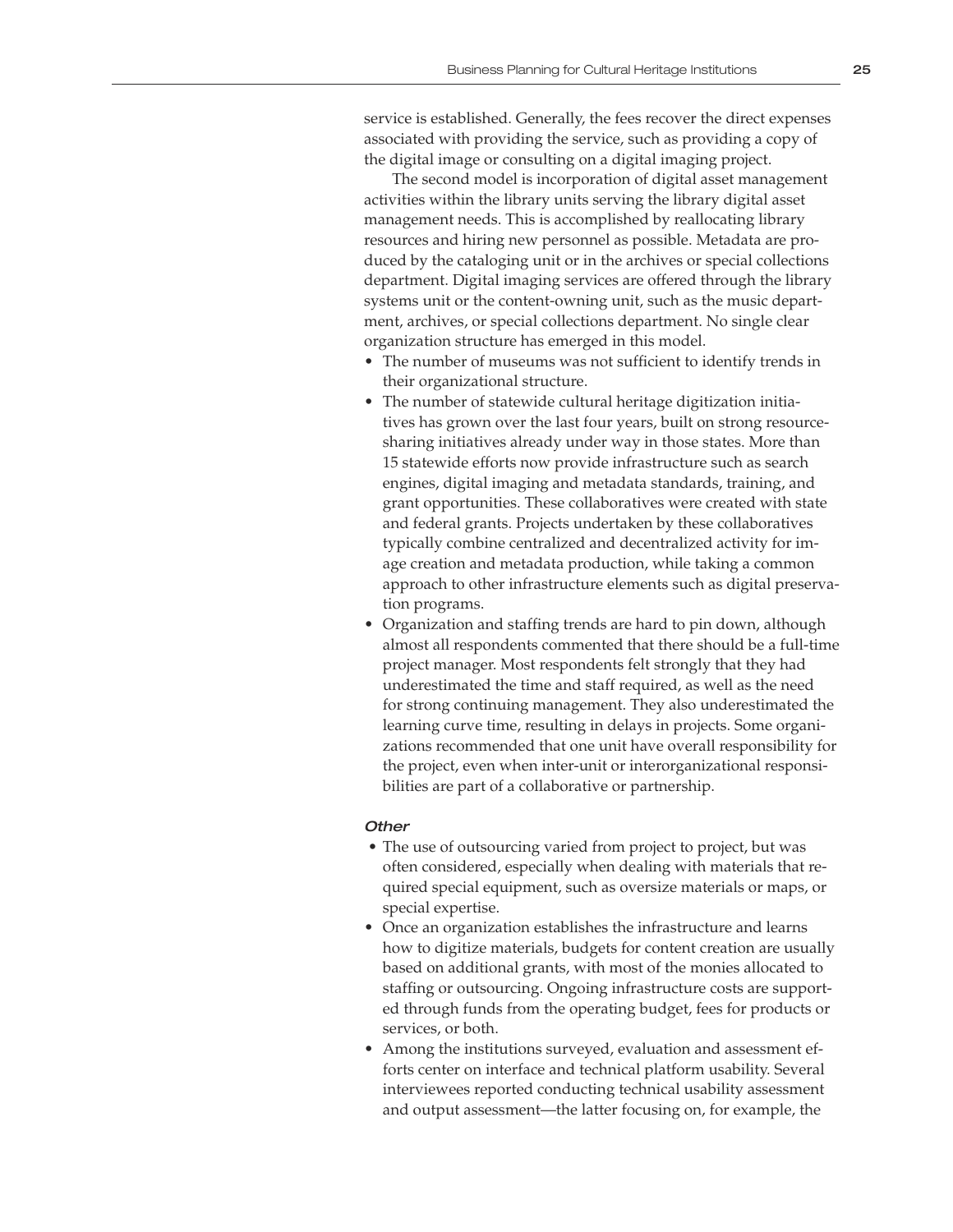number of Web hits or number of images and metadata records created. None of the interviewees reported assessing the outcomes or impact of the service on their markets. This might change, since at least one funding agency, IMLS, encourages outcomes assess ment 5 and even provides assessment training for grantees. Now, however, few organizations are prepared to undertake or pay for outcomes assessment over the long term. Longitudinal outcomes assessment is difficult to implement successfully in the one- to two-year period supported by most grants. Therefore, the cost of long-term outcomes assessment should be included in business planning for a sustainable program. Most of the survey respon dents were aware that evaluation is a critical component and that they should be doing more in this area.

### Trends in the Two Major Current Models for Digital Asset Development and Management in Cultural Heritage Institutions

**Single institutions**. Most digital imaging programs are currently based in single institutions, and libraries and museums are almost equally undertaking digitization initiatives. A report from IMLS notes, "More than 78 percent of all State Library Administrative Agencies reported digitization activities in the past year. Compare this with 32 percent of museums, 34 percent of academic libraries, and 25 percent of public libraries. Larger museums, academic librar ies, and public libraries are more active than the smaller ones" (IMLS 2002, 5).

Since most digital asset development is being undertaken by single institutions, many factors related to business planning exist in the context of regular library and museum planning and budget development.

While libraries typically resist looking for revenue from the sale of digital content, an emerging trend in single academic institutions is to look for revenue opportunities outside the initial primary uni versity market, offering fee-based services to help support ongoing costs once an investment has been made in creating the digital imag ing infrastructure. This trend is well established within public librar ies, archives, historical societies, and museums, which frequently license use of their photo archive collections and have easily adapted this model to their digital photo collections. Their pricing is based on the cost of staffing the service and producing the print or digital im age; it is not designed to offset the cost of creating the digital object or the infrastructure.

<sup>5</sup> Go to [http://www.imls.gov/grants/current/crnt\\_obe.htm](http://www.imls.gov/grants/current/crnt_obe.htm) on the IMLS Web site for a discussion by Beverly Sheppard on the value of outcomes-based assessment. She says, "This system of measuring results replaces the question 'What activities did we carry out?' with the question 'What changed as a result of our work?'" A focus on measuring outcomes—the effect of an institution's activities and services on the people it serves—rather than of the services themselves (outputs) is an emerging keystone of library and museum programs. In addition,<http://www.imls.gov/pubs/pdf/pubobe.pdf>is a publication on that topic entitled *Perspectives on Outcome-Based Evaluation for Libraries and Museums* .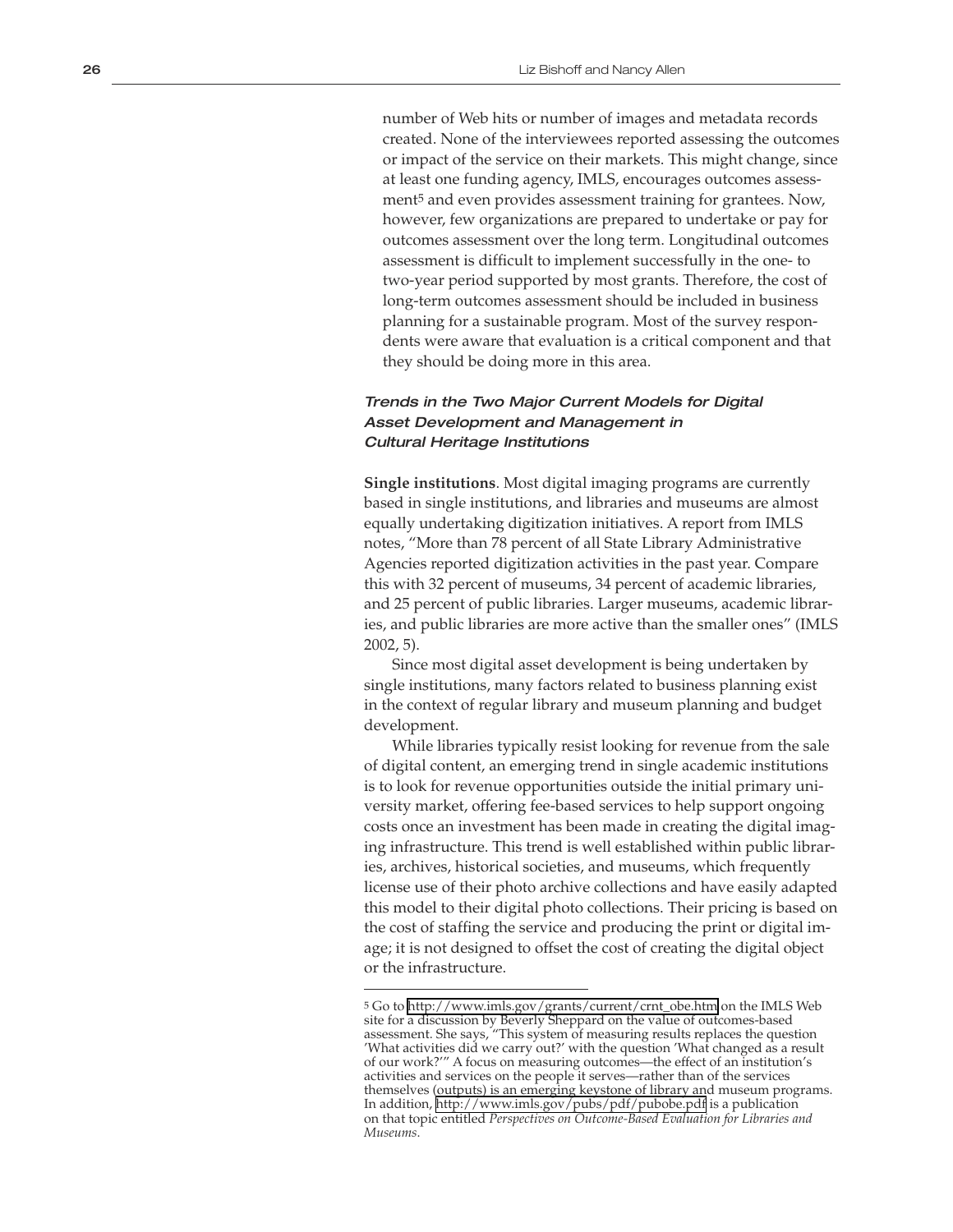Institutions with significant collections may have an opportunity to license an entire digital collection. (The University of Virginia provides an example that will be discussed later in this report.) Undertaking such an initiative requires considerable investigation and effort in market analysis, promotion, pricing, legal and intellectual property issues, and production.

**Consortial/partnership effort**. The IMLS has been a major influence in encouraging collaboration between museums and libraries. Digitization initiatives have particularly benefited from this collaboration through the IMLS National Leadership Grant programs. The number of partnerships and collaborative digitization projects has increased dramatically over the past three years;6 it remains to be seen whether these partnerships can be sustained through joint or collaborative business planning. Other federal agencies, including the NSF, as well as foundations such as The Andrew W. Mellon Foundation, have long encouraged collaborative proposals. Consequently, multiuniversity or academic library projects and subject-based museum projects have been formed on the basis of creating discipline-based virtual collections presented together but owned by individual institutions.

- Budget development is inherently more complex for partnerships and collaborative projects than for single-institution projects. For example, the WRLC has a business plan that must be linked to the business plans of the digital library units or activities within each of its member institutions. Similarly, if two organizations partner over time to create a digital asset program, costs and revenues may be shared, but the long-term business plan is affected by and supported by local considerations within each institution. The whole is more than the sum of its parts, but is also dependent on factors outside its control.
- Almost all digitization projects are collaborative. The collaboration may occur among units within a parent institution (e.g., the library science program, the library, the computer science department), within the library (the cataloging unit and the systems office), or between organizations (a public library and a local historical society). The contributions of the partners vary widely and could include subject expertise, metadata skills, technical skills, equipment, publicity, or cash. One partner might want access to another's collections and barter service to create that access.
- It is difficult to ensure strong, open, and regular communication across different types of cultural heritage organizations. Differences in professional values persist, and successful planning requires significant attention to communication and an understanding of roles and expectations. Museums and libraries do things differ-

<sup>6 &</sup>quot;The percentage of National Leadership Grants (NLG) for Libraries and Library-Museum Collaborations with partners for 2001 was 54%. For 2002, it was 49%. If you leave out the library and museum collaborations (which of course require partnerships), the percentage of NLG grants for libraries with partners for 2001 was 34% and for 2002, 36%." E-mail from Joyce Ray, associate deputy director, Office of Library Services, IMLS.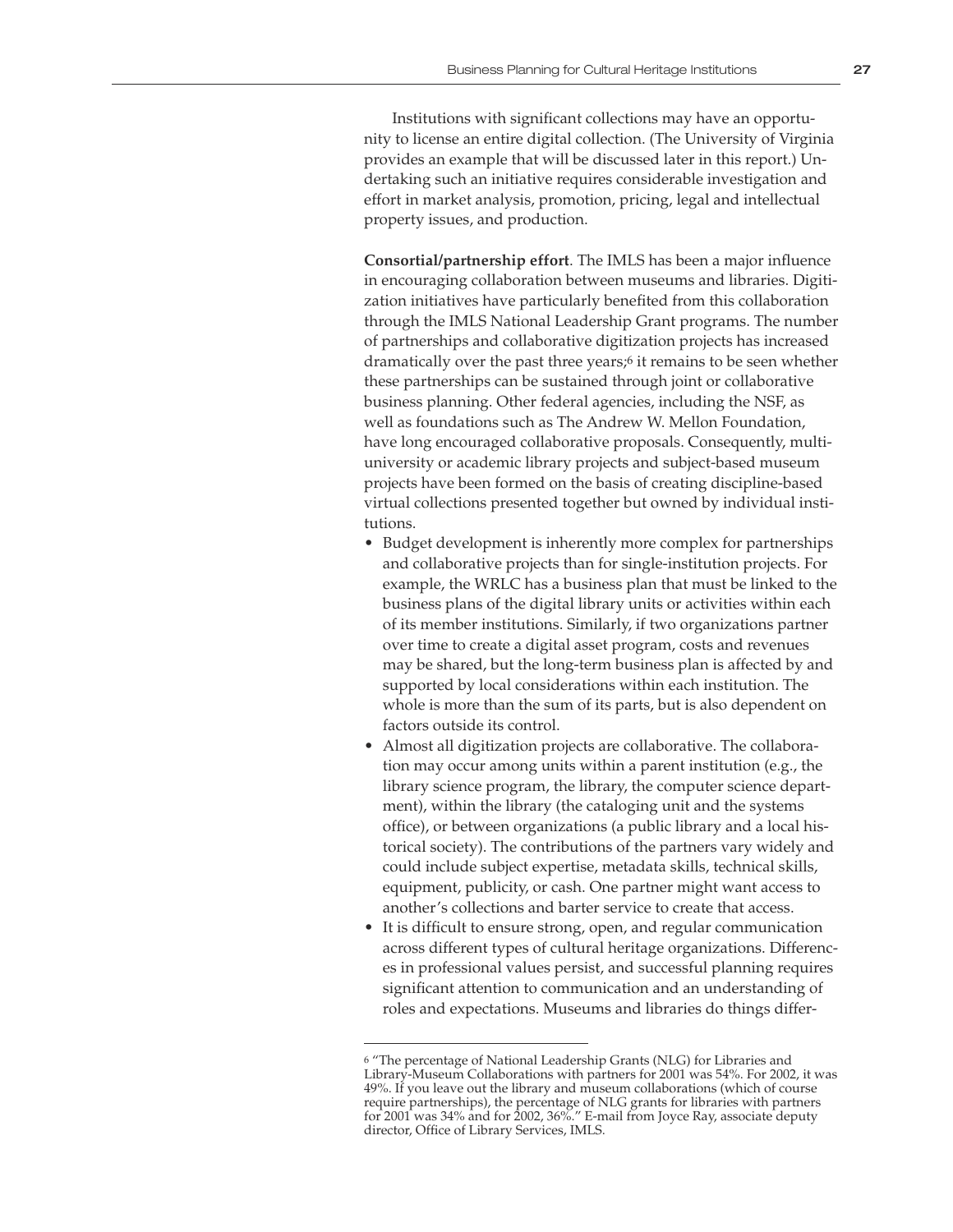ently, and issues must be talked through. While cultural heritage institutions share values and goals, the participants in collabora tives must focus on meeting the missions of their institutions as well as the goals of the project.

- Allocation of collective responsibilities must be stated up front; assumptions must be avoided. The basis for decentralized decisions must be discussed. Project managers must be alert to new misun derstandings or loss of focus as the project moves forward.
- The more complex the project, the more likely it is that priorities, goals, and even aspects of the mission will change over time. This means that for partnership and collaborative projects, the business plan may have a moving target. Ongoing review is essential.

#### Sustainability through Making Digital Asset Management a Core Function

Business planning for digital asset management programs is part of a trend leading to the inclusion of digital resource management in the core functions of cultural heritage organizations. Although few museums or libraries are now fully funding, from their operational budgets, digital resource development and management, larger organizations are beginning to assign regular operating funds to maintaining the infrastructure. Among case study participants in this survey, there is evidence of this pattern at the libraries of the University of Michigan, University of North Carolina at Chapel Hill, Indiana University Bloomington, Cornell University, University of Southern California, Tufts University, and University of Washington. Other large organizations, including museums, are undoubtedly moving in this direction as well. Over time, as library users and mu seum visitors increasingly expect digital services, cultural heritage institutions may be more likely to consider digital asset programs as vital to the success of educational services, information literacy, and other library or museum programs designed to reach out to specific markets.

Business planning will help museums and libraries design the pathway to the future, taking into account evolving market demands and fitting the pieces of businesslike activities into the organization's strategic planning.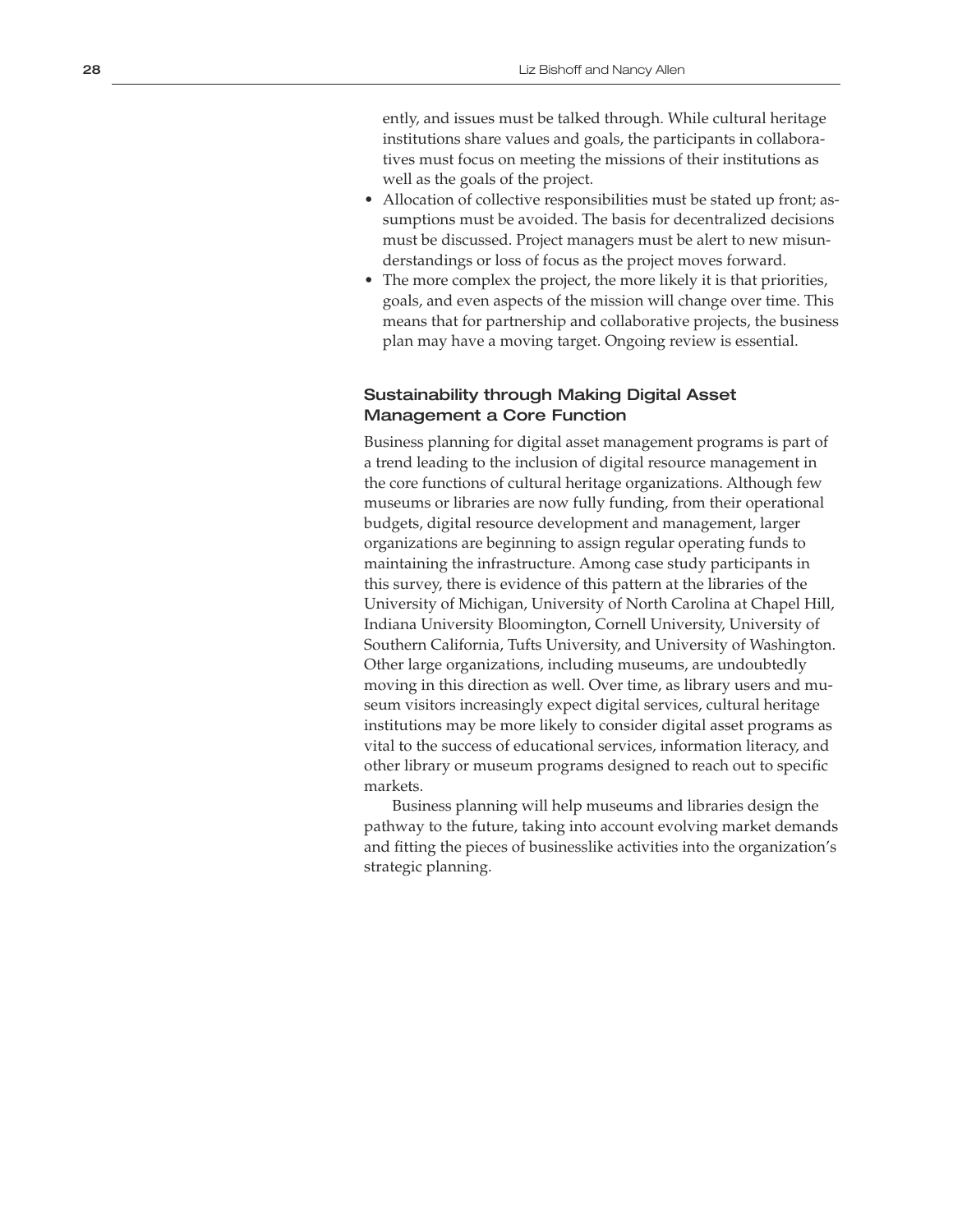## **A BUSINESS-PLANNING TEMPLATE: Considerations for Cultural Heritage Organizations and Their Digital Asset Programs**

The template described here is intended to help cultural heritage institutions prepare a business plan. It is a general guide to the major business-planning elements; each institution may need to modify or expand it to fit its own needs. Each element of the template is explained, and most are illustrated with examples drawn from the telephone survey.

The template elements are as follows:

- mission, vision, values, and goals
- executive summary
- product or service description
- needs assessment or market research
- environment and competition
- markets and services
- pricing
- distribution
- communication
- organizational structure
- operations, including facilities and equipment, management and staffing, and legal issues
- financial plans
- product evaluation and usability assessment

#### Mission, Vision, Values, and Goals

A mission statement should express the purpose of the organization and describe what is distinctive about it. The mission statement might also briefly state something about what the organization aims to accomplish, including its marketplace niche or the quality of its products or services. The mission has an impact on many other aspects of the organization's business plan, as indicated in the following examples of the WRLC and the University of North Carolina at Chapel Hill.

Lizanne Payne of the WRLC, a consortium of academic libraries, said of her proposal to create a consortial digitization infrastructure available to WRLC members, "We saw this idea as a natural extension of the digital library systems which we were already providing. We have a plan for integrating the new service into the existing organization. It is part of our overall goal of encouraging the development of digital collections from our libraries." With these comments, she is confirming the importance of making sure that the digital service initiative is consonant with the mission of the organization in which it is based.

At the University of North Carolina at Chapel Hill, the library's mission was considered in making a key decision about sustainability. Deputy University Librarian Larry Alford said, "The digital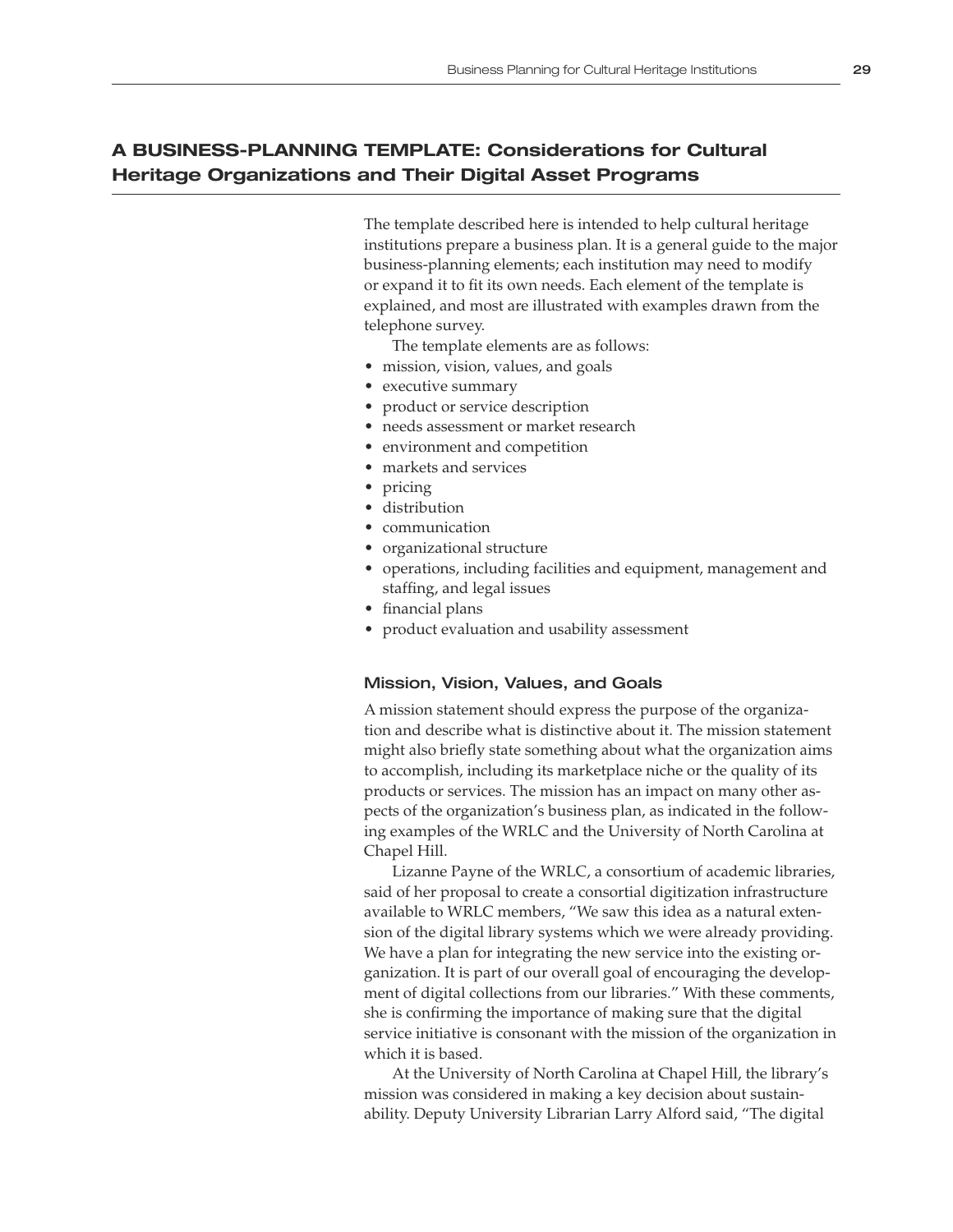collections support the mission of the library; we use institutional resources to sustain the project long term. We do not intend to license the resulting data because the project meets our mission. We're creat ing the Documenting the South Collection and other digital collec tions as a core function of the library, that should be funded as other core functions are funded."

Richard Rinehart of the MOAC echoed this perspective when he said, "The business plan for the collaborative project needs to be mission driven, coming out of the missions of the participating insti tutions. That's part of the reason why access to this stuff is free. We figure out what ultimate goal is we are trying to achieve, and then fund it on the basis of that." This example demonstrates that even in a collaboration involving many institutions, it is possible to agree on how the digital asset program fits in the aggregated missions and how that determines the community's approach to funding.

In another illustration of successful collaboration based on con sideration of mission, Greg Colati, director of Digital Collections and Archives, and university archivist at Tufts University, discussed how the university's work with Boston-area cultural heritage institutions supports the university's mission: "Everything we do is based on supporting teaching and research. Part of the university's mission is to support other cultural institutions in the area. There is no specific mandate to do that, but we can do it if it also supports teaching and research." The goal of this project was to digitize old city directories, census records, and historic photos using GIS capabilities.

The vision statement expresses what the organization wants to be or become (the ideal or best-possible form and substance to which it aspires) and reflects the organization's priorities.

Value statements describe "core beliefs and norms of the orga nization, and might address issues about the corporate culture, or beliefs about what is right, fair, just or desirable" (Kotler and Kotler 1998, 79–80).

An organization's mission can be product centered or market centered. A product-centered definition emphasizes that the organi zation produces what it expects the consumer to acquire. The mar ket-centered mission emphasizes the needs of the consumer, i.e., the benefits, the values, and the satisfaction they seek, irrespective of the particular product. The mission of the Library of Congress, quoted from its Web site, is "to make its resources available and useful to the Congress and the American people and to sustain and preserve a universal collection of knowledge and creativity for future genera tions." This mission is largely market centered, focusing on the Con gress, the American people, and the good of future generations.

The mission of a university is more product centered (in the cor porate sector, an example would be a mission statement focusing on what the company sells.) One example is the University of Denver's mission: "to promote learning by engaging students, advancing scholarly inquiry, cultivating critical thought, and creating knowl edge." While both examples mention the product and the market, each has a different emphasis.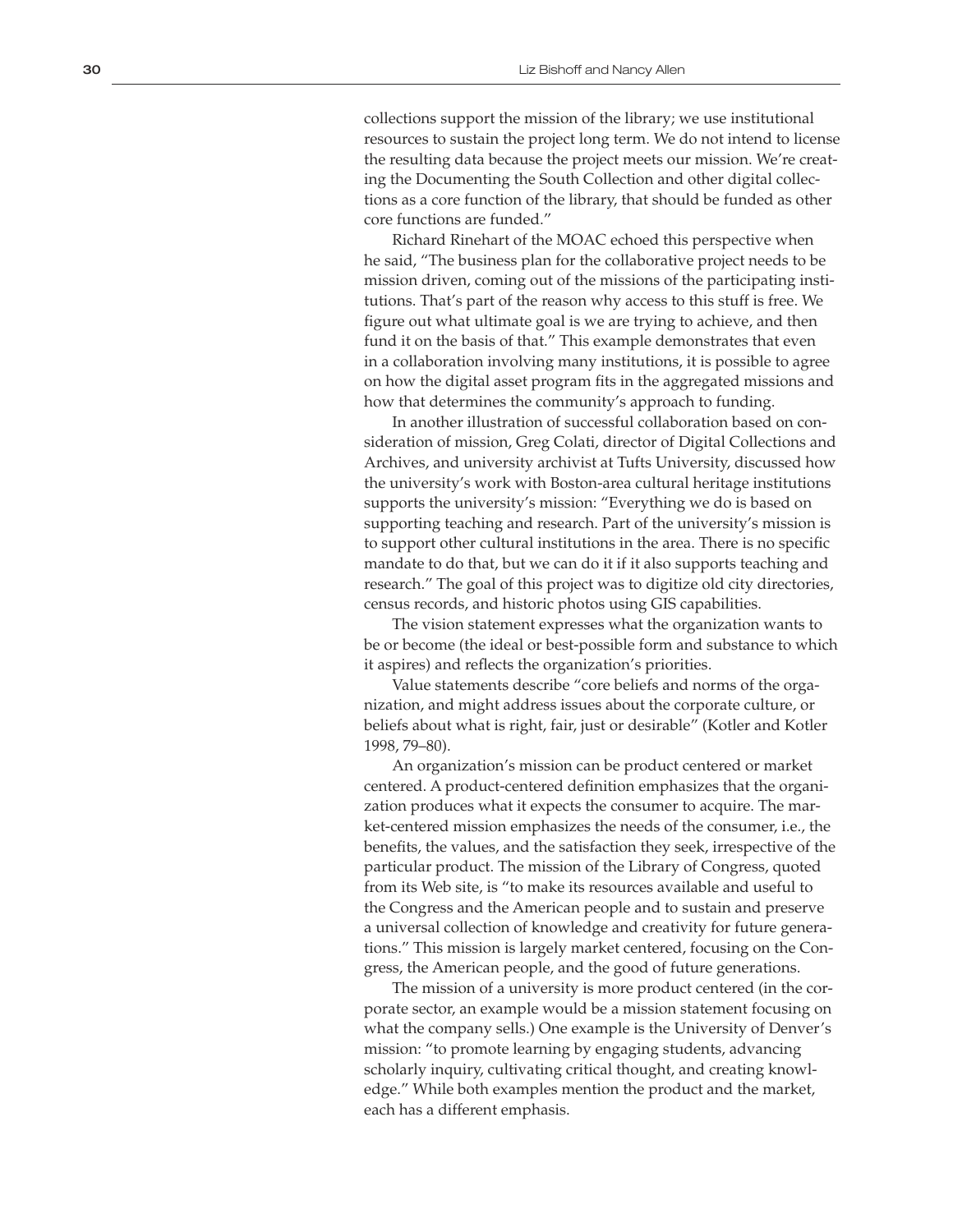Frequently, the organization will have multiple markets and therefore multiple ways to meet its missions. For example, a museum will have an educational mission; to deliver on this mission to both the general public and scholars, it will be a community center and serve a scholarly community.

The goals statement defines what needs to be achieved to deliver the desired outcomes. The goals are specific and stated in a measurable form. They should be directly related to the mission statement. At the University of Washington Libraries, a digitization project supported the library's access goals. Director of University Libraries Betsy Wilson noted, "The American Indians of Pacific Northwest Digital Collection project, begun in 1998 and funded by a Library of Congress Ameritech Grant, fit with the University of Washington's strategy of 'anytime, any place' library . . . getting materials to the user's desktop. It fit into the direction of enhanced access."

Tom Hickerson, associate university librarian for information technology and special collections at of Cornell University, discussed how the perspective on digital initiatives had changed since the Digital Access Coalition was formed in 1992. "We increasingly see digital collections as services rather than as purely content, and service support must be holistic, involving staff from various functional areas, such as reference, metadata production, systems, and copyright management. In the first decade, our focus was on content creation; in the next one, we will focus on the delivery of services," he said.

#### Executive Summary of the Business Plan

The executive summary of a business plan provides the reader with a justification for undertaking the initiative or an overview of the opportunity. It should describe the need or the problem being addressed in the initiative, the audience or market segment being targeted, and the product or service being developed. The executive summary should leave the reader saying, "So now I understand what this is all about."

Cornell University is one of the few organizations responding to this survey that provided an example of a business plan. The document had been prepared for its Digital Consulting and Production Service. The introduction or executive summary reads as follows:

The Library Digitization Service will be operated as a component service of Digital Consulting and Production Services, a unit of the Division of Digital Library and Information Technologies (DLIT), directed by Thomas Hickerson (Associate University Librarian for Information Technologies and Special Collections). DCAPS offers a suite of digital asset management services supporting digital resource development, from feasibility assessment to full-scale production. Leveraging the Library's existing experience and expertise, DCAPS is comprised of associated services necessary to insure cost-effective creation, management, use, and preservation for digital collections.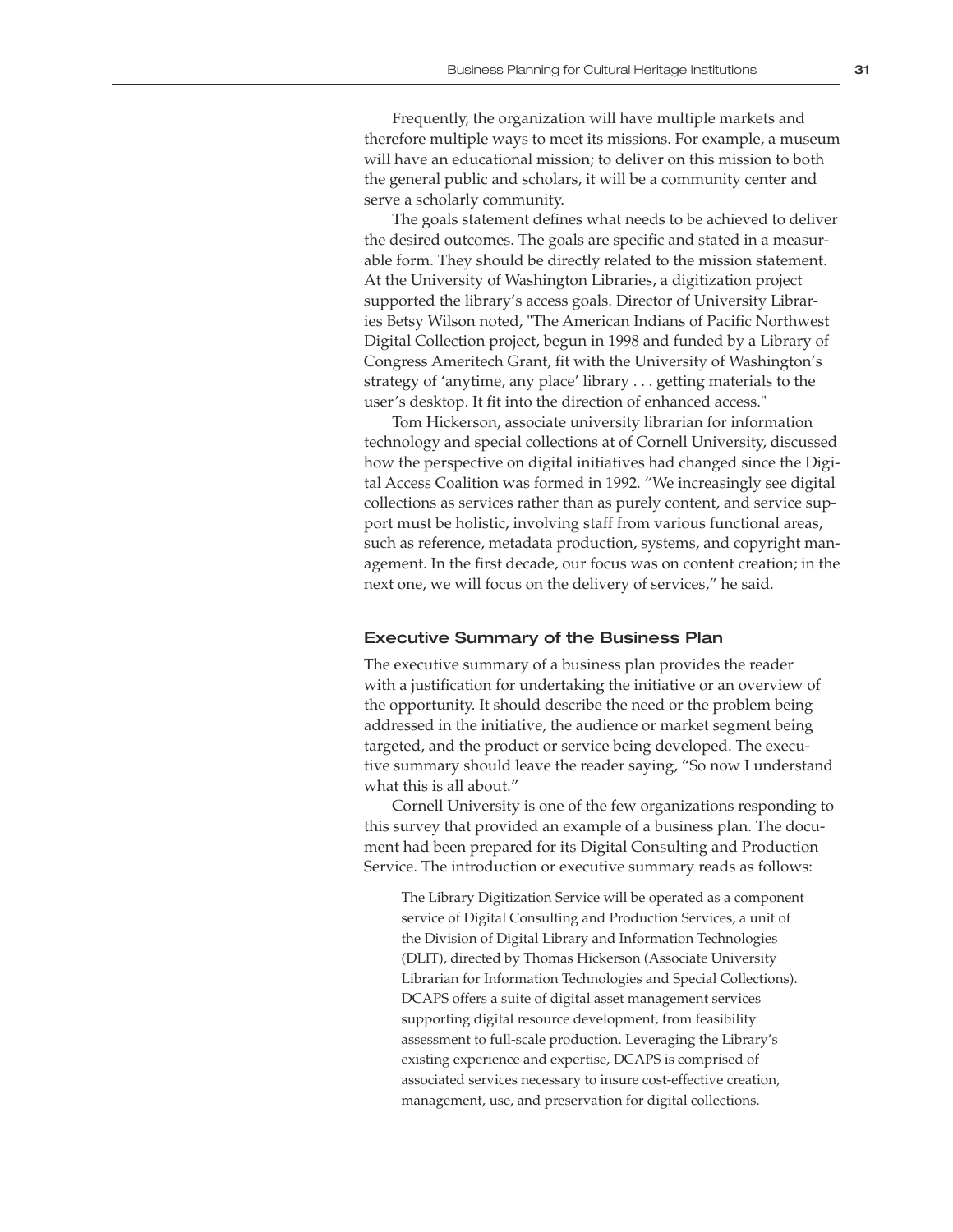Presently the services include digitization, metadata, copyright, and delivery technology consulting and implementation support.

The document explains that the basis for this program is the IBM consulting model. This approach, which adopts a practice from the for-profit sector, is innovative within the library community.

The model underlying DCAPS is conceptually similar to the one implemented by IBM with great success in recent years. Rather than having a customer deal directly with the various product-producing divisions of IBM, as was done for many decades, the customer is provided with a "solution" based on the full range of products and services needed. While many of the products and services recommended are IBM-produced, most importantly, they meet the full range of a customer's needs in an integrated manner. While this approach has increased the sales of IBM products, more significantly, it has increased the value to customers of IBM's expertise and advice.

#### Strategic or Market Opportunity

Part of the executive summary should briefly describe the specific need that will be filled by the product or service being developed. It should explain why this initiative represents a strategic way to meet the customers' needs and further the organization's mission.

#### Service or Product to be Developed

The executive summary should describe the product or service that is being developed in response to the strategic or market opportunity presented.

#### Product or Service Description

The product should be described in terms of both the core service and product services. Examples of core, or basic, services might be a metadata and image database, an online exhibit of selected digital content, an institutional repository, or a digital imaging laboratory for staff use. Examples of product, or value-added, services would be a high-quality printing and digital copying, software licensing, customized software, 24-hour virtual reference, or on-demand digital imaging services.

Products are viewed in terms of a product mix, defined as the range of products offered. An individual product might be a digital selection of collections within a library or museum; services sup porting the use of digital collections, reference services, or museum exhibits; or programs such as museum educational outreach activi ties. The product mix is important as a grouping, since without one element of the mix, another element might not be available. Within the digital asset environment, most activity continues to focus on the base level, i.e., creation of the collections. Survey respondents are cre ating image and metadata databases, with value-added services and learning tools just emerging. Museums are starting to create services to support educational needs, databases to support scholars, and ser -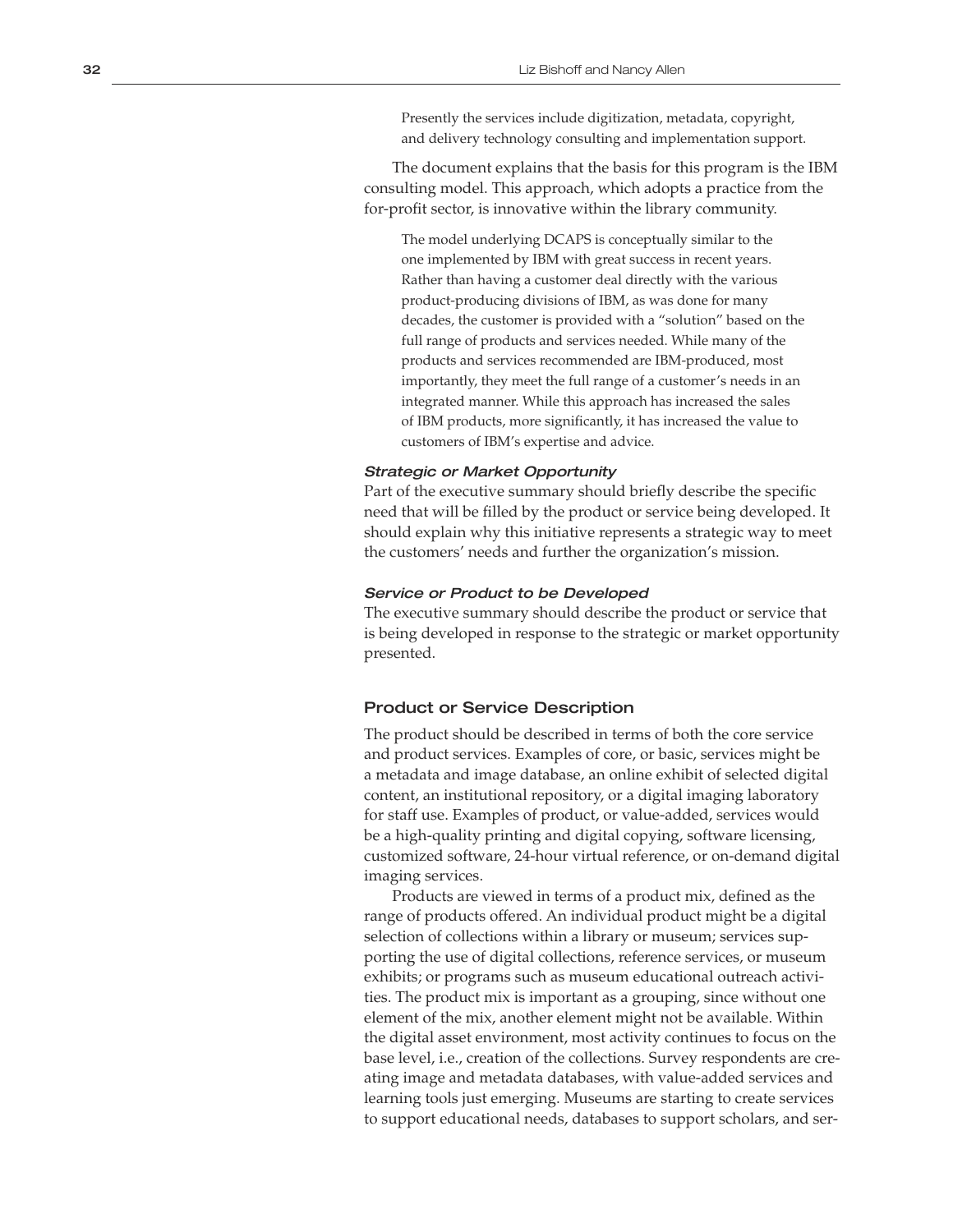vices to support their publishing activities. Libraries are working on interactive systems to access scholarly work. Nonetheless, the greatest percentage of work under way at present is designed to launch the fundamental content on which a product mix will be based.

#### Needs Assessment or Market Research

Kotler (2000, 139) writes that "market research is a systematic design, collection, analysis and reporting of data and findings relevant to [a] specific marketing situation." There are several types of market research, including needs assessment, community analysis, and marketing audits. One can collect a wide range of information, including data on the demographics, geography, economics, technology, politics, and culture of the community served, as well as on competition among similar products. These are characteristics of external market research. Internal market research should address a profile of strengths and weaknesses of organizational planning objectives, strategy and resources (human, fiscal, and physical), organizational climate, patterns of communication, and marketing plans.

It is important that an organization define the business it is undertaking, be it the overall business or a new product or service. Business definition can be done through a variety of market research techniques, including needs assessments. "Research, in the form of listening to constituents, donors, and clients, allows the organization to uncover what is perceived to be special about its constituents, both in how they think and the benefits they want in relation to the nonprofit organization. . . . The product mix of an organization is the sum total of all of the organization's service outputs on behalf of particular constituencies" (McLeish 1995, 9). Organizations use research to decide which products, or packages of products, should be maintained, increased, or phased out.

There are four steps to doing market research:

1. *Determine the data elements to be covered*. This step includes identifying depth of coverage, including the amount and type of resources available to do the research. The type of data to be collected will depend on the specifics of the project. For example, a digitization project might begin with a series of focus groups with the target market. The focus group process provides an opportunity to test the basic product concept. This testing should be done before any work is undertaken, as it can help define the scope of the project, including narrowing, broadening, or completely changing the items to be digitized. Testing can also be used to determine specific things, such as whether the users have sufficient bandwidth capability to receive digital video. Following focus groups, phone or written surveys can be undertaken to involve a larger number of individuals from the target market. The survey could contain questions about specific product features, willingness to pay for the product, and price-level sensitivity. This is the opportunity to ask members of the audience whether they would purchase the product at a specific price. It is also important to ask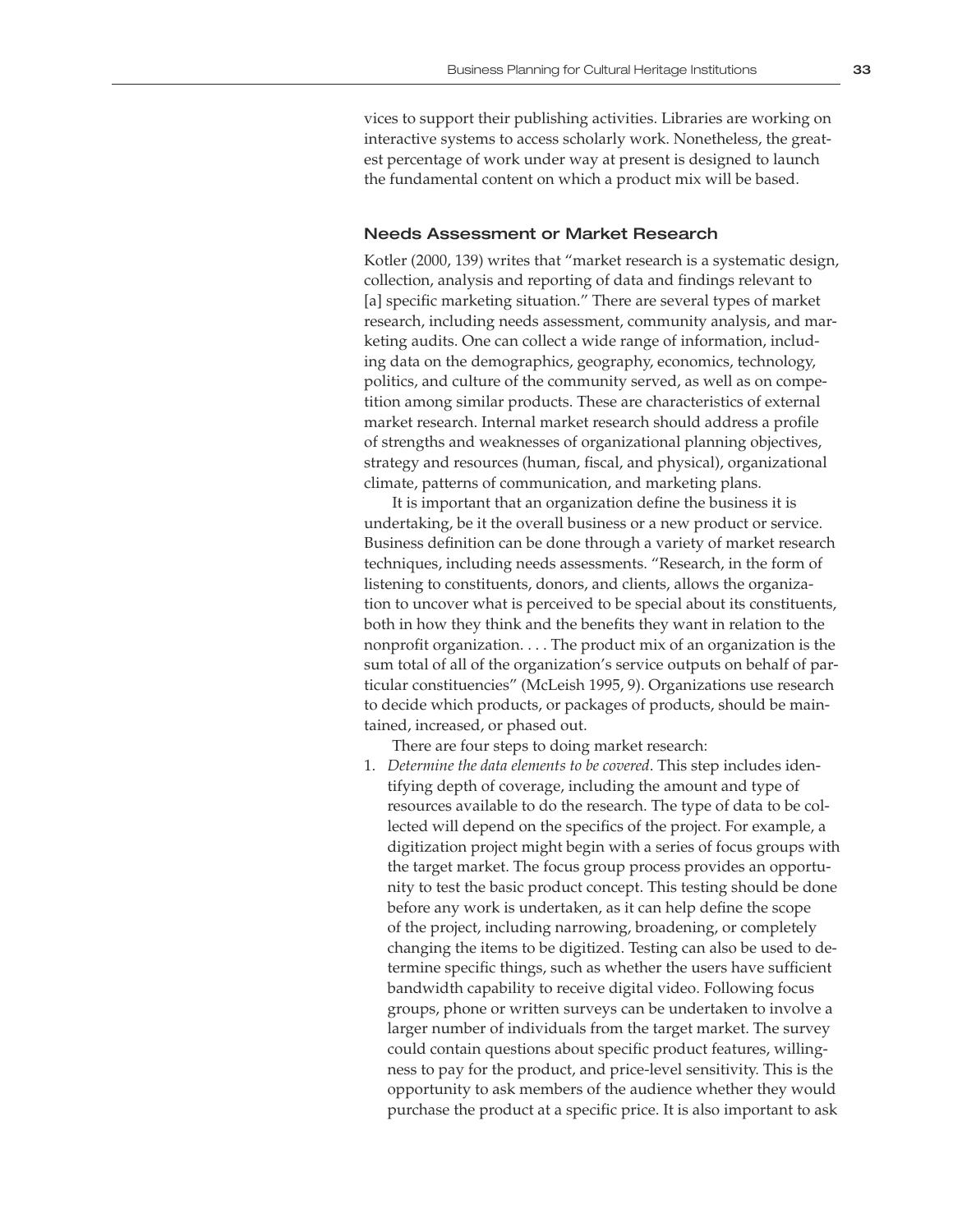the audience why they would not use the product. Other market research could include usability tests. This type of testing can be undertaken at various stages of the product's development. It provides for testing the various features of the product and the interface design. Usability testing is generally not done to de termine audience acceptance of the overall product, because the number of individuals testing the product is too small.

- 2. *Develop the procedures for collecting the data and monitoring the pro cess*. The focus group and survey questions must be carefully developed. Pretesting questions on several organizations or in dividuals that represent the target market is an important step. Questions should address issues from the audience's perspec tive, and project designers should be open to the possibility that results may not reflect answers that experts or staff may want or expect. Questions should be revised on the basis of the results of the pretest. To avoid bias and to get the best results, an individual with expertise in market research techniques, rather than staff of the institution, should develop the survey or conduct the focus group.
- 3. *Collect and analyze the data*. Market research is of two types: pri mary and secondary. Primary research includes customer studies, such as interviews regarding their current needs, demographics, and why they use or do not use a particular library or museum service. Market research can also be used to assess customer in terest in a new product or service. Secondary research provides information that others have gathered about a diverse range of customers that is then customized to the specific research needs of the organization. It is standard practice to conduct secondary research first. Competitor research may have to be purchased or obtained through subscription online services.
- 4. *Prepare reports and present the results*. A market research consul tant or the staff undertaking the market research should present a summary of the data and some conclusions. It is important to look not only for desired results but also for unanticipated feed back. Are the market responses different than anticipated? Do customers want the product delivered in a different way? Do they want an interpretive exhibit approach rather than a database ap proach? Is the price of the product or service too high? Is there evidence that the customer wants a different product entirely? For example, do they want high-quality prints when you were not planning to offer prints at all? Or do they want TIFF images delivered via e-mail?

Environmental scans, Delphi techniques, and scenario planning are market research techniques developed in the last decade. The Delphi method, developed by the RAND Corporation, is a structured method of group communication to deal with complex problems. The process includes three features: anonymity, iteration and controlled feedback, and statistical group response (Weingand 1998, 66–67). Sce nario planning was first used in the 1960s by the military and is now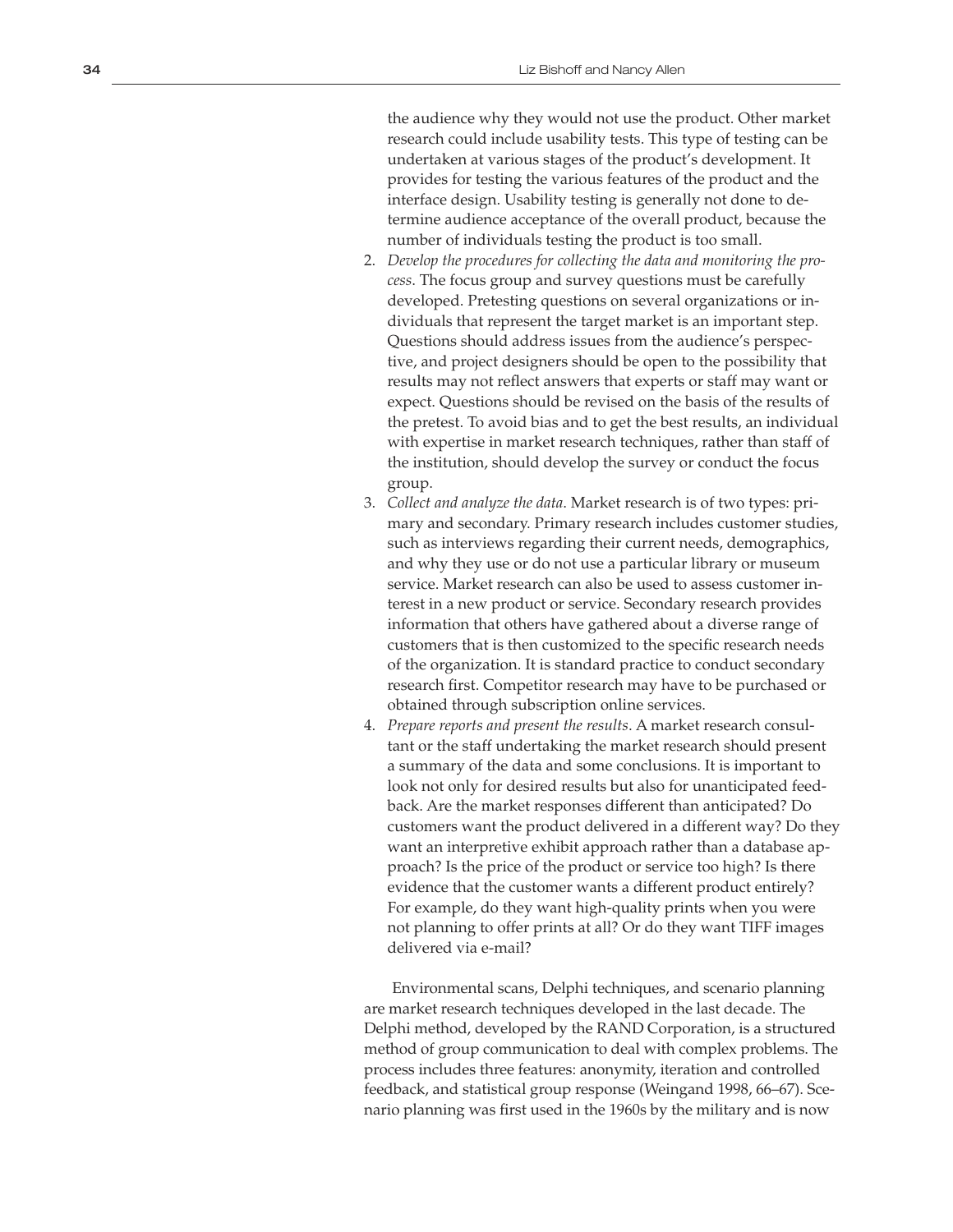used widely to avoid planning based on a single set of assumptions. The scenario method of planning allows an organization to explore questions starting with "What if . . ." (Weingand 1998, 85–95) and can allow participants to explore best and worst cases, as well as a range of options or solutions for current or future situations.

Market research allows an organization to

- assess new and emerging opportunities
- furnish information for short- and long-term marketing plans
- obtain information to solve problems
- know which decisions have been correct and which ones are in need of change
- develop promotional and public relation appeals
- assess where the organization stands as it relates to competitors

Oya Rieger, coordinator of the management team of Cornell University's Digital Consulting and Production Services (DCAPS), reported that while DCAPS did not undertake any systematic market research for its campus library digitization services, its involvement in the Unified Services Working Group greatly expanded its understanding of faculty needs. Cochaired by the Cornell Library and Cornell Information Technologies, the campuswide group has representation from the Office of Information Technology (OIT), Center for Learning and Teaching, School for Continuing Education, Communication and Marketing Services, and eCornell. The working group is exploring how to rationalize service access for faculty interested in using various information technologies to enhance learning and teaching. The goal is to provide faculty with systematic assistance in identifying resources and services in support of their projects. As a part of the Mellon-funded Models for Academic Support (MAS) 2010 project, the library has recently completed a survey to determine needs of New York libraries, museums, archives, and historical societies in order to assess the feasibility of developing a fee-based service. The MAS 2010 team is getting ready to administer a campuswide survey to assess the digital asset creation and management needs of the Cornell community. Information about the MAS 2010 project can be found at<http://www.library.cornell.edu/MAS/>.

Specific ways to learn more include

- mail surveys, which are relatively inexpensive but have a low return rate and are the least reliable option
- phone interviews, which provide immediate information but limit the amount of information gained from the recipient, since the interviewee will be reluctant to spend too much time on the phone
- personal interviews, which can provide extensive information but are the most expensive option

Market research can also fit into a fund-raising operation. "In March 1999, The National Gallery of London, which has a much-admired development office, advertised a position as head of marketing. The National Gallery isn't short of visitors, but will need good data about its visitors, whether individual or corporate. Without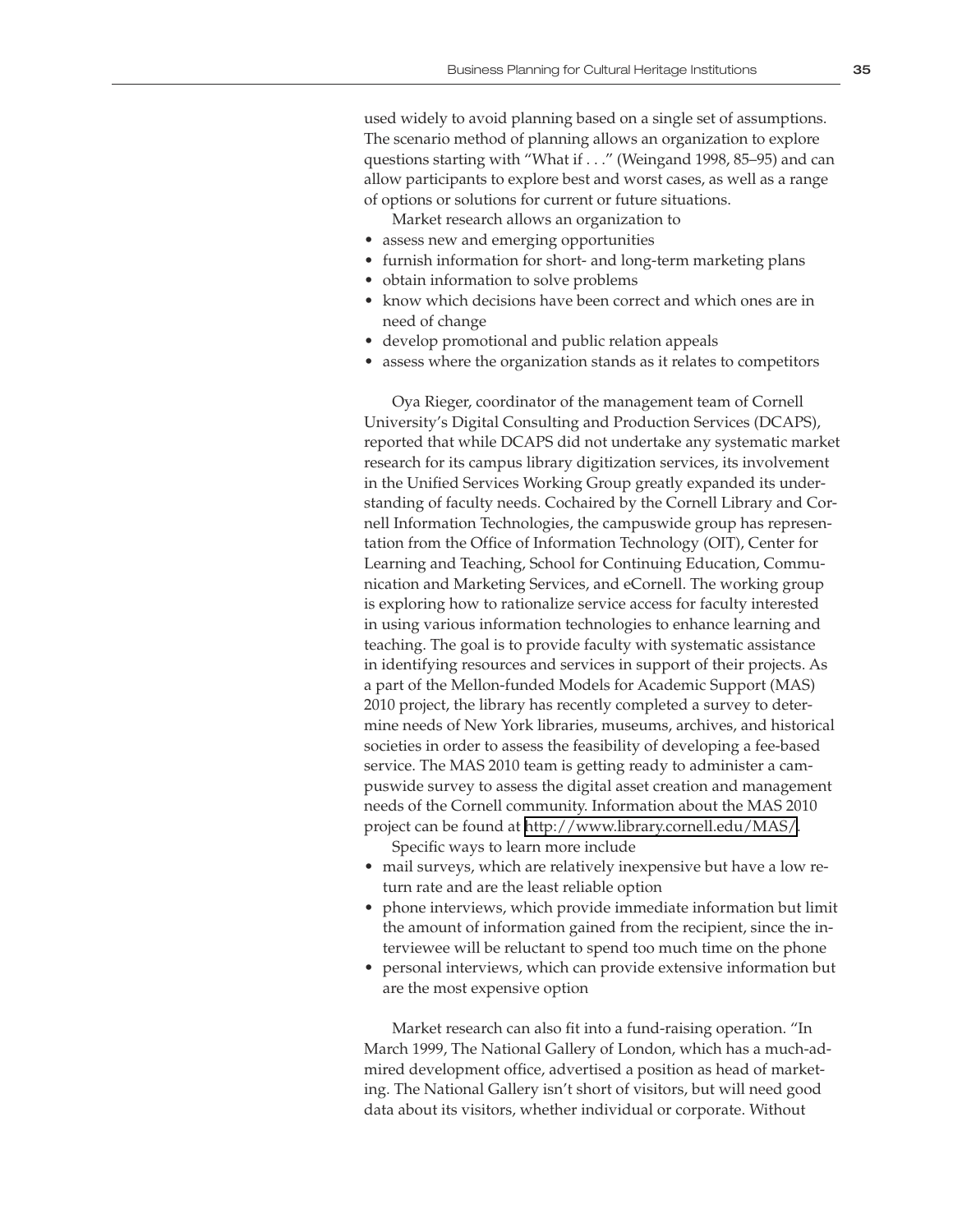data feeding into the fund-raising department, it is hard to prove the 'reach' and hence the value of a partnership with the Gallery" (Run yard and French 1999, 267).

One challenge for a marketing effort is to take measure of the overall environment in which cultural heritage organizations exist. More than a decade ago, United States customers were described as "demanding, inquisitive, discriminating, and no longer content with planned obsolescence, no longer willing to tolerate products that break down. They are insisting on high quality goods that save time, energy, and calories; preserve the environment" (Rice, 1990). Will the donors, volunteers, and clients of cultural heritage organizations ex hibit some of these same characteristics?

These changes in audiences mean that a cultural heritage institu tion must discard preconceived notions of audience and constantly monitor its constituents in order to match services and programs with evolving needs and desires. The library or museum must know more about its constituents as they change. Market research provides those opportunities. For the American Indians of Pacific Northwest Digital Collections project, led by the University of Washington, Betsy Wilson noted, "We did informal market research, we asked [questions of] our advisory team made up of historians, tribal lead ers, librarians and students. They helped with the grant proposal. . . . We *thought* we knew how to do it."

#### Environment and Competition

Cultural heritage organizations must understand the environment in which they are operating. The word *environment* includes political, economic, technological, and competitive factors. The organization must understand how its constituency views it. Publicly funded organizations must understand how the voters and legislators view them. Organizations with donors must understand how their donors view them. One must evaluate one's own programs and where they fit within the competitive marketplace, deciding which to keep and which to eliminate, even if the products or services are offered free of charge. Thinking about competition is an important part of busi ness planning, and the organization might do well to think in terms of dollars. "Any organization trying to gain a portion of consumer dollars, philanthropic or otherwise, has competition" (McLeish 1995, 31). As part of strategic planning, the organization needs to ask a se ries of questions related to the competition, even if there is no profitbased motive. As Richard Rinehart of the MOAC confesses about the environment surrounding museum collaboration, "There is an inherent competition for glory and resources among institutions that must attract visitors' leisure time and ticket income, as well as scarce public funding."

Basic knowledge about the environment and competition also includes the answers to questions such as these:

• If there are sales involved in the product or service, what is the total marketwide sales volume? In dollars? In units?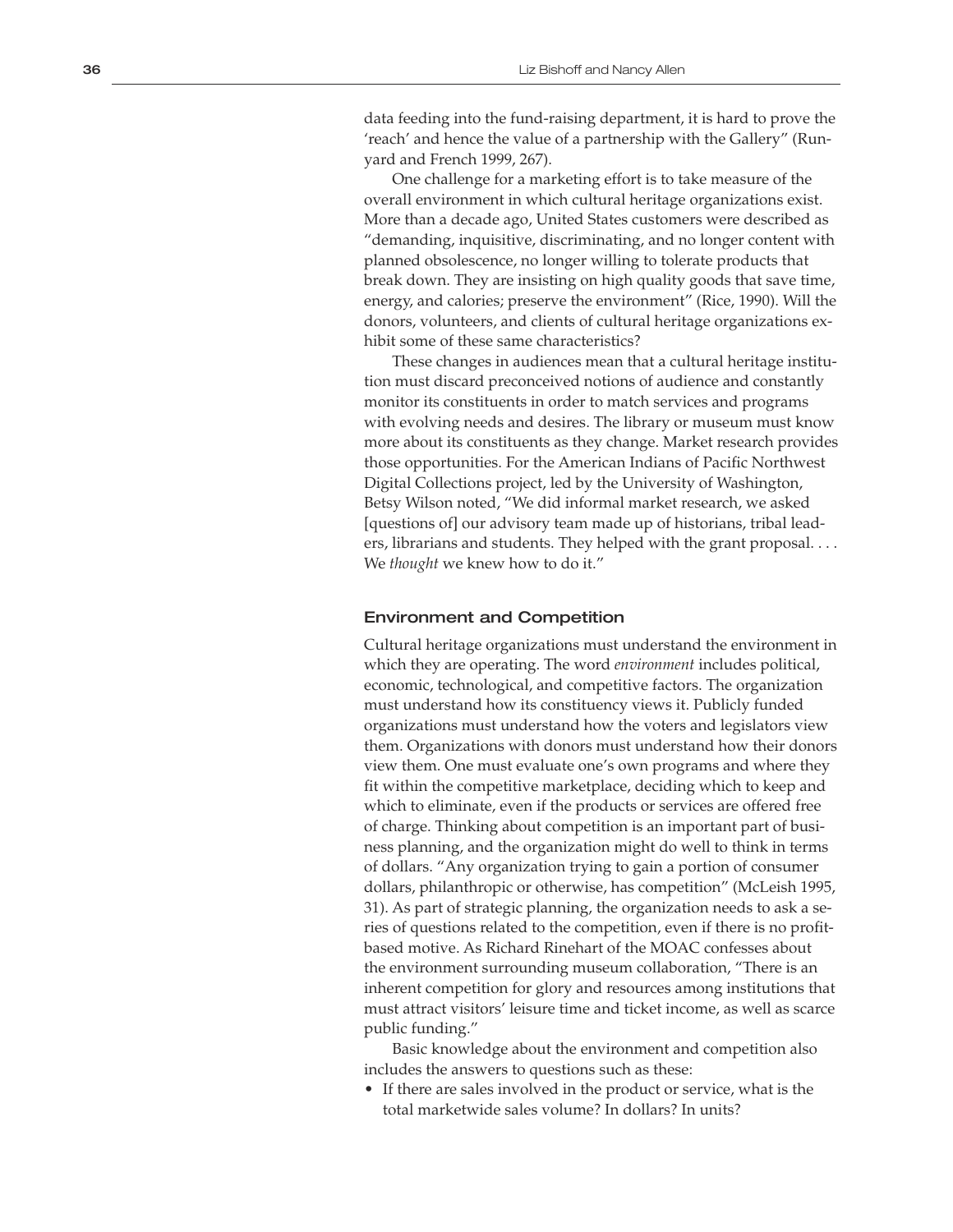- How many customers does each competitor have, and what percentage of the market do they have?
- What are the sales-volume trends?
- Who are the major competitors? Do they charge fees? Who will the future competitors be?
- What are the competitors' strengths? Weaknesses?
- What are the competitors' strategies to succeed? What are yours?
- What technological trends affect cultural heritage institutions?
- What are the competitors' main modes of promotion?
- When customer behavior changes, how will institution change?
- What are demographic trends affecting the museum and library environments (e.g., an aging population, changing view of libraries by the Internet generation)?
- What are key financial measures in the museum or library market (e.g., local, state, and federal government funding; changing levels and patterns of fund raising and donations)?

Answers to these questions will create a picture of the competitive environment and provide information that can be used to develop an action plan. The Nebraska Historical Society reported visiting a major national commercial digital imaging service as part of its research for creating its own service. The research allowed the society to learn about such things as the technology used, the pricing strategy, and the quality control program of the vendor. It determined that it could not only build a service for its own institution but also offer the service to area libraries and museums. Market research would assist in assessing appropriateness of price levels, product features and functionality, customer support, and other aspects of its service.

#### Markets and Services

On the basis of market research or needs assessment, a cultural heritage organization can define the service provided and the market in which it will operate, define the scope of its competitive environment, and expand or limit its offerings or the number of constituencies it will serve.

Market segmentation is the process of dividing customers into groups with unique characteristics and needs. On the basis of these data, specific marketing strategies can be developed. Levels of market segmentation include undifferentiated or mass marketing, segment marketing, niche marketing, local marketing, and individualized marketing (Kotler 2000, 256–259).

• Mass marketing, or undifferentiated marketing, treats the entire marketplace the same. Many cultural heritage institutions take this approach to marketing. The academic library may initially think it offers the same services to all markets; however, further investigation may reveal that it does segment. For example, the library offers a different level of services to faculty and graduate students than it does to high school students.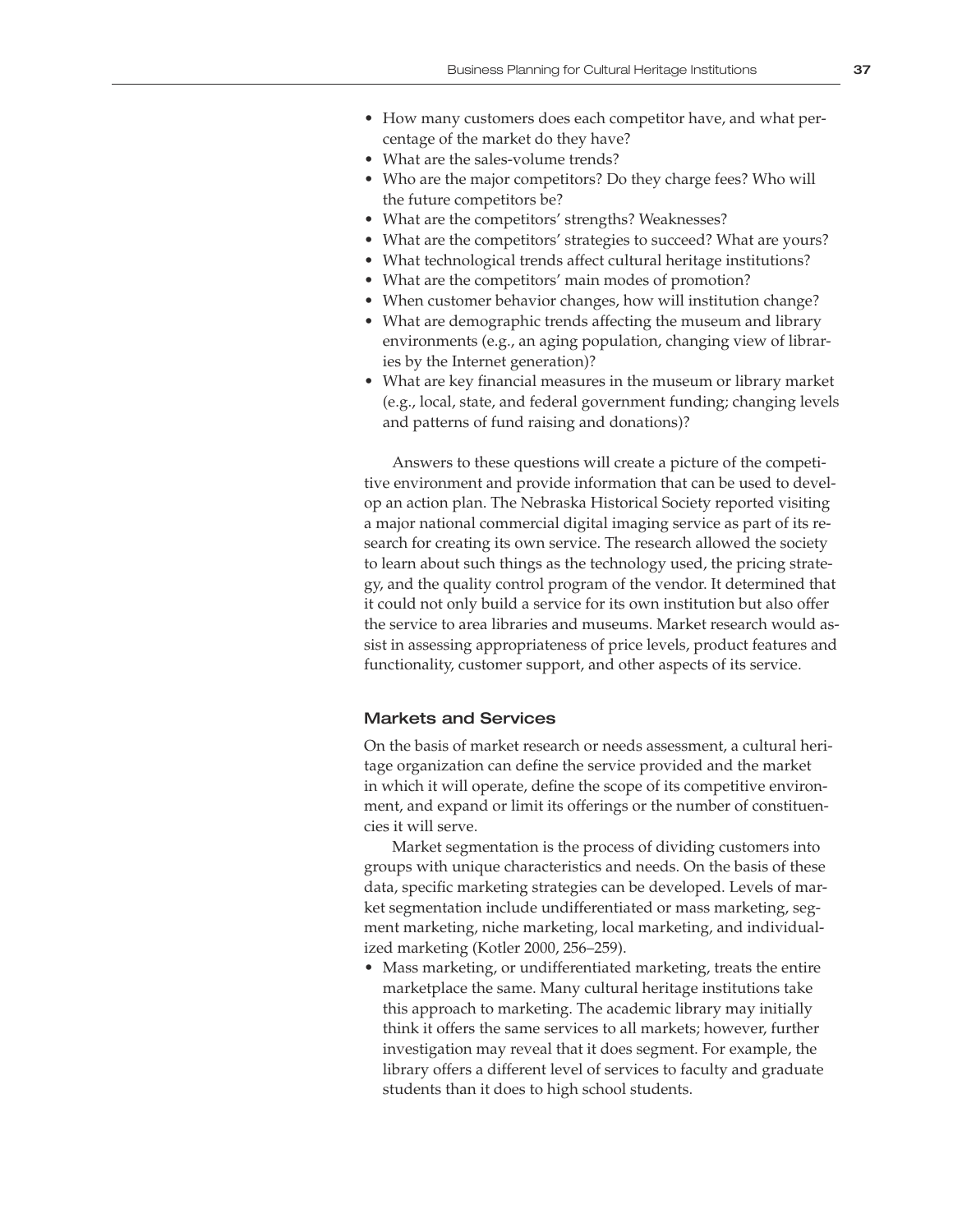- Segment marketing distinguishes among populations, often by offering an array of products designed to meet differing needs. Alternatively, tailor-made messages may be sent for marketing the same services to different segments. The prime tool for this approach is a rich database of marketing information that can be accessed for a variety of services.
- Niche marketing, or concentrated strategy, focuses on servicing only a few markets. An example might be a children's museum, which would focus its services on children, parents, and educa tors. The result would be to attract a strong following, investing in that clientele and developing a product offering that is appealing to them. There is a highly defined audience, and the institution has highly defined goals for reaching that audience.
- Geographic, or local, marketing may aim at specific neighbor hoods. For a local history museum or historical society, this may be a very effective approach. Walk-in services might also be pro moted with this type of marketing, for instance, through promo tional flyers directed to specific zip codes.
- Individual marketing can include "mass customization" through interactive, Web-based technologies, but it can also open an or ganization to individual feedback and two-way communication about products and services.

"Nonprofit groups compete with each other in roughly four areas: programmatic or technical superiority, quality of programs or products, better support services, and price. All four bear further examination" (McLeish 1995, 79). Marketing strategy will need to be designed to best place the organization in its competitive market, and market research will identify the specific needs of these markets.

Repositioning or repurposing an existing product can expand its life by introducing it to a new market segment. Identifying the spe cific market segment will also allow the organization to determine the size of the market and determine the technological requirements, such as bandwidth and computer capacity. For instance, if a collec tion is to be useful to the home-school audience, limited access to broadband for home users has to be considered in determining the best way to present large-image files. Richard Rinehart noted that when developing new content there is usually a new market in volved, but that the MOAC project did not emphasize development of new markets early on. "The California Digital Library was created in response to user demand, users being students and faculty of the University of California, so MOAC already has the target audience; we just brought a different supply side to meet the demand. Within the MOAC project, there were some new audiences, art and anthro pology faculty, but there was no systematic means of identify new audiences/markets early on."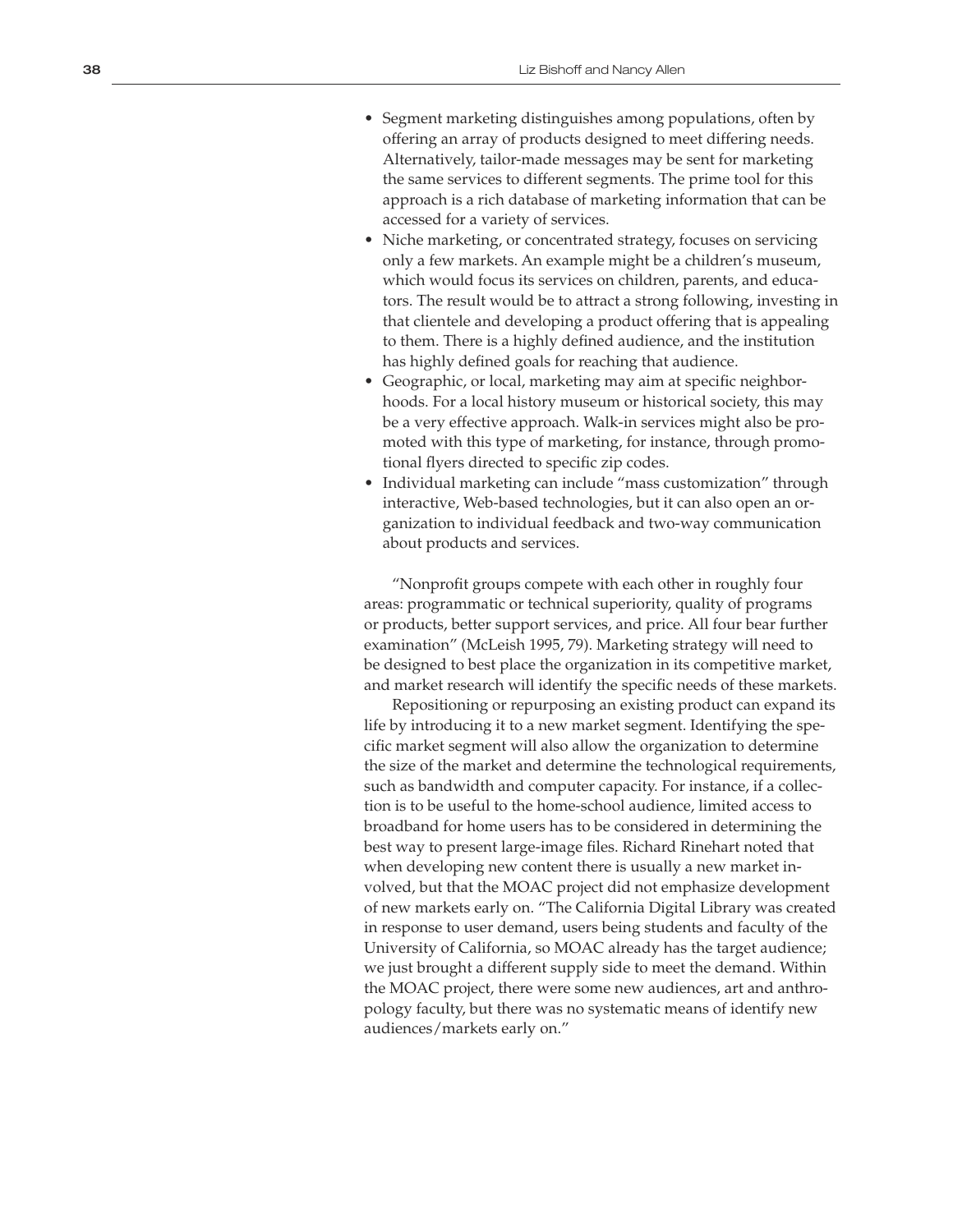#### **Pricing**

Most business textbooks have extensive sections on pricing, including many examples that may be useful for nonprofit organizations. To determine whether to develop a product or service, one must determine the cost of creating it. A decision is also needed on whether the product should be made available at no cost to the constituency or whether a fee should be charged. In the for-profit environment, the cost of development is known and the price is determined as a matter of course. Cultural heritage organizations frequently offer the product or service at no cost as part of their public purpose; as a result, they do not use financial management systems to determine the total cost of developing and providing the product.

Ideally, business planning should include information on the full cost of providing products and services, even if the organization decides not to recover that cost. The types of cost data collected should include both direct and indirect costs, as illustrated in the following chart.

| <b>DIRECT COSTS</b>                                                                                                    | <b>INDIRECT COSTS</b>                                                                            |
|------------------------------------------------------------------------------------------------------------------------|--------------------------------------------------------------------------------------------------|
| Rent/space                                                                                                             | Building operations, including heating, air<br>conditioning, and lighting; depreciation<br>costs |
| Salaries for continuing and temporary<br>personnel                                                                     | Salaries of permanent staff only indirectly<br>involved, such as:                                |
| Staff directly involved in special products<br>or services                                                             | • accounting<br>$\bullet$ legal<br>• human resources                                             |
| Other areas involved in producing the<br>product or service, such as technology,<br>marketing, or educational services |                                                                                                  |
| Supplies specifically for the product or<br>service                                                                    | Supplies from general stock                                                                      |
| Promotional expenses                                                                                                   | Supplemental services (e.g., printing,<br>billing)                                               |

Some projects develop cost models by dividing total costs by the number of digital images or objects generated for the product or service. While this may be a relatively easy method of cost assessment, it is not fully accurate. Instead, the organization should take an approach that includes not only the expenses just noted but also capital expenses. Hardware and software must be depreciated over a period of time that generally extends beyond the timeframe for a single project. When amortized, project costs will vary. Other questions to ask include the following:

- Is the initial investment intended to be used for other projects?
- Was product research included in the overall cost?
- Have staff costs been appropriately allocated to the project?
- Are staffing costs higher than anticipated because of the learning curve or delays in the product development? (This will drive up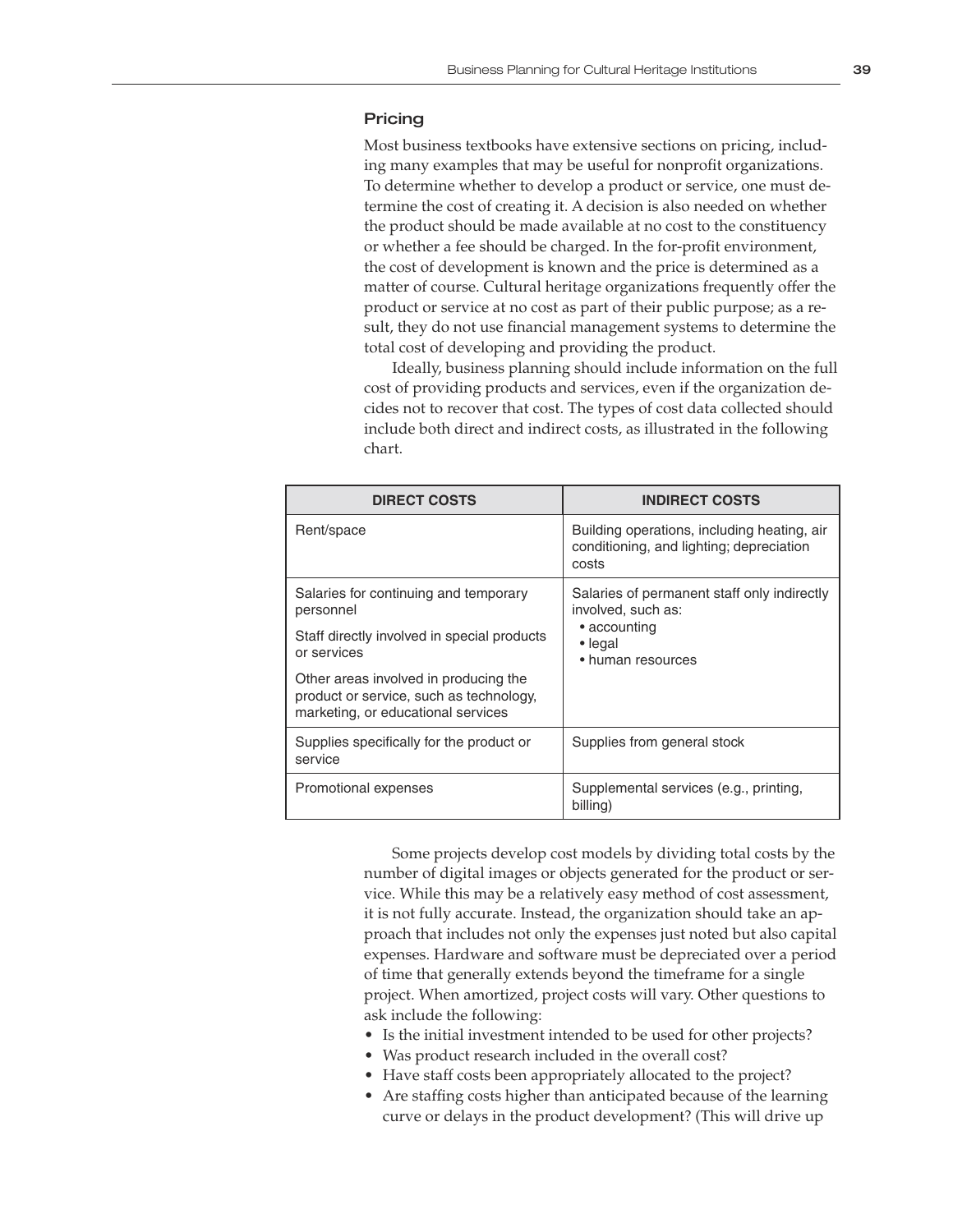project and product cost and could have an impact on the cost per item if the simple calculation method noted above is used.)

Cultural heritage organizations with a great deal of experience in creating digital projects and services are keenly aware of how quick ly the overall formula for establishing cost can change. John Wilkin of the University of Michigan observed, "We're always looking at our costs. We develop and refine the cost models on a monthly basis, looking at the unit costs and the trends."

Another formula for pricing is brief but thorough: Price= Image +Service+Product+Overhead+Profit+Risk (Bangs 2002, 73). Costs are associated with all elements of this intriguing formula. It ad dresses program costs such as marketing and advertising (image), costs related to creation and delivery of the services provided, and costs related to the indirect or overhead of operating the organization providing the service. It includes a profit margin. Finally, the costs of taking the risk to offer the service and of the potential lost opportu nity are included in this formula.

When determining pricing, one must consider marketplace conditions, not solely the cost of producing the product. These con ditions include the competitive environment, what the competition is charging, what the customer will pay, and an approach to cost re covery over time. Perceived value may play a role in setting pricing, and if the perceived value is very high, the actual cost of creating the product may not be highly related to pricing strategy. Some organi zations may establish a low price and sell a high quantity of a prod uct. This approach is generally successful only when the product has become a commodity and there are few remaining competitors. Cultural heritage institutions, with their unique physical collections and environment, will not evolve to a point where products become commodities and there are few competitors remaining in the field. It is, however, possible that digitization services, such as high-quality print, could be a commodity offered by only a few competitors.

#### **Distribution**

The marketing literature generally discusses distribution in terms of physical place. However, most digital asset management products or services provided by cultural heritage organizations are distributed through their institutional Web sites, and the traditional image of the library or the museum as a building alone has become outdated. "The library that seeks to foster an image of being essential to the community and on the cutting edge of information provision can not afford to be tied exclusively to yesterday's paradigm of service" (Weingand 1998, 113). In addition to the institution's Web site, sev eral other distribution strategies may be considered, including part nerships with for-profit organizations, collaborative initiatives such as the AMICO or the CDP, and partnerships in which one partner is responsible for distribution.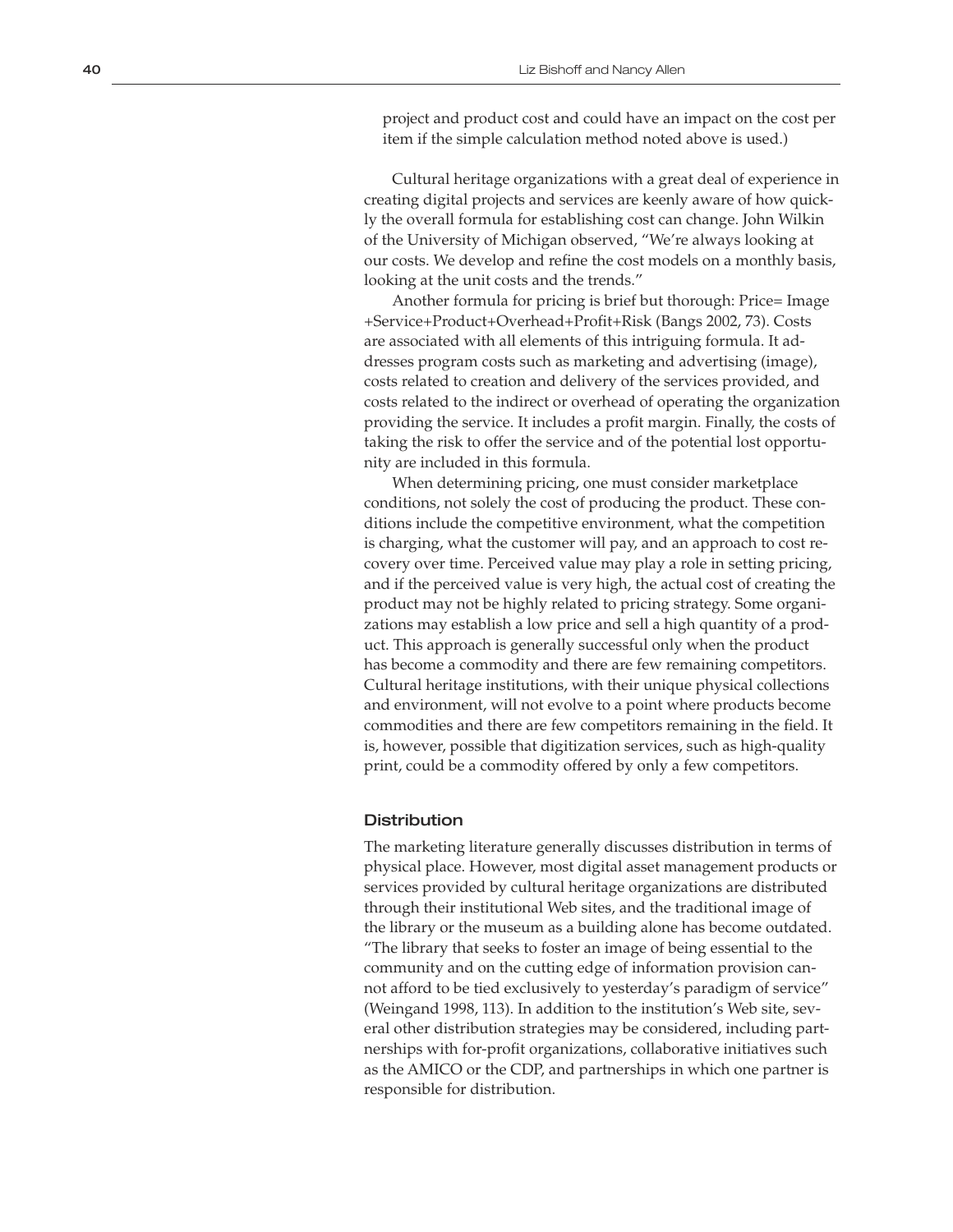The University of Virginia has an interesting partnership with ProQuest Information and Learning Limited (formerly Chadwyck-Healey) under which ProQuest Information distributes the licensed version of the university's Early American Fiction collections. Pro-Quest Information is responsible for sales, publicity, development of promotional materials, determination of the marketplace, and distribution of the licensed product. The University of Virginia distributes the product free of charge to its faculty and students and to those of other academic institutions in the state through the Virtual Library of Virginia (VIVA). Nontraditional partnerships such as this one are emerging in the digital environment but are still rare.

Distribution channels are responsible for getting the product to the marketplace. Questions to consider include: Where is the best place to sell the product? Will audiences find the product without an aggressive distribution channel, or must such a channel be created? What barriers to distribution might exist, including technological barriers, such as bandwidth capacity, and barriers to penetration into rural communities and developing nations?

Most organizations are taking a relatively passive approach to product sales—offering online ordering of prints or digital copies of images from their Web sites. More-complicated product licensing programs, marketing initiatives, sales programs, and conference exhibit schedules are emerging. Sales, while integral to a business plan, is not a topic addressed in this paper. There is ample literature on establishing a sales program, but there are few examples in the cultural heritage community of sales as the primary basis of sustainability. When the topic of sales is present in the business plan, it should be approached with sensitivity to the values and mission of the organization.

#### Communication

"Before an organization can determine which communication or promotional tools to use, it has to have an image or message for a product, service, experience, or organization to promote" (Kotler and Kotler 1998, 219). It must be something the user will respond to, find appealing, want to purchase, or participate in. Today's marketing experts talk about *brand image* or *brand identity*. These are shortcuts to attract attention and build familiarity, trust, or expectation of benefit. "An effective image works like a funnel, directing a flow of attention and regularly bringing consumers to an organization's . . . corner whenever the consumer has a need for that type of product or service" (Kotler and Kotler 1998, 219). Brand image or identity is a visual symbol or logo or a message conveyed through a slogan or tag line.

There is more to a communication plan than branding. A full communication plan includes a range of promotional strategies and activities targeted to a specific audience and has a specific set of messages based on the benefits to be derived by those users, as defined by the needs assessment and market research or needs assessment. There are four basic tool sets of a promotion plan: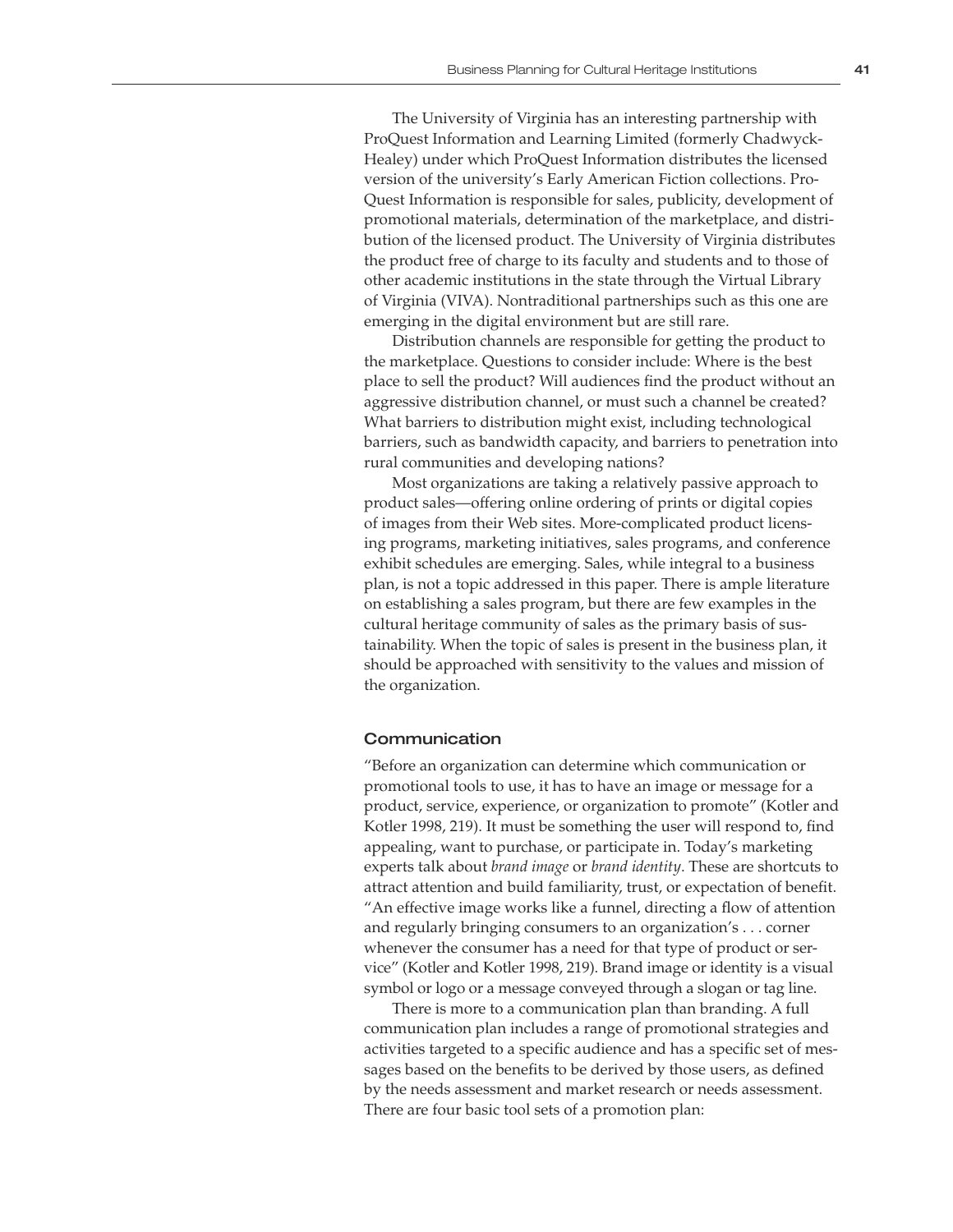- 1. advertising, which includes print and broadcast ads, mailings, catalogs, newsletters, brochures, posters, billboards, symbols and logos, and other print products
- 2. public relations, including press kits, speeches, seminars, annual reports, sponsorships, publications, lobbying, and media relations
- 3. direct marketing, such as direct mail, telemarketing, integrated direct marketing, and database marketing
- 4. sales promotion, including gifts and premiums, discounts, gift shops, redemption coupons, and tickets

It is commonly thought that the refrain from *Field of Dreams*, "If you will build it, they will come" holds true for all digital assets, and that making something available through a Web site represents effective and adequate marketing. More can be done with a Web site to enhance a communication plan. An Internet marketing plan can include anything from naming the product with the Internet in mind—for example the Colorado Virtual Library—to using e-mail alerts (selectively, of course) to do digital publications (Bayne 1997).

Many of these communication tools could be more extensively used by libraries and museums, and could be built into a promo tional plan for digital asset products and services. This is something many libraries and museums simply neglect. Even the MOAC proj ect did not put significant resources into marketing, "We had a good plan for developing the content, but we haven't successfully reached out to let the professional community know that it's available to them. We had a built-in audience; marketing to them was overlooked in the early stages," commented Rinehart of MOAC.

A specific response is desired by the promotional product and should be spelled out in the communication plan. A timeframe for each activity should also be noted in the plan. The communication plan has an impact on the budget, and each component of the plan is likely to have associated expenses, such as advertising costs.

#### Organizational Structure

Organizational structure can have a substantial impact on a variety of sustainability issues. The way in which digital activity fits into the organization, and communicates with it, directly affects the likeli hood of ongoing success. The efficiency of the organizational map for the digital service or program can also affect staffing, equipment, marketing, and other business elements. When there is a separate unit, it is essential to define the role of the unit and its collaborators within the organization as a whole. The model adopted at the Uni versity of Michigan is just one example of how central funding for a part of the unit's operation can be augmented through projects or partnerships. The unit's business plan is based on several sources of funding, each of which is appropriate for the organizational plan. At the University of Washington, the position of the digital initiative unit in the library has changed, reflecting changing needs. The unit began as a SWAT team of five people who guided projects across different parts of the library, worked on technical and metadata stan -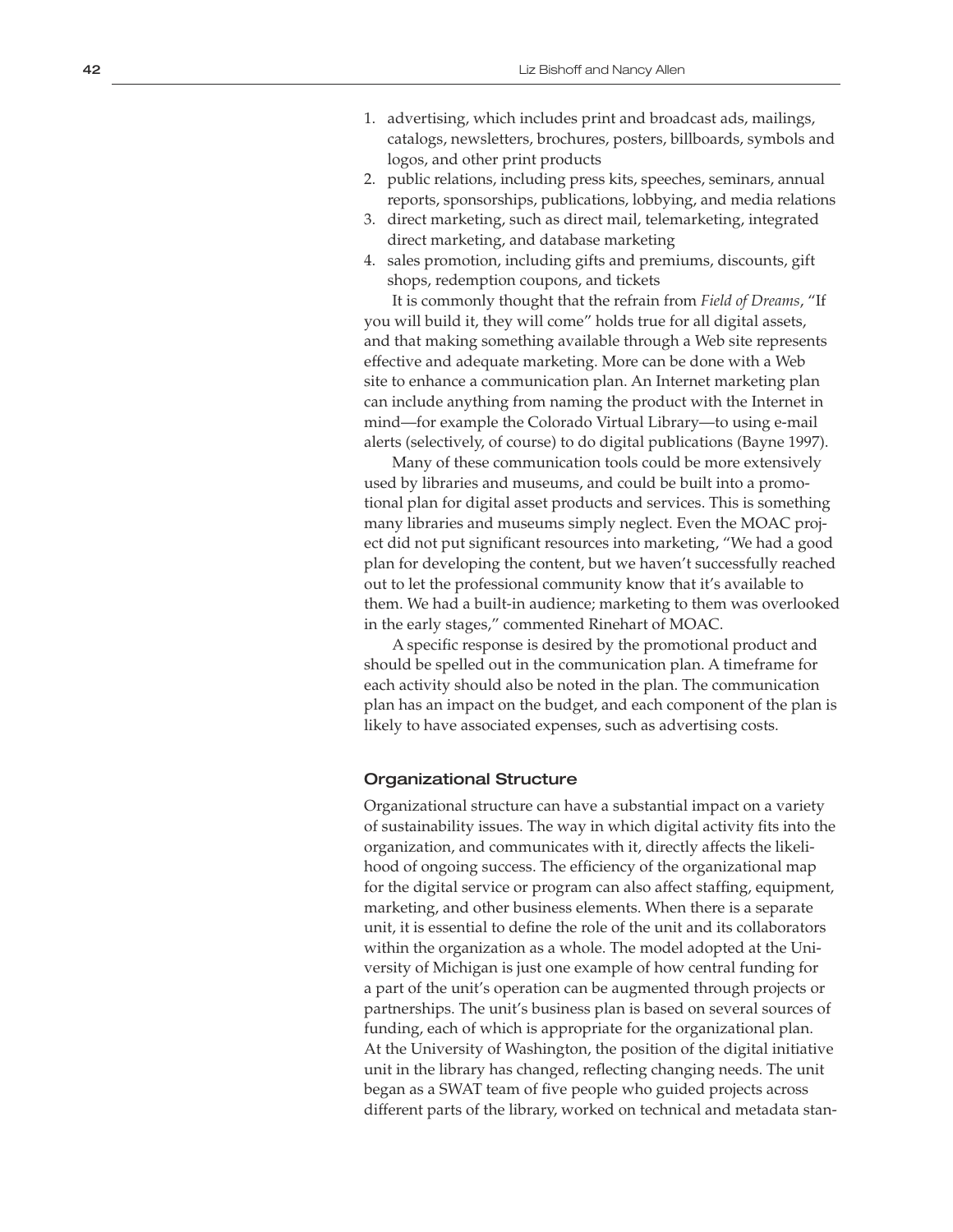dards, managed fiscal aspects of projects, watched for emerging technology, and trained staff. However, there was a strong desire to ensure that this group be recognized and integrated across the library system. "We learned that we needed a centralized unit to steer the digitizing work within the library," said Betsy Wilson. This model fit the needs of a single institution in a partnership relationship with other organizations.

In contrast, the MOAC took a highly decentralized approach to organization. The CDL Online Archive of California (OAC) provided the technical infrastructure for the Encoded Archival Description (EAD) Finding Aids project that the 11 participating museums used for their project. The goal of the initial grant was to see whether museums throughout California could create an integrated, online collection of finding aids for the museum collections, sharing the OAC infrastructure and adapting the EAD finding aid environment to museums. An IMLS grant was awarded to the CDL, and minigrants were awarded to the museums. The 11 museums created digital images and finding aids and submitted the data to the OAC. Rinehart, project manager for MOAC, notes, "One of the biggest findings is that we spent a lot of time figuring out how museums could contribute content to one central portal [OAC. Later we began] to enable museums to become more capable at creating digital stuff and sharing it. [We needed to] show [that] each museum can share its information in more than one portal, instead of focusing exclusively on the centralized portal [OAC]. We looked back up the chain at each individual institution and asked, 'What can we do to help them?'" The focus on individual museums is further exemplified by Rinehart's comments on outsourcing: "Each individual museum was responsible for digitizing its own content. Some outsourced and some didn't. Individual institutions made their own [staffing] decisions; only one museum hired someone just for the project." On the topic of budgets, Rinehart explained, "It's up to the museum; each came up with its own budget." And, finally, regarding sustainability: "Museums that are part of the University of California system will receive some support from the system; the CDL will have to pay for more server storage, tools, etc. Museums are now on their own in terms of budgeting; each museum will decide that. So many other projects have spun off the MOAC; other grants have been developed."

The organization of the CDP, like that of the MOAC, is decentralized, yet the program provides centralized services such as training and consulting services, along with infrastructure, such as regional digital imaging labs and a centralized metadata database. CDP Executive Director Liz Bishoff notes, "I concur with Rinehart's comments on the need to put more emphasis on what individual institutions need. We need to put effort on what the individual institution needs, figure out what they need, and decide what standards they can afford to produce."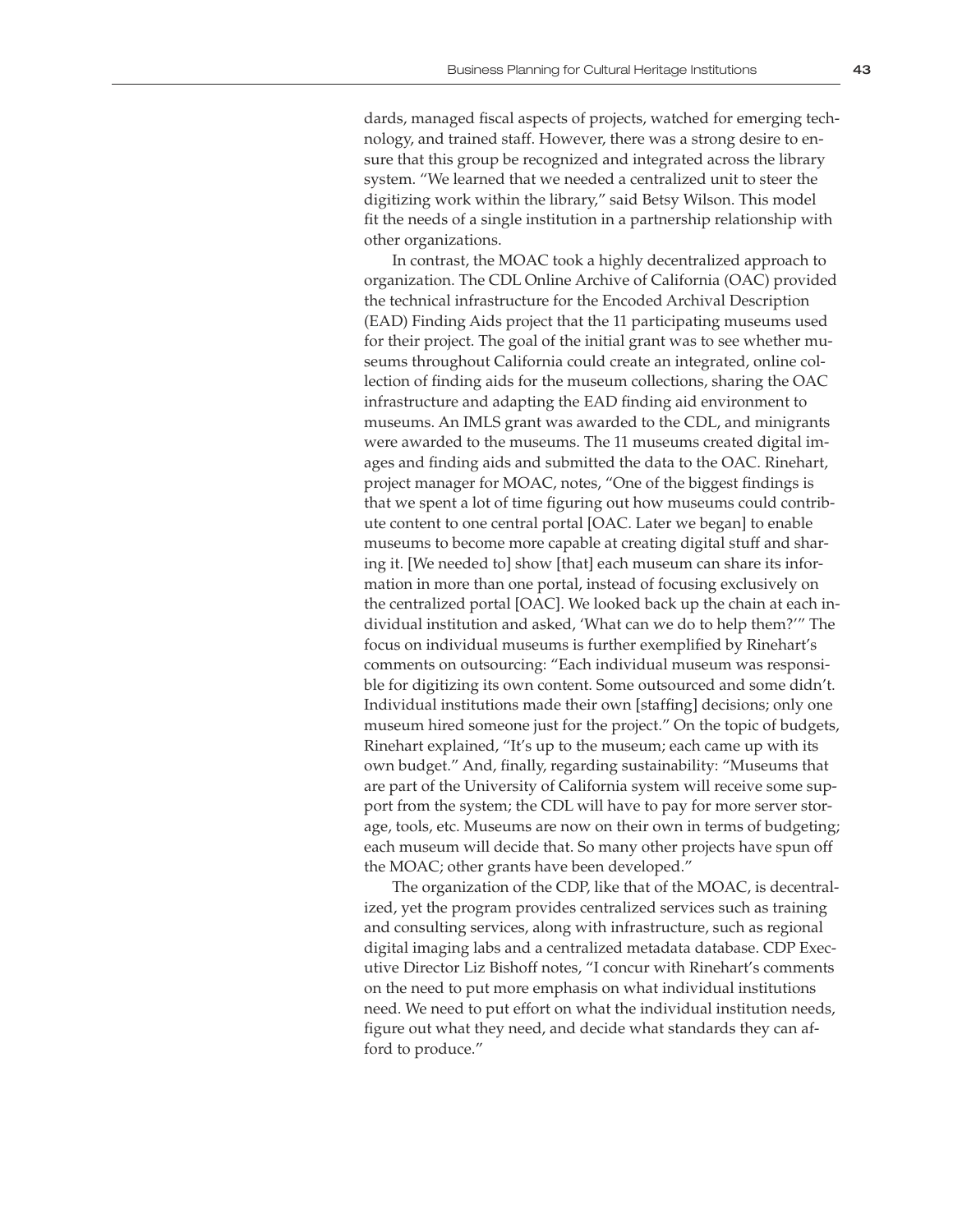#### **Operations**

#### Facilities and Equipment

Every program or service needs physical space. This includes space for staff, equipment, and storage of supplies, both for the initial product or service development and for ongoing operations. Be cause space must be budgeted for, detailed information about space requirements must be provided and decisions made as to whether existing space can be used, whether it must be rented or remodeled, or whether construction must be undertaken. "We had to find room in special collections to house two cameras and the staff for digitiz ing books that could not be removed from special collections," noted Karin Wittenborg of the University of Virginia. Special consideration must be given to the resources that are being digitized from muse ums and libraries. Their fragile nature may preclude shipping them to vendors or even moving them to different parts of the building or campus. If rental space is required, brokerage fees and moving costs must be included.

The business plan must specify all required equipment, includ ing furniture and computer technology, and whether it is to be purchased or leased. Depending on the cost, the equipment may be amortized over a period of years. The organization's finance and information technology departments should be consulted regarding the recommended amortization periods. Telecommunications, gen eral computing, digital imaging, and digital rights management soft ware should be included in the equipment required, as should user authentication and digital watermarking software, if it will be used.

Digital asset management programs depend heavily on planning for appropriate technology. Issues to be considered in the business plan include technology costs related to standards compliance; in teroperability with partners or national activities; migration of oper ating systems and hardware platforms, data migration, and preser vation; and authentication. Larry Alford of the University of North Carolina at Chapel Hill reported, "We . . . migrate data, back up data, and provide sufficient staff to maintain the service. That comes out of the library's operating funds and is part of a business plan for sus tainability that does not include generating revenue." Other institu tions are likely to decide that the costs of such infrastructure should be offset by revenue of some kind.

#### Management and Staffing

The business plan must address the staffing needed to complete the project, including the degree of needed technical capacity and managerial competence. It should indicate who would be the project director and make certain that this person has the responsibility and authority for completion of the project. The plan should include brief descriptions of other key management positions and personnel re quirements. It should indicate what positions are new hires and what individuals will be reassigned from existing positions. Some activi ties are best outsourced and should be indicated as such.

Staffing is a major expense for cultural heritage institutions. The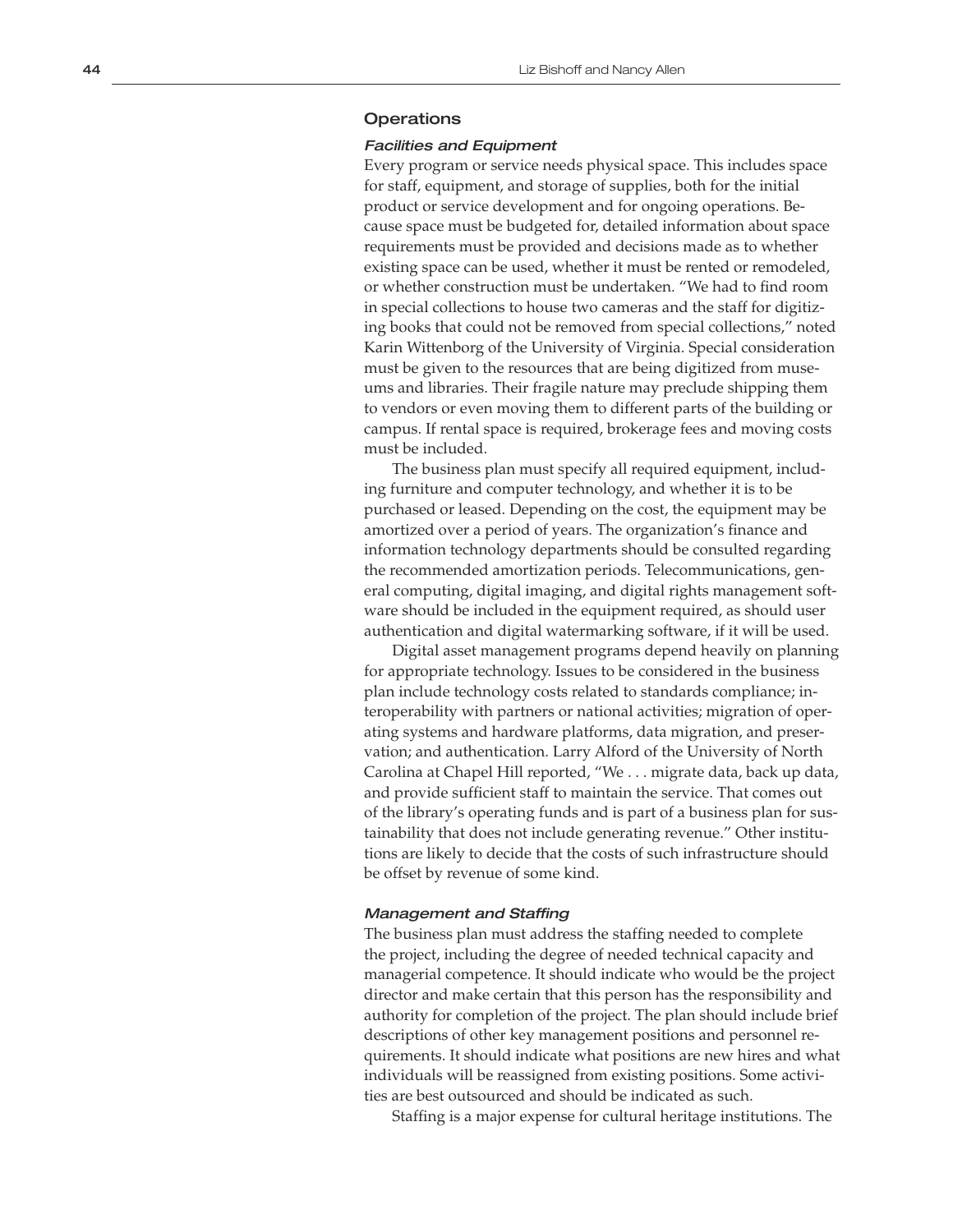budget documents should include not only salary but also fringe benefits for permanent and temporary staff associated with both the development and ongoing support of the product or service.

At the WRLC, the need for expert staff drove members to support a central service. Lizanne Payne recalled, "One of our obstacles was the need for staff expertise in each library. It seemed to make more sense to develop that expertise centrally—to have a few centrally located staff with expertise— rather than assuming that each library would develop staff with metadata and scanning expertise. It seemed like a logical place for the consortial organization to start, since some of the libraries had already started digitization but not on a large scale." The decision to create a shared infrastructure helped the member libraries avoid considerable expense.

Similar arrangements, wherein members contribute different kinds of staff expertise, are evident at the University of Washington and in other projects described on the CDP Web site.7

In the University of Southern California Digital Library Program, Marianne Afifi reported, "we're finding a need to track what people are doing. We're having to become more formalized, take a project management approach. Before we start, we'll do an analysis of whose time is going to be involved and how much. We do a better job of tracking resources—money, time, etc. It helps us to prioritize projects." Almost every project noted that a full-time project manager was needed. Wittenborg at the University of Virginia commented, "It would have helped to have a project manager assigned to the project full-time from the beginning and to have one department responsible for the whole project from the outset. Hiring a full-time digitization coordinator to be responsible for the imaging schedule and quality control helped to improve the efficiency of the project. We should have incorporated staff turnover into the time we budgeted to complete the digitization project."

#### Legal Issues

By its nature, a digitization project or service is likely to have copyright and intellectual property issues associated with it that other projects undertaken by cultural heritage institutions do not face. Laura Gasaway, a leading copyright expert, articulates several reasons for creating a university copyright ownership policy, and many of these apply to digitization projects (Gasaway 2002). In general, copyright is designed to encourage research, scholarship, and the creation of new knowledge. The policy should

- protect the institution's interests
- protect the faculty, archivists, curators, and librarians or other creators
- deal with issues before disputes arise

Specific issues to be addressed in a higher education setting would include the following:

• work-for-hire considerations, a particularly important issue for museum photographers, library and museum Web designers, exhibit designers, and education resource creators

<sup>7</sup> See http://www.cdpheritage.org/heritage/participants.html.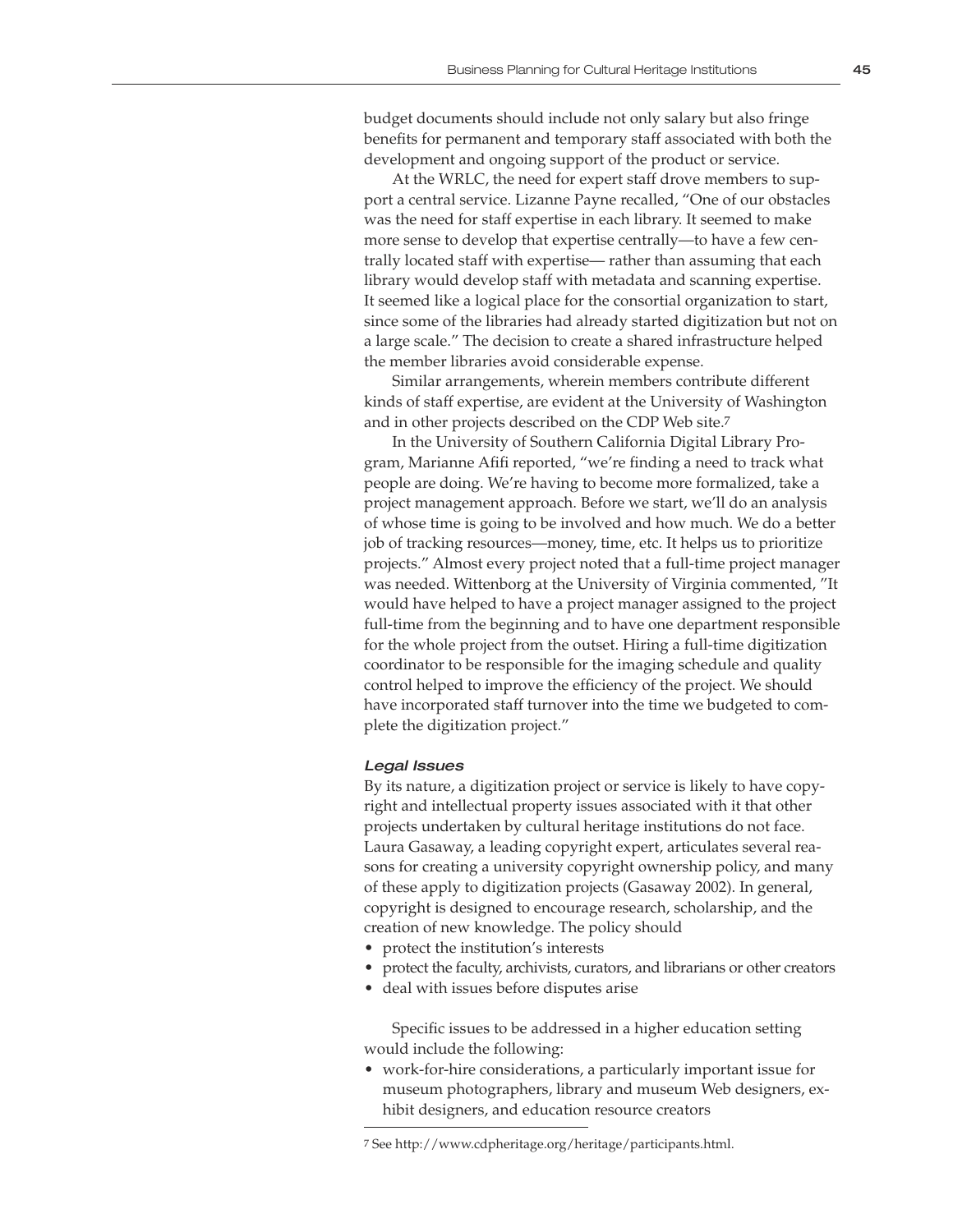- deeds of gifts that ensure the institution has the rights needed to undertake the digital asset presentation activities
- copyright for educational programs, including the Technology, Education, and Copyright Harmonization (TEACH) Act and best practices related to library reserves; copyright permission pro cedures; and special issues in the copyright arena, such as those related to music and other performances
- the Native American Graves Repatriation Act, a key issue for most museums

Generally, a copyright policy is developed by a team, including faculty members or curators, librarians or archivists, board members, and legal counsel. Legal counsel experienced with copyright and intellectual property rights and, in particular, with fair-use issues, is preferable. Few, if any, certainties can be found in the area of copy right and fair use, although guidance is available and case law is emerging slowly. If a cultural heritage organization is participating in a collaborative initiative, there are additional legal issues. Further, there are different considerations 8 for managing digital versions of published and unpublished resources.

Another expert on rights and fair use is Georgia Harper, who has mounted an extensive set of policy and instructional pages on the University of Texas Web site. Many of these are extremely helpful for all kinds of organizations with a public mission. Although the advice and briefings were prepared for a higher education environment, museums and other cultural heritage organizations would benefit from the information available in Harper's publication *Crash Course in Copyright* (Harper 2001).

While the business plan is not intended to articulate every ele ment of a rights management plan, it should address aspects of intel lectual property, copyright, and other legal issues that entail risk and cost. If a cultural heritage institution is considering creating a digital resource to sell, it is particularly critical to know about rights. While intellectual property law changes frequently, the basic principles are outlined by Lesley Ellen Harris, a media copyright attorney, in her book *Digital Property* (1998). More information on rights issues specifically related to digital assets can be found in chapter IV of the *NINCH Guide to Good Practice* (2002). Two concise guides to the deci sion-making process related to public domain resources are available from Laura Gasaway's Web site (Gasaway 2003) and from the Michi gan Library Consortium (2003).

#### Financial Plans

Many museums and libraries are incorporating their digital initia tives into their operating budgets. Institutions should consider de veloping a separate financial plan for the digital asset management<br>  $\overline{\phantom{1}}$ <br>
<sup>8</sup> See the wide range of papers and resources available through the NINCH

Copyright Town Meeting series and the resources associated with the Digital Copyright Workshops. Available at: <http://www.ninch.org/>.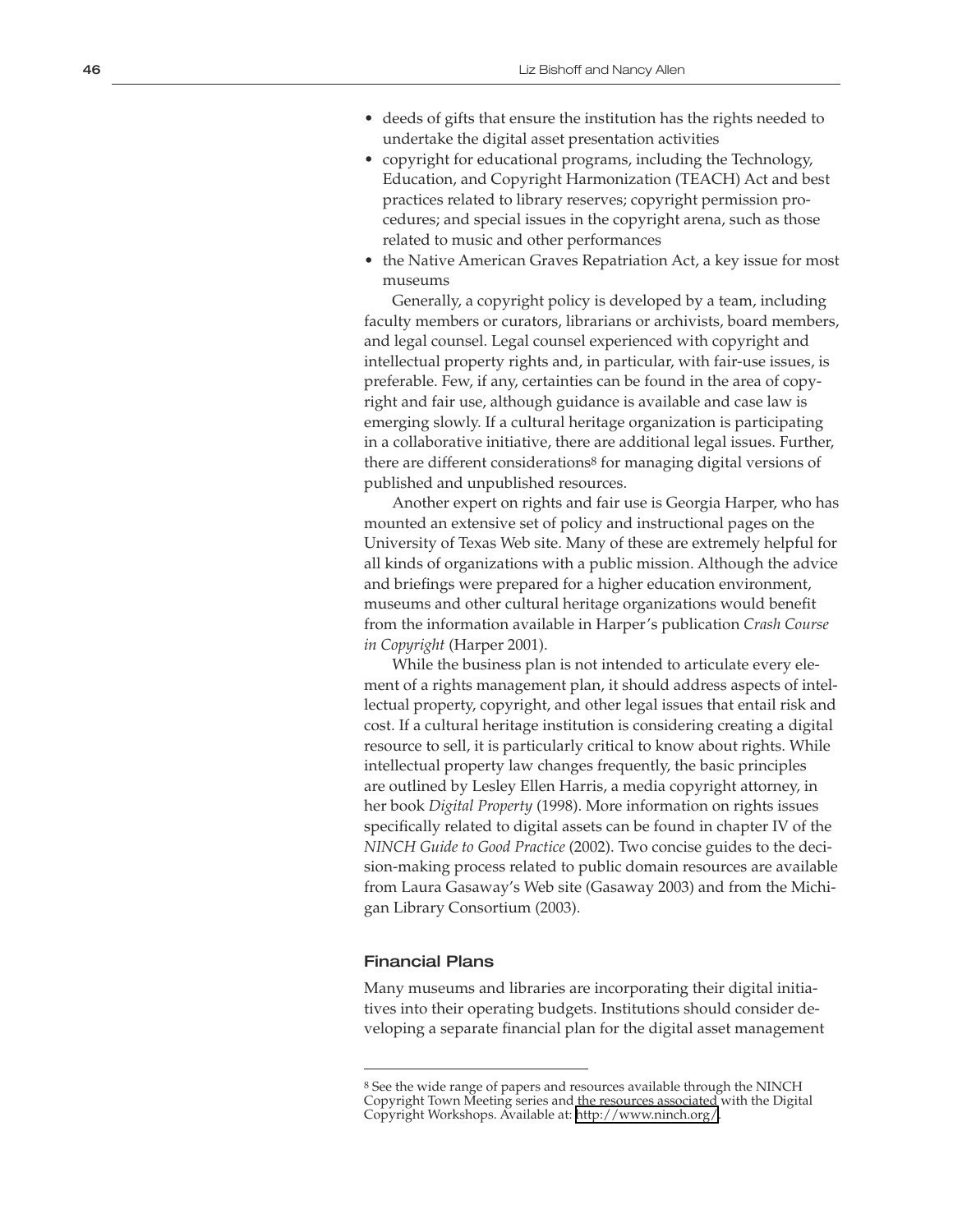program. The financial plan provides decision makers with a better understanding of the true costs of digitization. It also provides the type of financial information needed to support a grant application. Should the organization decide to develop fee-based services, some of the information required for pricing those services will be available in this plan.

The financial component of the business plan covers a three- to five-year period and has revenue and expense components. The revenue component includes all revenue streams. For example, a library could be offering a consulting and training service that is one revenue stream, software service that is another business, licensing of digital assets as another business, and grants and donations as another revenue stream. Projections for years beyond those covered in the plan are usually based on historical trends; however, with new products, estimates have to be based on market research, discussions with customers or potential customers, and contracts. Inflation needs to be built in, as do price increases.

On the expense side, all costs associated with the above-noted components are reflected, along with salaries and fringe benefits, equipment, facilities, legal and accounting activities, production costs (where outsourced), promotion costs (printing of brochures, Web site design and development), sales costs, and exhibit costs. The costs of content creation should also be included.

It is important that a nonprofit organization budget for future development and equipment replacement. Jill Koelling of the Nebraska Historical Society reported that their budget office has done a thorough job of budget planning. The budget shows revenue and expense with excess revenue over expense allowing for equipment replacement.

#### Product Evaluation and Usability Assessment

Evaluation is an important component of a business plan, and it should be done on a regular basis. Use is one important measurement for many digital product and service programs. Karin Wittenborg noted, "Our measures of success for the Early American Fiction product are based mainly on usage data of the materials from the Electronic Text Center site and on the income from ProQuest licensing royalties."

Evaluation of the program or service's effectiveness must be done from the perspective of constituents, including funders and users. Many interviewees reported that they rely on usability labs to test their Web sites. The University of Washington Libraries staff reported that they have "a nice usability lab and run everything through it, testing the interface." Product usability is a critical component of product development and should be used during various stages of product development, including product design, prototyping, and testing.

Customer-satisfaction surveys are effective tools to evaluate current or new users of a product or service, board members, and staff.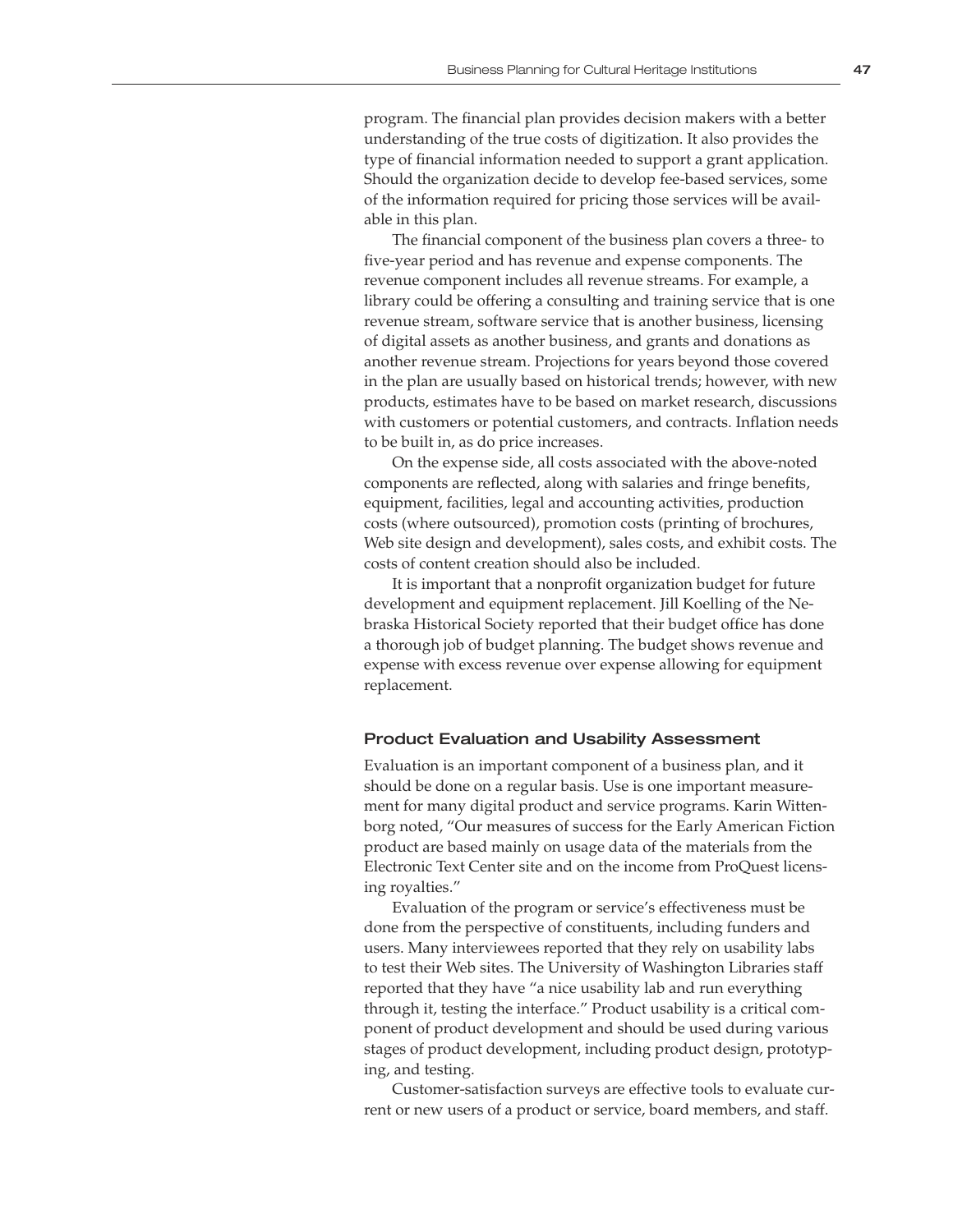Some can be done using the Internet, and some are done on-site, using point-of-use survey instruments. The Denver Museum of Nature and Science's Kris Haglund reported that the museum conducts a set of evaluations of the final product with focus groups representing various market segments (teachers, lifelong learners, the general public). Institutions should consider what of their existing infrastructure can be used to evaluate a digital initiative, rather than reinvent the wheel.

#### **CONCLUSIONS**

"How do we get money for this?" is probably the most common question asked with respect to sustainability. There is no single answer. Each organization that considers moving from a grant-funded, one-time project to a long-term program should engage in a planning process to find the most appropriate set of answers.

This survey of selected cultural heritage organizations revealed a number of interesting patterns. Perhaps the most general observation is the need for much more attention to business planning in the strategic-planning process. The survey revealed that only a few institutions are already doing business planning and verified the importance of businesslike thinking to improving the sustainability of digital asset management programs.

Although little formal business planning is under way, most responding organizations are familiar with business-planning elements. None would have much difficulty completing a businessplanning template. However, they have varying levels of experience with many of the template elements, especially market research and needs assessment, marketing, and outcomes assessment.

The organizations selected to participate in this survey were known to be well along in their digital asset management efforts. Many had already begun to implement strategies for sustainability. These strategies ranged from budgeting digital library activities as a core function supporting the mission of the organization (a trend most noticeable in larger university libraries) to generating revenue for digital asset management services. The results of this survey, coupled with the experience of many smaller cultural heritage organizations, make it clear that the great majority of libraries, museums, historical societies, and archives launching digital asset programs have not done business planning. If leading organizations have seldom moved ahead with this approach to sustainability (even though they may be ready to do so), then the cultural heritage organization that might be regarded as representing the norm has much to do in the arena of sustainability planning. Both categories of cultural heritage organizations have much to gain from taking the approach recommended here. The business planning approach allows a far longer-term, strategic perspective than the alternative of simply asking, "How do we get money for this?"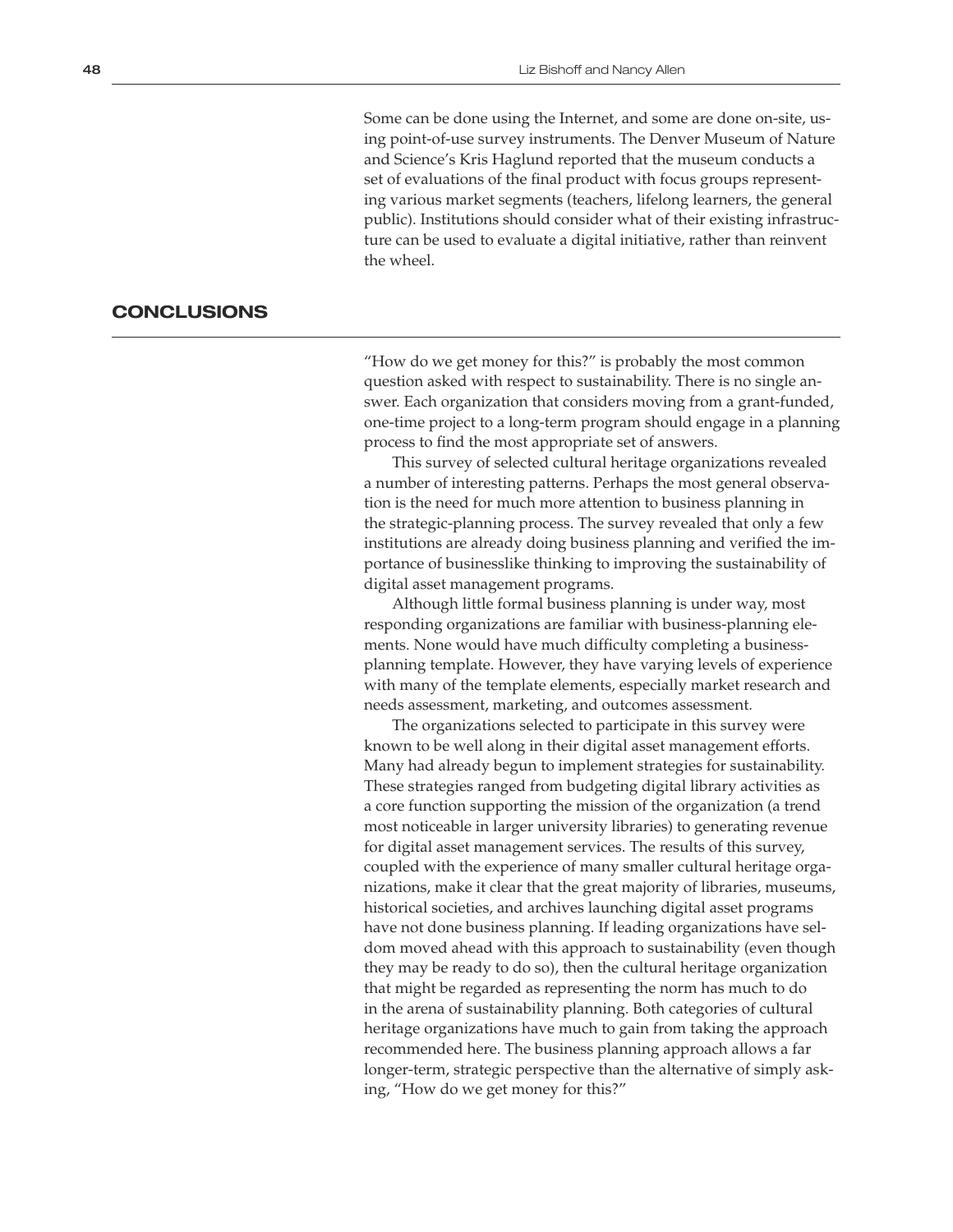#### **REFERENCES**

Allen, Nancy, and Liz Bishoff. 2002. Collaborative Digitization: Libraries and Museums Working Together. *Advances in Librarianship* 26: 43–81.

Bangs, David H., Jr. 2002. *The Market Planning Guide: Creating a Plan to Successfully Market Your Business, Product, or Service*. Chicago: Dearborn Trade Publishing.

Bayne, Kim M. 1997. *The Internet Marketing Plan*. New York: J. Wiley & Sons, Inc.

Bryson, John M. 1995. *Strategic Planning for Public and Nonprofit Organizations* (rev. ed.). Jossey-Bass: San Francisco.

Chandler, Alfred D., Jr. 1966. *Strategy and Structure*. Garden City, N.Y.: Doubleday & Company.

de Wit, Bob, and Ron Meyer. 1998. *Strategy: Process, Content, Context* (2nd ed.). London: Thompson Business Press.

Fry, Thomas, Keith Curry Lance, Marti A. Cox, and Tammi Moe. 2001. *A Comparison of Web-based Library Catalogs and Museum Exhibits and their Impacts on Actual Visits*. Available at [http://](http://www.cdpheritage.org/resource/reports/cdp_report_lrs.pdf) [www.cdpheritage.org/resource/reports/cdp\\_report\\_lrs.pdf](http://www.cdpheritage.org/resource/reports/cdp_report_lrs.pdf)

Gasaway, Laura. 2002. Drafting a Copyright Ownership Policy. *Technology Source* (March-April). Available at http://ts.mivu.org/default. asp?show=article&id=982.

Gasaway, Laura. 2003. *When Works Pass into the Public Domain*. (Nov. 4). Available at [http://www.unc.edu/~unclng/public-d.htm.](http://www.unc.edu/~unclng/public-d.htm)

Harper, Georgia. 2001. *Crash Course in Copyright*. Available at [http:](http://www.utsystem.edu/ogc/intellectualproperty/cprtindx.htm#top) [//www.utsystem.edu/ogc/intellectualproperty/cprtindx.htm#top.](http://www.utsystem.edu/ogc/intellectualproperty/cprtindx.htm#top)

Harris, Lesley Ellen. 1998. *Digital Property: The Currency of the 21st Century*. Toronto: McGraw Hill Ryerson.

Institute of Museum and Library Services. 2002. *Status of Technology and Digitization in the Nation's Museums and Libraries*. Available at http://www.imls.gov/reports/techreports/intro02/htm.

Kotler, Neil, and Philip Kotler. 1998. *Museum Strategy and Marketing: Designing Missions, Building Audiences, Generating Revenue and Resources*. San Francisco: Jossey-Bass.

Kotler, Philip. 2000. *Marketing Management: The Millennium Edition*. New Jersey: Prentice Hall.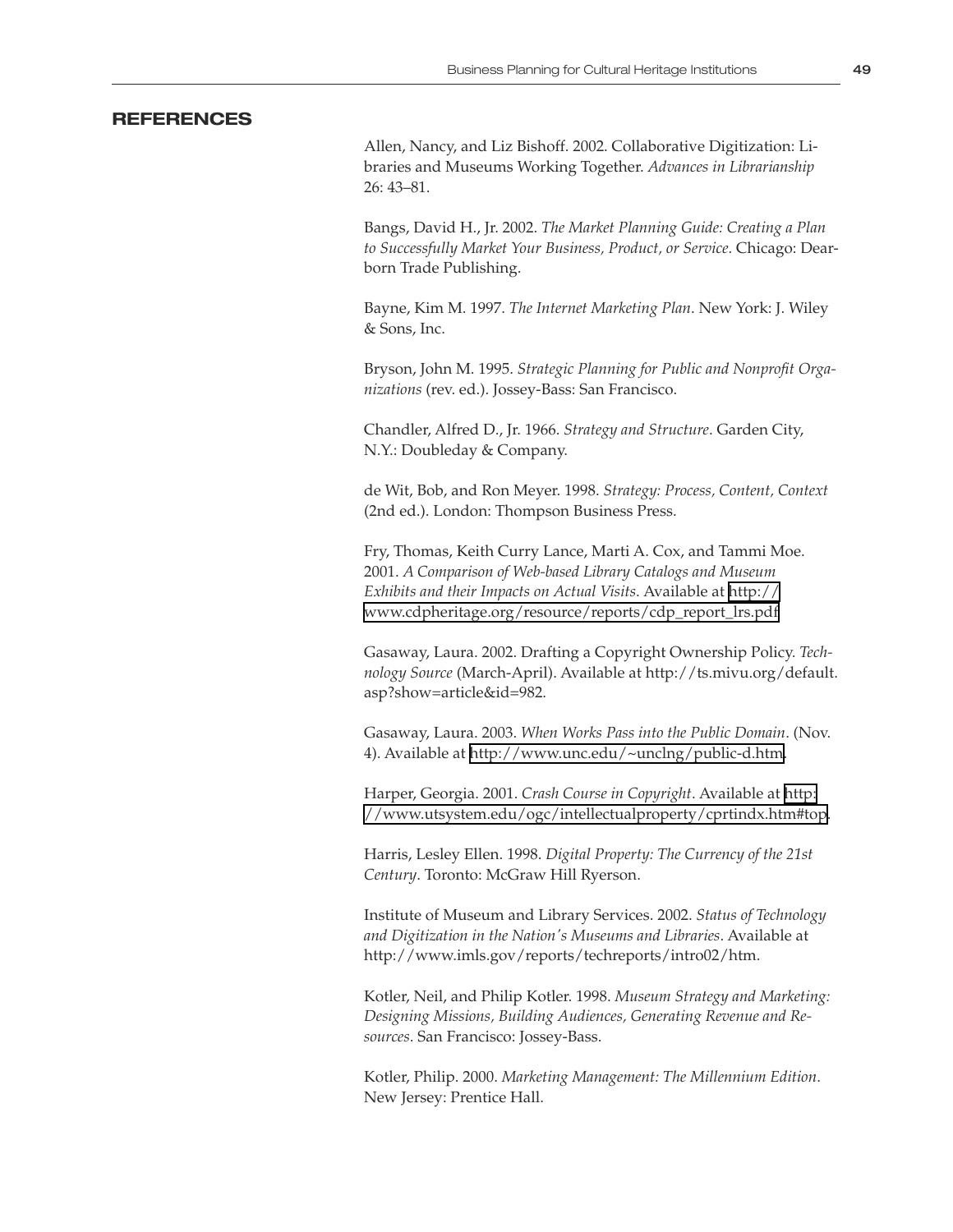Kravchyna, K., and S. Hastings. 2002. Informational Value of Museum Web Sites. *First Monday* 7:2.

McLeish, Barry J. 1995. *Successful Marketing Strategies for Nonprofit Organizations*. New York: John Wiley and Sons.

Michigan Library Consortium. 2003. *Copyright Issues for Libraries When Digitizing Materials for the Web*. (Feb. 24). Available at [http://](http://www.mlcnet.org/services/copydigitize.php) [www.mlcnet.org/services/copydigitize.php](http://www.mlcnet.org/services/copydigitize.php).

National Initiative for Networked Cultural Heritage. 2002. *NINCH Guide to Good Practice in the Digital Representation and Management of Cultural Heritage Materials*. Available at [http://www.nyu/its/](http://www.nyu/its/humanities/ninchguide/) [humanities/ninchguide/.](http://www.nyu/its/humanities/ninchguide/)

Rackham, Neil, Lawrence Friedman, and Richard Ruff. 1996. *Getting Partnering Right: How Market Leaders Are Creating Long-Term Competitive Advantage*. New York: McGraw-Hill.

Reich, Robert B. 2001. *The Future of Success*. New York: Knopf.

Rice, Faye. 1990. How to Deal with Tougher Customers. *Fortune*  (Dec. 3): 37.

Runyard, Sue, and Ylva French. 1999. *Marketing & Public Relations Handbook for Museums, Galleries & Heritage Attractions*. London: The Stationery Office.

Utterback, James M. 1994. *Mastering the Dynamics of Innovation*. Boston: Harvard Business School Press.

Weingand, Darlene E. 1998. *Future-Driven Library Marketing*. Chicago: American Library Association.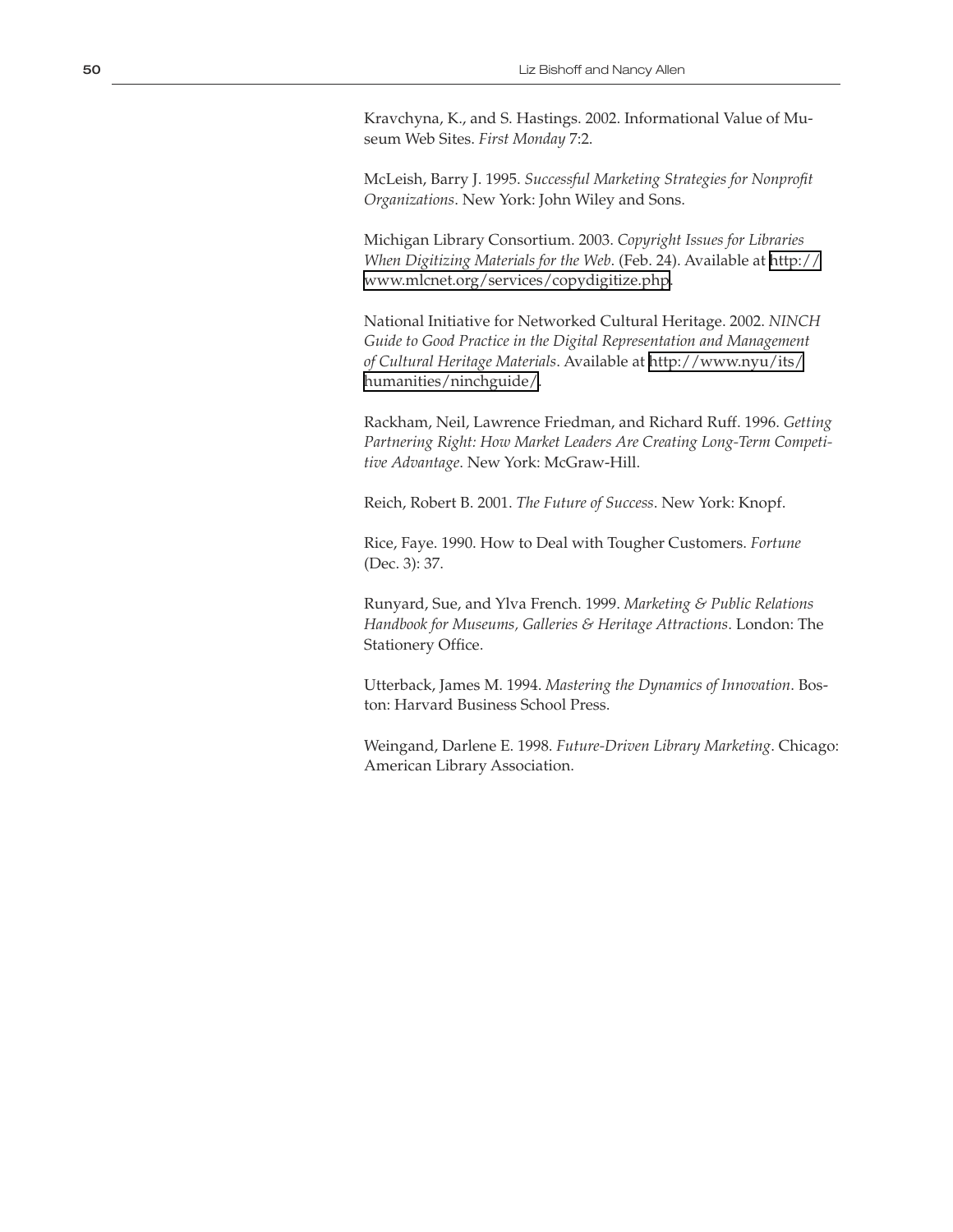## APPENDIX A:

## Institutions Participating in the Survey

Colorado Springs Pioneer Museum Cornell University Mann Library Denver Museum of Nature and Science Indiana University Bloomington Library Nebraska Historical Society Museum Online Archive of California Tufts University Digital Collections and Archives University of Michigan Library University of North Carolina, Chapel Hill Library University of Southern California Library University of Virginia Library University of Washington Library Washington Research Library Consortium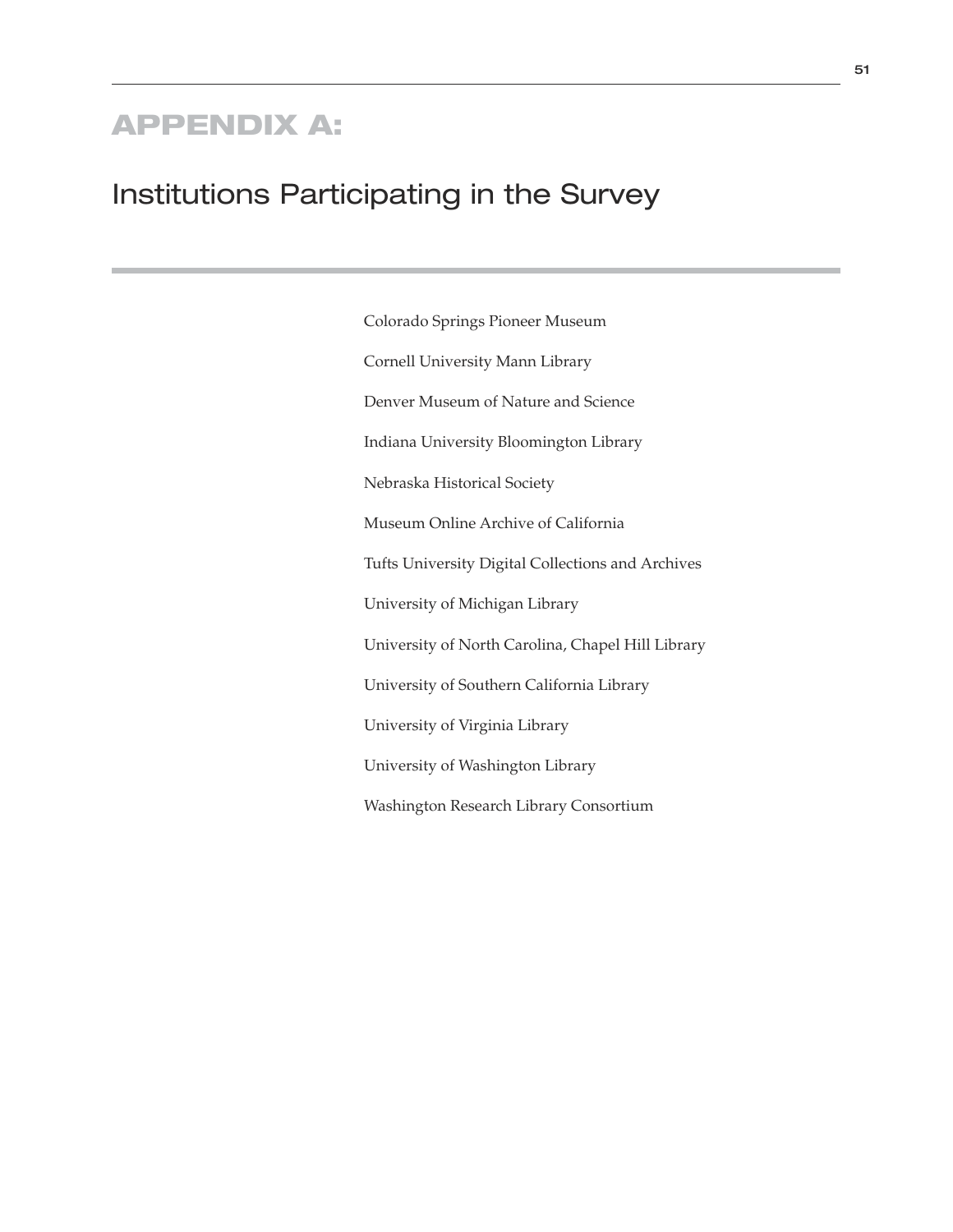## APPENDIX B: Framework for Sustainable Web Access to Cultural Heritage Collections —Interview Questions

Please review the following questions and be prepared to answer them prior to the telephone interview. Thank you!

#### **PROJECT BACKGROUND AND DESCRIPTION**

1a. About how many digitization projects has your institution been involved in over the past 3-5 years?

1b. For purposes of the interview, I'd like you to select one of those projects to discuss. Please select the project that you're most familiar with and one that you think would serve as a good "model" for other institutions starting their own digitization projects.

1c. Briefly describe the digitization project (you selected). Include the purpose, goals, objectives, programs, services, and products.

1d. About how long did the project take—from the time to submitting the grant to the time you implemented the service?

#### **PROJECT PLANNING**

2. How was the project initiated?

- 3a. Did you have a written plan for the digitization project?
- 3b. Does the plan include integrating the service into the organization?
- 3c. What was the rationale for developing a plan?
- 4. How did the plan to integrate the service to fit into your organization's strategic plan?

5. From the time you first started the project to the time you integrated the service into your organization, did your original plans or objectives change in any way? What changed? Why did it change?

#### **COMMUNICATION PLAN**

6. Did you create a plan to communicate the project? What did the plan include?

#### **MARKET RESEARCH**

7. Did you conduct any market research or do a needs assessment during the planning stage of the project? How did you use this information in the planning process? Was it helpful?

8. Did you have to do any additional research when you went from the digitization project to integrating the service into your organization?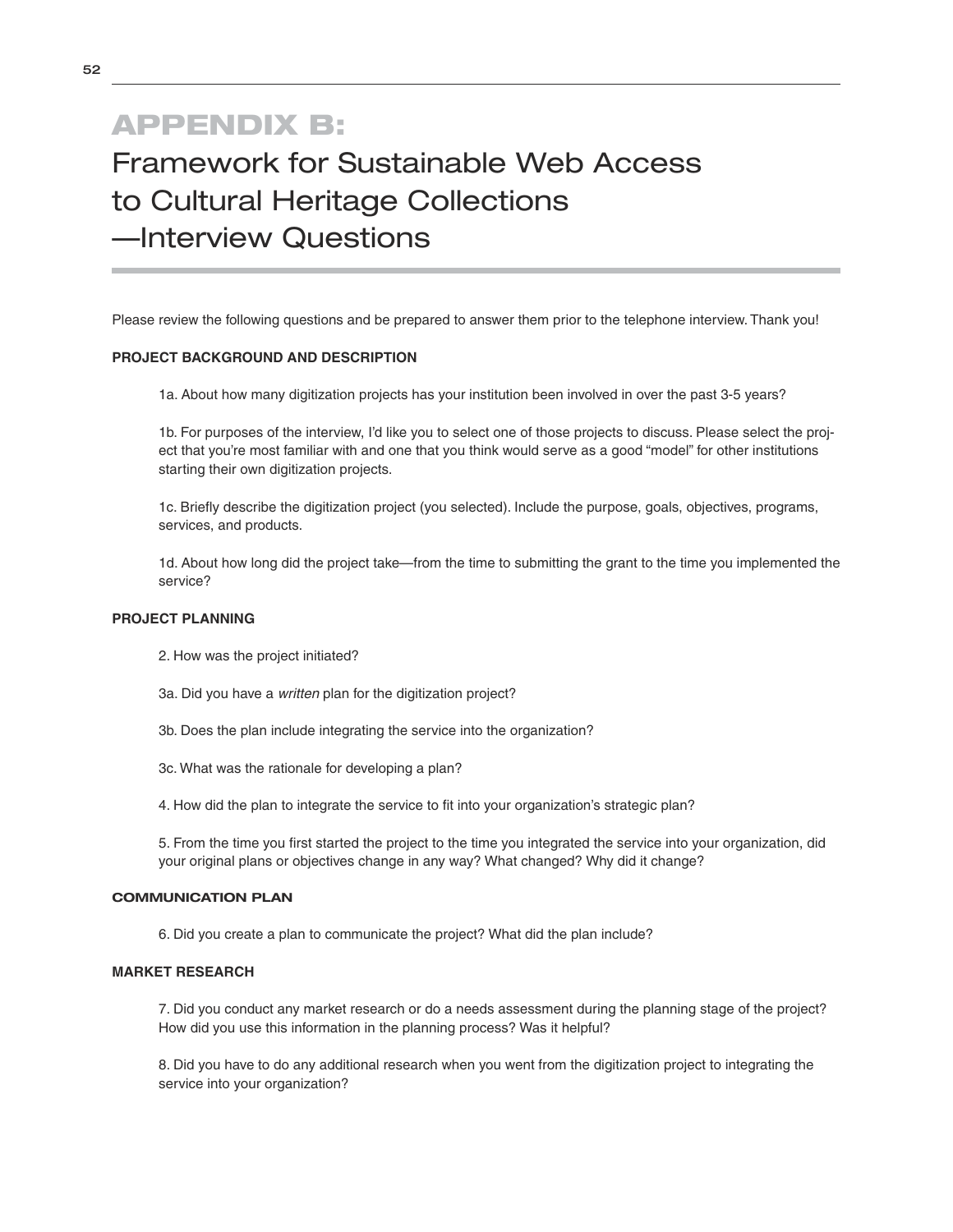#### **MARKET/AUDIENCE**

9a. What process did you use to identify the target audiences for the service?

#### **(FOR PARTNERSHIPS & COLLABORATIVES ONLY)**

10. Was there an overlap in the audience among partners or members? Were any audiences shared? Did you have to define any new audiences or redefine any audience for the collaboration or partnership?

11. What was your strategy for reaching your audiences?

#### **COMPETITION**

12. How did you determine if there was any repetition or overlap with your project and other digitization projects?

#### **ORGANIZATIONAL STRUCTURE**

13. What was the organizational structure for the project? Did you have to create a separate organization for the project or was it integrated into the existing structure? If separate, what was the relationship with existing units/departments or partners? How were decisions made?

14. How did you determine the organizational structure for the project?

15a. Did the project's organizational structure (functions) change when you integrated the service into your organization? How did it change?

#### **(FOR PARTNERSHIPS & COLLABORATIVES ONLY—SKIP IF DISCUSSED IN Q13)**

16. Was a separate not-for-profit organization set up for the project?

#### **(FOR PARTNERSHIPS & COLLABORATIVES ONLY)**

17a. Was the digitization project an existing activity of one or more of the members of the collaborative or partnership?

17b. How were decisions made? That is, was there a digitization standing committee that made policies for the digitization activities or are those policies made by the collaborative board?

#### **(FOR PARTNERSHIPS & COLLABORATIVES ONLY)**

18. What other digitization organizational structures do you have? For example, standards working groups, technical working groups, fund raising, etc.

#### **OUTSOURCING**

19a. Did you outsource any components of the project?

19b. What was the decision process to outsource in the context of project planning and organizational planning?

20a. Did you conduct any cost analysis to determine what would be more cost effective—outsourcing project components or conducting the work in-house? What cost components or factors did you look at?

20b. IF NOT OUTSOURCED, ASK: How did you come to the decision that components of the project would not be outsourced?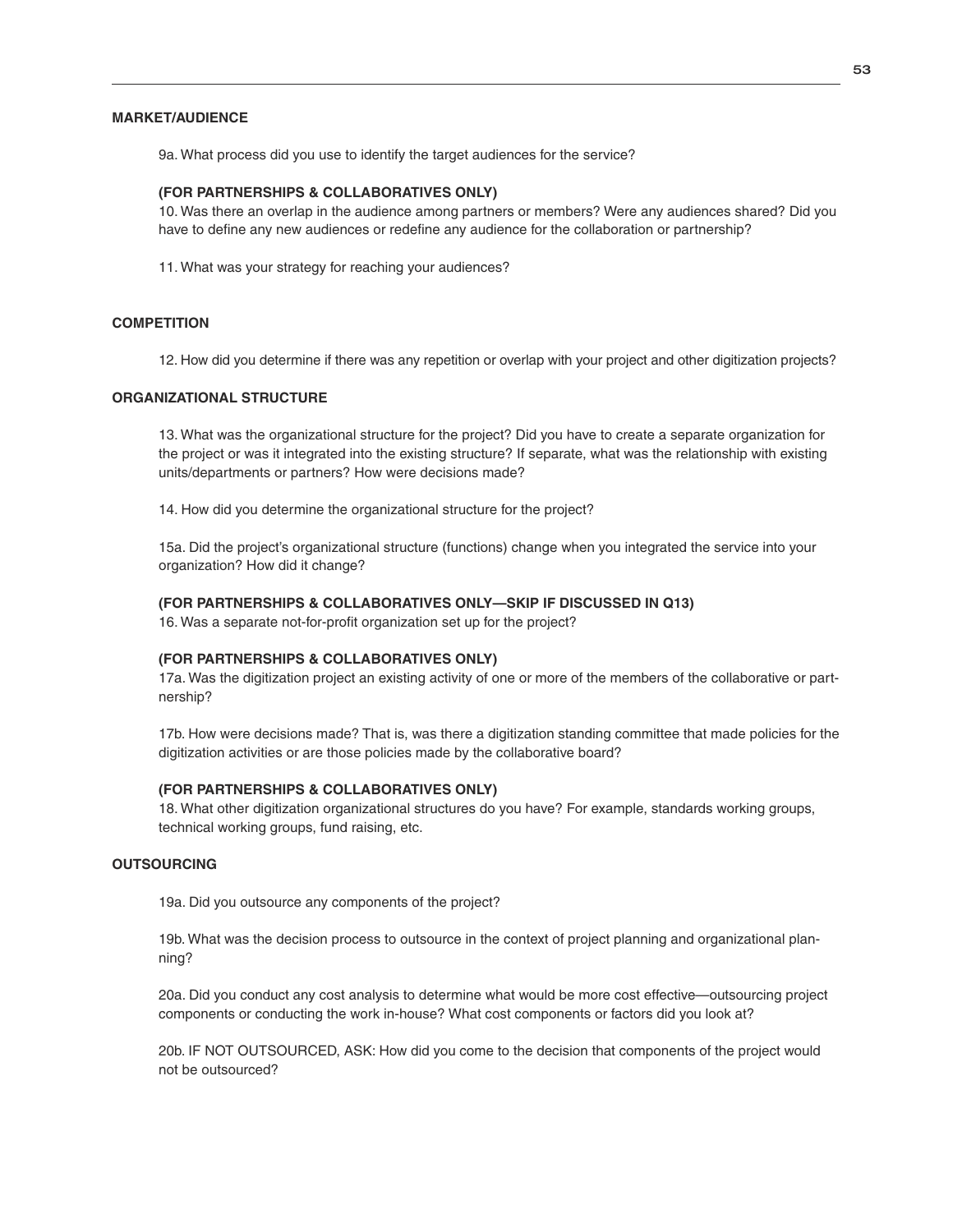#### **PROJECT MANAGEMENT**

21a. In general, describe your project management infrastructure.

#### **(FOR PARTNERSHIPS & COLLABORATIVES ONLY)**

22. How was project management handled across partners or members?

23. Did project management change in any way when you integrated the service into the organization's infrastructure?

#### **STAFFING**

24. How did you determine the staffing levels and staffing expertise required for the project?

25. What different staff expertise was required when you integrated the service into the organization's infrastructure?

#### **(FOR SINGLE INSTITUTION ONLY)**

26. Did you share staff expertise with other departments, organizations, business units, etc.? Explain the process for shared staffing.

#### **(FOR PARTNERSHIPS & COLLABORATIVES ONLY)**

27. Did you share staff expertise with other partners, participants, institutions, organizations, etc.? How was this undertaken?

#### **TRAINING AND DEVELOPMENT**

28a. Did you develop specific training requirements for staff working on the project ?

28b. How did you develop the new staff expertise?

29. IF OUTSOURCED, ASK: Was the outsourcing organization required to provide specific training for their staff who were working on the project?

#### **(FOR SINGLE INSTITUTION ONLY)**

30a. Did you develop staff expertise across departments, across organizations?

#### **(FOR PARTNERSHIPS & COLLABORATIVES ONLY)**

30b. Did you develop staff expertise across partners, participants, organizations?

#### **(FOR PARTNERSHIPS & COLLABORATIVES ONLY)**

30c. IF YES, ASK: How was staff expertise developed?

#### **(FOR PARTNERSHIPS & COLLABORATIVES ONLY)**

31. How was ongoing participant training supported? What were member institutions' responsibilities?

#### **(FOR ALL)**

32. When you implemented the service, did you develop training for end users?

#### **EQUIPMENT AND FACILITIES**

33. Were there any unique physical requirements to house the digitization project?

34. Were there any additional physical infrastructure requirements needed to integrate the service into the organization's infrastructure?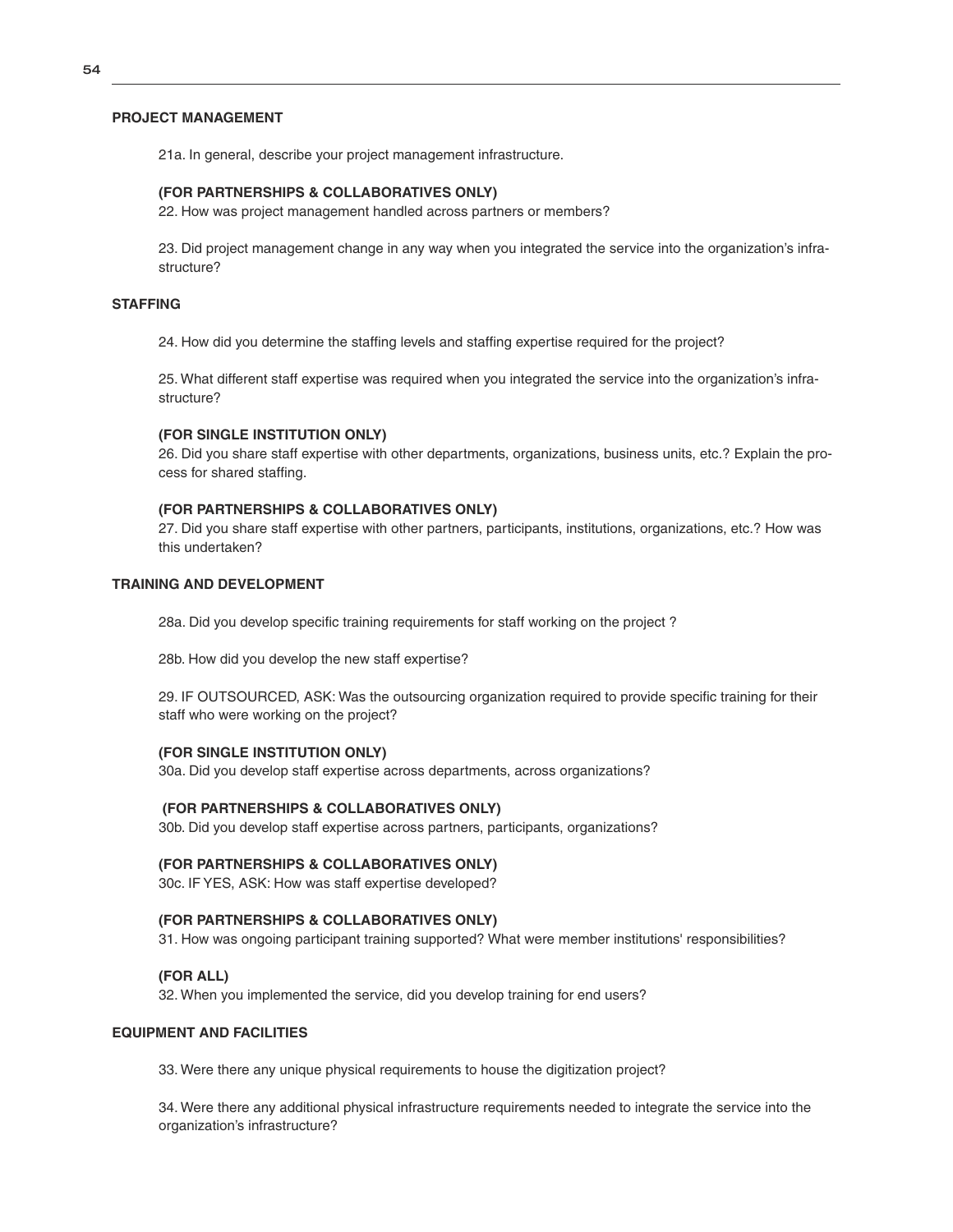#### **PRICING**

35. Do you charge or plan to charge for the service?

36. IF YES, ASK: How did you determine how to price the various components of your service?

#### **BUDGET/FUNDING**

37a. Did you have a separate budget for the project?

37b. IF YES, ASK: What were the major factors you took into account to develop the budget for the project?

38a. Were these the same factors you took into account to develop the budget for integrating the service into the organization's infrastructure?

38b. IF NO, ASK: What were the major factors you took into account to develop the budget?

39. When you integrated the service into the organization's infrastructure, did you experience any additional operational costs that you didn't budget for?

40. What is the relationship of the operational budget to the overall organizational budget?

#### **(FOR SINGLE INSTITUTION ONLY)**

41. Did you reallocate monies from other funds, departments, or services to fund the project?

#### **(FOR SINGLE INSTITUTION ONLY)**

42a. How did (or will) you transition the financial support of the project from grant money to your operating budget?

#### **(FOR SINGLE INSTITUTION ONLY)**

42b. IF REVENUE OR FEES, ASK: What role did revenue or fees play in that transition?

#### **(FOR PARTNERSHIPS & COLLABORATIVES ONLY)**

43. How were resources and expenses allocated among organizations who participated in the project?

#### **(FOR PARTNERSHIPS & COLLABORATIVES ONLY)**

44. What are the revenue sources to support the partnership or collaborative on an ongoing basis?

#### **TECHNOLOGY**

45a. Did you create a separate technology *infrastructure* for the project?

45b. IF NO: How does the technology *infrastructure* relate to the current organizational technology infrastructure?

46. Was the existing technology infrastructure modified in any way for integrating the service into the organization's technology infrastructure.

#### **STANDARDS**

#### **(FOR PARTNERSHIPS & COLLABORATIVES ONLY)**

47. How did you agree on the quality control standards?

48. What process did you use to determine metadata and digital imaging standards for the project?

49. Did the standards change or have to be modified when you implemented the service?